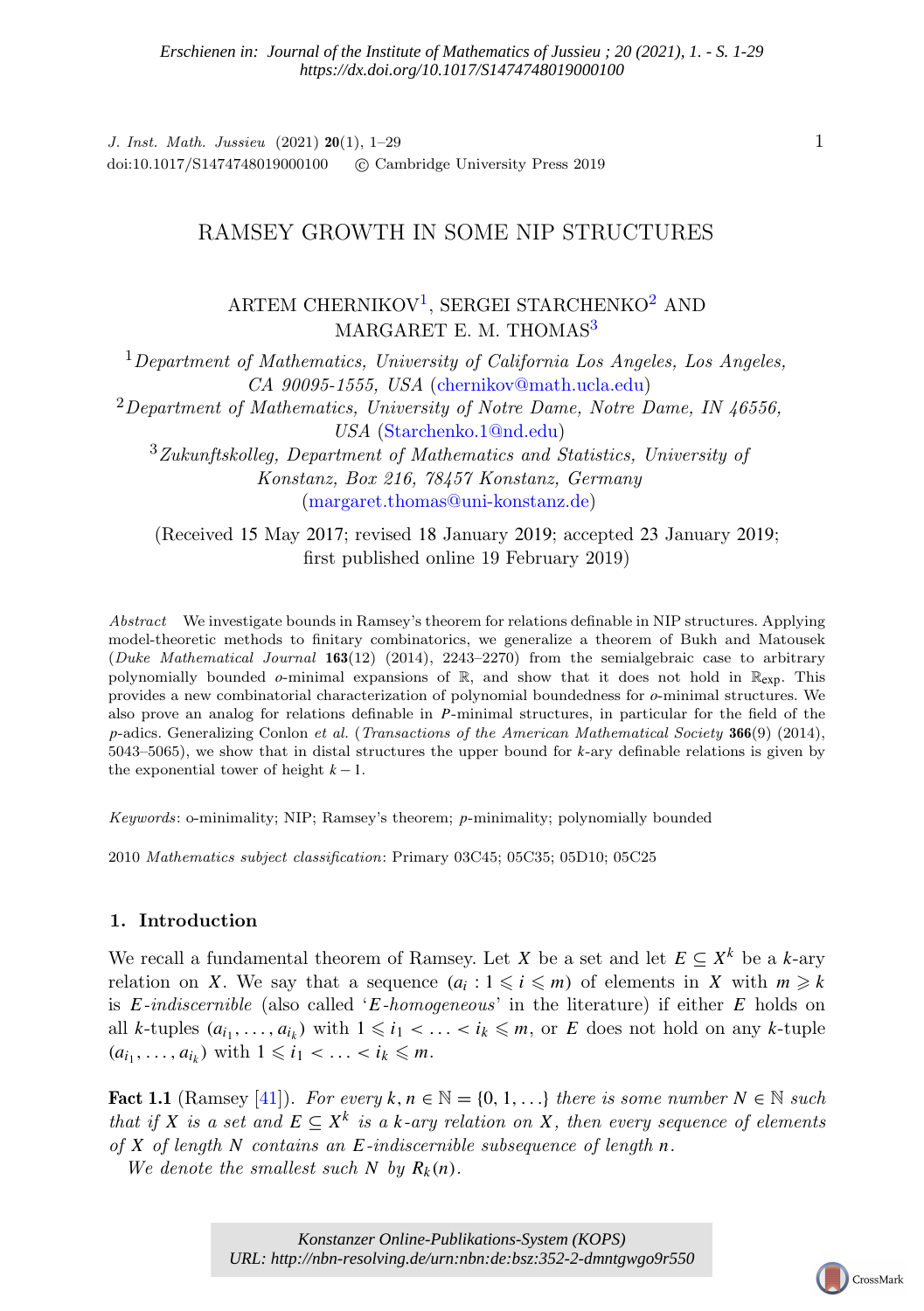Establishing exact bounds for the asymptotics of  $R_k(n)$  is one of the central open problems in combinatorics, even in the case  $k = 2$ . We summarize briefly some of the known results.

<span id="page-1-0"></span>Fact 1.2. (1)  $\left[\frac{21}{3}, \frac{24}{2^{\frac{n}{2}}} < R_2(n) < 2^{2n} \text{ for all } n > 2. \right]$ 

- (2) [\[22,](#page-27-2) [23\]](#page-27-3) There are positive constants *c* and *c'* such that  $2^{cn^2} < R_3(n) < 2^{2^{c'n}}$  for all sufficiently large *n*.
- (3) [\[14,](#page-27-4) [26\]](#page-27-5) For each  $k \geq 3$  there are positive constants *c*, *c'* such that  $\tan x_{k-1}(cn^2) \leq$  $R_k(n) \leq \text{twr}_k(c'n)$  for all sufficiently large *n*, where the tower function  $\text{twr}_k(n)$  is defined recursively by  $\textrm{twr}_1(n) = n$  and  $\textrm{twr}_{i+1}(n) = 2^{\textrm{twr}_i(n)}$ .

Recently, this question was investigated in the context of semialgebraic relations, where stronger bounds were obtained. Recall that a set  $A \subseteq \mathbb{R}^d$  is *semialgebraic* if it is given by a finite Boolean combination of sets of the form  $\{x \in \mathbb{R}^d : f(x) \geq 0\}$ , where  $f(x)$  is a polynomial in *d* variables with coefficients in R. We say that a semialgebraic set *A* has description complexity at most t if  $d \leq t$  and A can be written as a Boolean combination of such sets involving at most *t* different polynomials, each of degree at most *t*.

<span id="page-1-3"></span>**Definition 1.3.** Let  $E \subseteq (\mathbb{R}^d)^k$  be a *k*-ary semialgebraic relation on  $\mathbb{R}^d$ . For  $n \in \mathbb{N}$ , we let  $R_E(n)$  be the smallest natural number *N* such that if  $(a_i : 1 \leq i \leq m)$ ,  $a_i \in \mathbb{R}^d$ , is a sequence of length  $m \geq N$ , then it contains an *E*-indiscernible subsequence of length *n*.

Let  $R_k^{d,t}(n)$  be the maximum of  $R_E(n)$ , where *E* varies over all *k*-ary semialgebraic relations on  $\mathbb{R}^d$  of description complexity at most *t*.

The case of binary relations  $(k = 2)$  is addressed in the following theorem, which shows that  $R_2^{d,t}$  $2^{a,t}(n)$  can be bounded by a polynomial in  $n -$  as opposed to the necessarily exponential bound in the general case (Fact  $1.2(1)$  $1.2(1)$ ). The following is proved in [\[2,](#page-26-0) Theorem 1.2 (it is only stated there for *symmetric* semialgebraic relations; the result for arbitrary semialgebraic relations follows easily from the symmetric case using that the lexicographic ordering on  $\mathbb{R}^d$  is semialgebraic – see the discussion after Definition [6.4\)](#page-23-0).

<span id="page-1-4"></span>Fact 1.4 [\[2,](#page-26-0) Theorem 1.2]. For any d, t there is some  $c = c(d, t)$  such that  $R_2^{d,t}$  $n_2^{d,t}(n) \leq n^c$ for all sufficiently large *n*.

Based on this fact, [\[13\]](#page-26-1) addresses the case of general *k*, establishing that  $R_k^{d,t}(n)$  can be bounded from above by an exponential tower of height *k* − 1 (as opposed to *k* for general relations; Fact  $1.2(3)$  $1.2(3)$ ).

<span id="page-1-2"></span>Fact 1.5 [\[13\]](#page-26-1). For any  $k \geq 2$  and  $d, t \geq 1$  there is some  $c = c(k, d, t)$  such that  $R_k^{d,t}(n) \leq$  $\tanctan\left(\frac{1}{2}n^c\right)$  for all sufficiently large *n*.

In addition, matching lower bounds for semialgebraic relations were obtained in [\[13\]](#page-26-1) and subsequently refined in [\[18\]](#page-27-6).

- <span id="page-1-1"></span>Fact 1.6. (1) [\[13\]](#page-26-1) For every  $k \geq 4$ , there exists  $d = d(k)$ ,  $t = t(k)$ ,  $c' = c'(k)$  and a  $k$ -ary semialgebraic relation  $E$  on  $\mathbb{R}^d$  of description complexity  $\leqslant t$  such that  $R_E(n) \geq \text{twr}_{k-1}(c'n)$  for all sufficiently large *n*.
	- (2)  $\int_0^2 |18| \ln (1)$ , one can take  $d = k 3$ .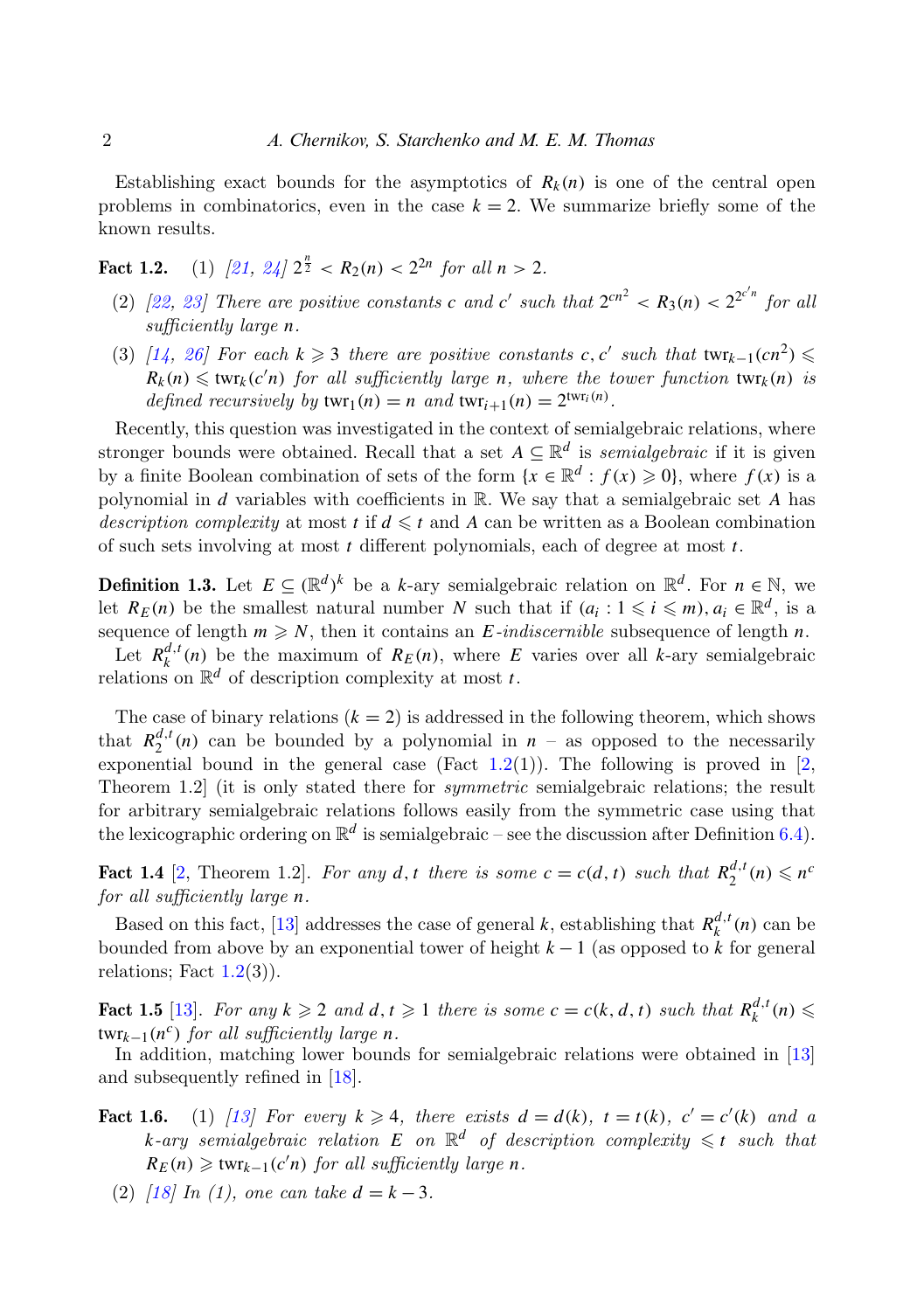The dependence of the dimension *d* on the arity *k* of the relation *E* in Fact [1.6](#page-1-1) is unavoidable, due to the following theorem of Bukh and Matousek.

<span id="page-2-0"></span>Fact 1.7 [\[6\]](#page-26-2). For every  $k \in \mathbb{N}$  and every *k*-ary semialgebraic relation *E* on  $\mathbb{R}$  there is some  $c = c(E)$  such that  $R_E(n) \leq 2^{2cn}$  for all sufficiently large *n*.

That is, if we restrict to arbitrary  $k$ -ary semialgebraic relations on  $\mathbb R$  (as opposed to  $\mathbb{R}^d$  for some  $d > 1$ ), then  $R_E(n)$  is at most double exponential (rather than a tower of height  $k-1$  as in Fact [1.5\)](#page-1-2). The constant *c* given by the proof in [\[6\]](#page-26-2) actually depends on the parameters of  $E$  (and not just on its description complexity, as in Fact [1.5\)](#page-1-2); however this dependence can be eliminated (see Theorem [1.12\)](#page-3-0).

In this paper we investigate a generalization from semialgebraic relations to relations definable in more general first-order structures, and the connection between Ramsey growth for relations definable in a structure and the model-theoretic tameness conditions that this structure satisfies.

**Definition 1.8.** Let M be a first-order structure in a language  $\mathcal{L}$  (we denote its underlying set by *M*). Let  $k \geq 1$  be an integer and let  $\varphi(x_1, \ldots, x_k)$  be an  $\mathcal{L}(M)$ -formula (i.e., a formula with parameters from M) with its free variables partitioned into *k* groups of equal size, i.e.,  $|x_1| = \ldots = |x_k| = d$ . Then  $\varphi$  defines a *k*-ary relation  $\varphi(M)$  on  $M^d$  (a definable subset of  $M^d$  in the case  $k = 1$ ), namely  $\varphi(M) = \{(a_1, \ldots, a_k) \in (M^d)^k : \mathcal{M} \models$  $\varphi(a_1, \ldots, a_k)$ . The case  $|x_i| = 1$  for all  $i = 1, \ldots, k$  will be referred to as  $x_1, \ldots, x_k$ singletons'.

We let  $R_{\varphi}(n)$  be the smallest natural number *N* such that any sequence  $(a_i : 1 \leq i \leq n)$ *N*),  $a_i \in M^d$ , of length *N* contains a  $\varphi(M)$ -indiscernible subsequence of length *n*.

Also, given an L-formula  $\varphi(x_1, \ldots, x_k; z)$ , where  $|x_1| = \ldots = |x_k| = d$  and z is an additional tuple of free variables, we let  $R^*_{\varphi}(n) := \max\{R_{\varphi(x_1,\ldots,x_k;b)}(n) : b \in M^{|z|}\}\$  (or  $\infty$  if the maximum does not exist).

**Remark 1.9.** By Tarski's quantifier elimination in the field of reals  $\mathcal{M} = (\mathbb{R}, \langle$ , +, x, 0, 1), given a formula  $\varphi(x; y)$ , all sets of the form  $\varphi(\mathbb{R}^{|x|}; b)$ ,  $b \in \mathbb{R}^{|y|}$ , are semialgebraic of description complexity  $\leq t$  for some *t* depending only on  $\varphi$ . Conversely, the family of all semialgebraic subsets of  $\mathbb{R}^{|x|}$  of description complexity  $\leq t$  is of the form  $\{\varphi(\mathbb{R}^{|x|}; b) : b \in \mathbb{R}^{|y|}\}\$  for an appropriate choice of  $\varphi(x; y)$ . Hence  $R_k^{d,t}$  from Definition [1.3](#page-1-3) is given by  $R^*_{\varphi}$  for an appropriate  $\varphi$  in the case of the field of reals.

We will restrict to the case of  $NIP$  structures (see § [2](#page-5-0) for the definition; any structure which is not NIP codes arbitrary finite graphs in a definable way (see e.g., [\[11,](#page-26-3) Remark 4.12]), hence bounds in Fact [1.2](#page-1-0) are optimal outside of the NIP context). First we give a brief overview of the relevant results in the model-theoretic literature indicating the relevance of NIP and its subclasses for the problem at hand.

The infinitary version of the problem of finding indiscernible subsequences was long known in model theory, under the name of the 'existence of indiscernibles' (starting with the work of Morley in the stable case, and later work of Shelah and others in general NIP [\[31,](#page-27-7) [44,](#page-28-1) [46,](#page-28-2) [48\]](#page-28-3)).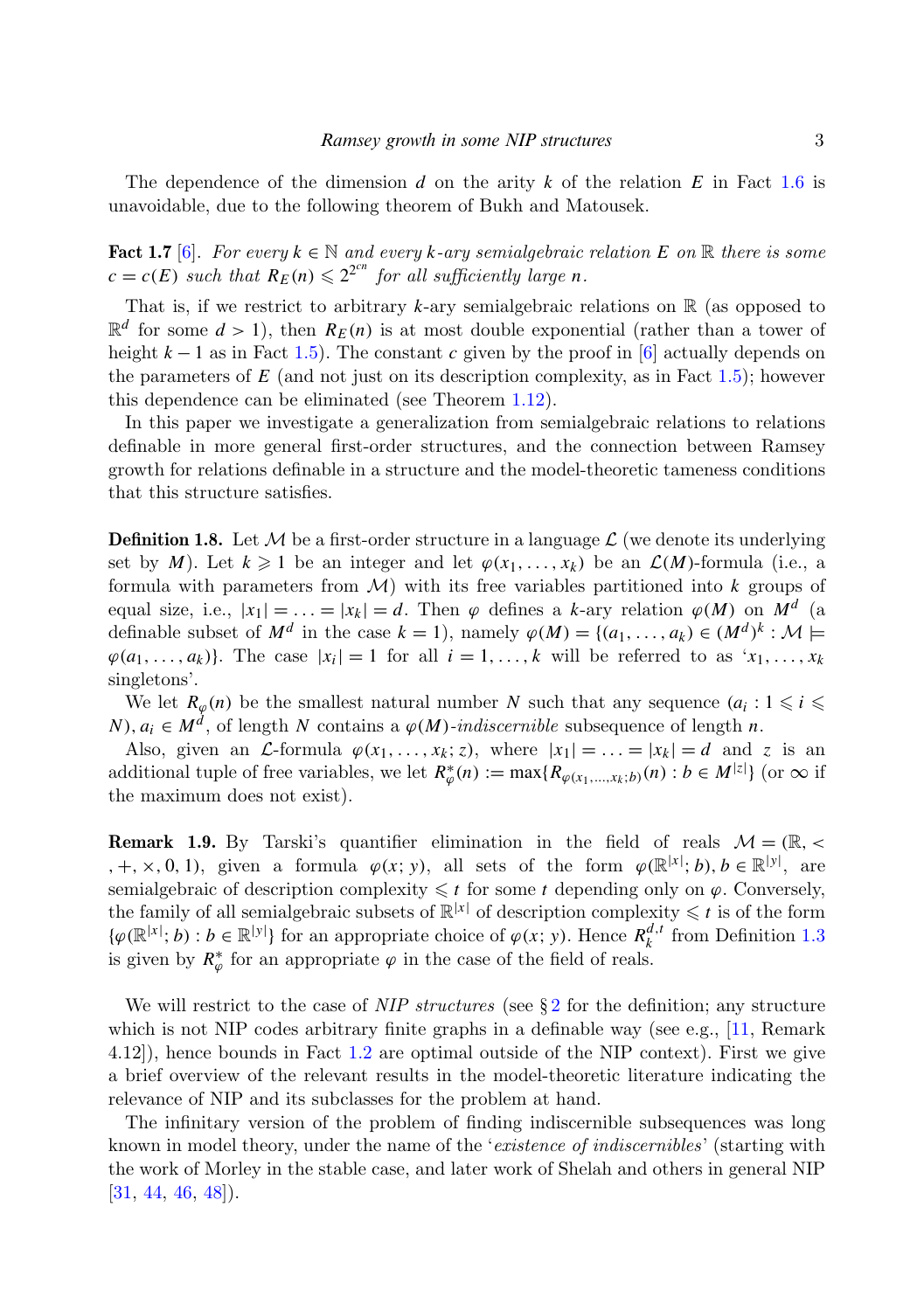The question of obtaining explicit bounds for  $R_\phi(n)$  under some model-theoretic tameness assumptions on  $\mathcal M$  was first considered, it appears, in [\[19\]](#page-27-8), where some quantitive improvements in the stable and NIP cases were obtained. In the case of a stable formula  $\varphi$ , a polynomial upper bound was established in [\[35\]](#page-27-9).

<span id="page-3-2"></span>**Fact 1.10** [\[35\]](#page-27-9). Let  $\varphi(x_1, \ldots, x_k; z)$  be a formula in a stable structure M (or just assume that  $\varphi$  is a stable formula, relative to an arbitrary partition of its variables). Then there is some  $c = c(\varphi)$  such that  $R^*_{\varphi}(n) \leq n^c$  for all sufficiently large *n*.

See also [\[10\]](#page-26-4) for a different proof using the 'non-standard' method. Fact [1.4](#page-1-4) was generalized to *o*-minimal structures (with some additional topological assumptions) in [\[4\]](#page-26-5), and to symmetric relations in arbitrary distal structures in the following theorem (see Definition [6.7](#page-24-0) for the definition of distality; examples of distal structures include arbitrary *o*-minimal structures and *P*-minimal structures, e.g., the fields  $\mathbb{Q}_p$  for *p* prime – see Definition  $5.1$ ).

<span id="page-3-1"></span>**Fact 1.11** ([\[11,](#page-26-3) Theorem 3.6] + Remark [6.6\)](#page-24-1). Let M be a reduct of a distal structure. Then for any formula  $\varphi(x_1, x_2; z)$  with  $|x_1| = |x_2|$  arbitrary and such that the relation defined by  $\varphi(x_1, x_2; b)$  is symmetric for any  $b \in M^{z}$ , there is some  $c = c(\varphi)$  such that  $R^*_{\varphi}(n) \leqslant n^c$  for all sufficiently large *n*.

In this paper, we continue investigating the bounds for the functions  $R_\varphi(n)$  and  $R^*_{\varphi}(n)$  in various NIP structures. First, we consider an analog of the Bukh–Matousek theorem (Fact [1.7\)](#page-2-0) in *o*-minimal structures. Recall that a structure  $\mathcal{M} = (\mathcal{M}, \leq, \ldots)$  is *o*-minimal if every definable subset of *M* is a finite union of singletons and intervals (with endpoints in  $M \cup {\pm \infty}$ ). From this assumption one obtains cell decomposition and other geometric information for definable subsets of  $M<sup>n</sup>$ , for all *n*. The theory of *o*-minimal structures is rather well developed and has applications in other branches of mathematics (we refer to [\[16\]](#page-27-10) for a detailed treatment of *o*-minimality, or to [\[43,](#page-28-4) § 3] and references therein for a quick introduction). Examples of *o*-minimal structures  $\text{include } \mathbb{R} = (\mathbb{R}, +, \times), \mathbb{R}_{\text{exp}} = (\mathbb{R}, +, \times, e^x), \mathbb{R}_{\text{an}} = \left(R, +, \times, f\restriction_{[0,1]^k}\right) \text{for } f \text{ ranging over }$ all functions that are real-analytic on some neighborhood of  $[0, 1]^k$ , or  $\mathbb{R}_{\text{an,exp}}$ , the combination of both these last two examples. An  $o$ -minimal structure  $\mathcal M$  is polynomially bounded if for every definable one-variable function *f*, there exists  $N \in \mathbb{N}$  such that  $|f(x)| \leq x^N$  for all sufficiently large positive *x*. So for example  $\bar{\mathbb{R}}$  and  $\mathbb{R}_{\text{an}}$  are polynomially bounded, but  $\mathbb{R}_{\text{exp}}$  is not. In § [3](#page-7-0) we generalize Fact [1.7](#page-2-0) to arbitrary polynomially bounded  $o$ -minimal expansions of the field of reals  $\mathbb{R}$ .

<span id="page-3-0"></span>Theorem 1.12. Let M be a polynomially bounded *o*-minimal expansion of R. Then for every  $k \in \mathbb{N}$  and every formula  $\varphi(x_1, \ldots, x_k; z)$  with  $x_1, \ldots, x_k$  singletons, there is some  $c = c(\varphi)$  such that  $R^*_{\varphi}(n) \leqslant 2^{2cn}$  for all sufficiently large *n*.

In particular this implies that in the semialgebraic case (Fact [1.7\)](#page-2-0) the constant *c* only depends on the description complexity of the relation, and not on the magnitude of the parameters, which does not seem to have been noticed before. Our argument combines uniform definability of types over finite sets in NIP structures (see Definition [2.4\)](#page-6-0), basic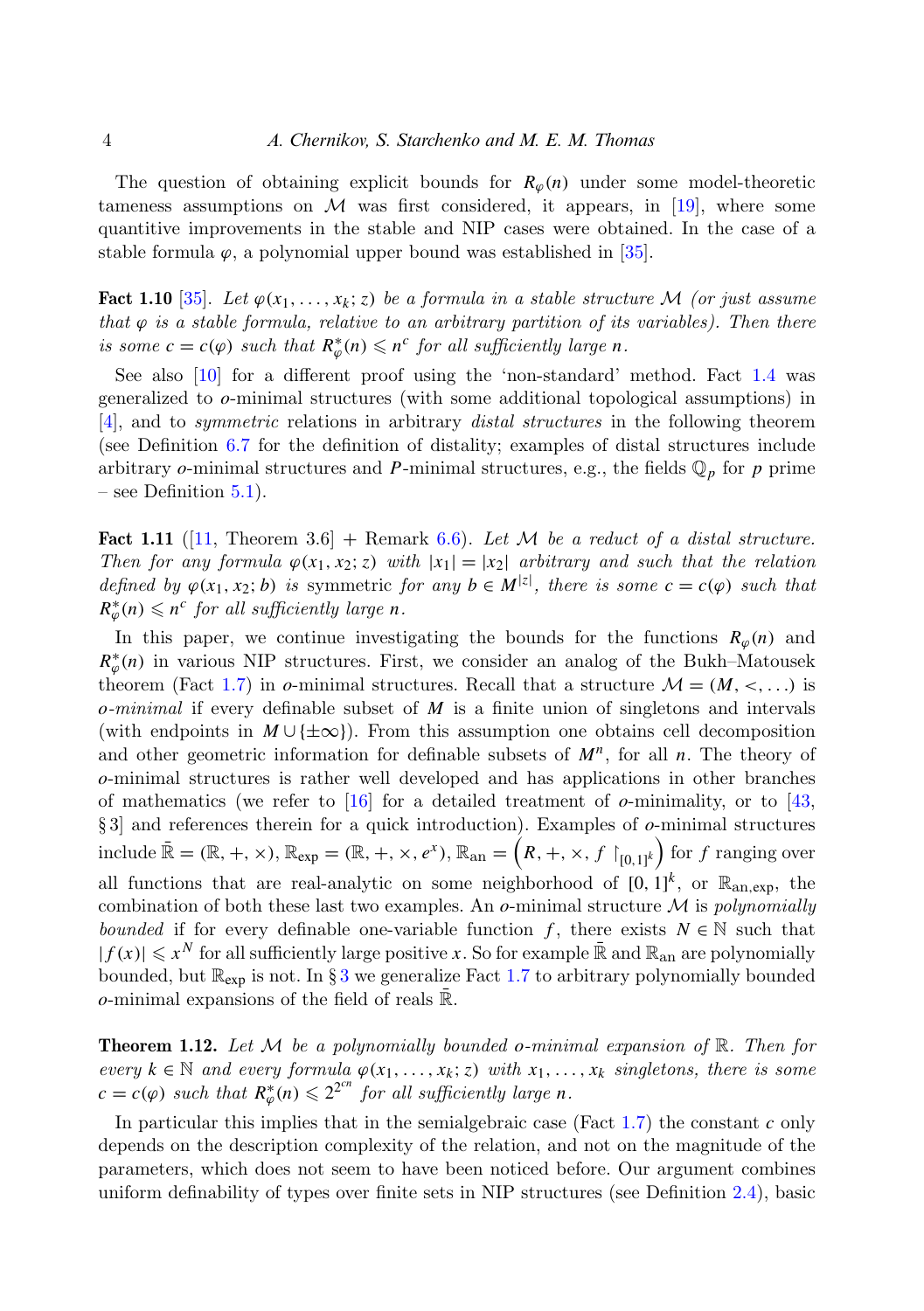properties of invariant types and a combinatorial lemma from  $[6]$ . On the other hand, in §[4](#page-10-0) we show that no analog of Theorem [1.12](#page-3-0) can hold in  $\mathbb{R}_{\text{exp}}$ .

In this paper, 'log' always means logarithm with base 2, unless explicitly stated otherwise.

<span id="page-4-0"></span>**Theorem 1.13.** For every  $k \geq 3$  there are relations  $E_k(x_1, \ldots, x_k)$  definable in  $\mathbb{R}_{\exp}$  with  $x_1, \ldots, x_k$  singletons, constants  $C_k > 0$  and  $n_k \in \mathbb{N}$  such that, for each  $n > n_k$ , there is a sequence  $\vec{a}_n$  in  $\mathbb R$  of length *n* that does not contain an  $E_k$ -indiscernible subsequence of length greater than  $C_k \log \log \ldots \log n$ , with  $k-2$  iterations of log.

By a theorem of Miller [\[37\]](#page-28-5), if an *o*-minimal expansion of the field of real numbers is not polynomially bounded, then exponentiation is definable in it (i.e., the graph of the exponentiation function is a definable relation). Combining this with Theorems [1.12](#page-3-0) and [1.13](#page-4-0) we obtain a new combinatorial characterization of polynomial boundedness for *o*-minimal expansions of R.

Corollary 1.14. Let M be an *o*-minimal expansion of R. The following are equivalent.

- (1)  $M$  is polynomially bounded.
- (2) For every  $k \in \mathbb{N}$  and every formula  $\varphi(x_1, \ldots, x_k; z)$  with  $x_1, \ldots, x_k$  singletons, there is some  $c = c(\varphi)$  such that  $R^*_{\varphi}(n) \leq 2^{2cn}$  for all sufficiently large *n*.
- (3) There is some  $h \in \mathbb{N}$  such that, for every  $k \in \mathbb{N}$  and every formula  $\varphi(x_1, \ldots, x_k; z)$ with  $x_1, \ldots, x_k$  singletons, there is some  $c = c(\varphi)$  such that  $R^*_{\varphi}(n) \leq \text{twr}_h(n^c)$  for all sufficiently large *n*.

Using the general method of the proof developed in  $\S 3$ , in  $\S 5$  $\S 5$  we apply it to prove an analog of Fact [1.7](#page-2-0) in the fields of the  $p$ -adics  $\mathbb{Q}_p$ , for  $p$  prime, and many related structures (see § [5](#page-15-0) for the definition of *P*-minimality and related notions).

<span id="page-4-1"></span>Theorem 1.15. Let M be a *P*-minimal expansion of a field with definable Skolem functions and the value group  $\mathbb{Z}$ . Then, for every  $k \in \mathbb{N}$  and every formula  $\varphi(x_1, \ldots, x_k; z)$ , with  $x_1, \ldots, x_k$  singletons, there is some  $c = c(\varphi)$  such that  $R^*_{\varphi}(n) \leq 2^{2^{cn}}$  for all sufficiently large *n*.

This applies to the fields  $\mathbb{Q}_p$  for all primes p, their finite extensions, as well as expansions by the analytic structure – see  $\S 5$  $\S 5$  for the details. In fact, there are no known examples of P-minimal structures with value group  $\mathbb Z$  that do not satisfy Theorem [1.15](#page-4-1) (note that the combinatorial conclusion obviously transfers to the reducts).

Problem 1.16. Do Theorems [1.12](#page-3-0) and [1.15](#page-4-1) hold in polynomially bounded *o*-minimal (respectively, *P*-minimal) theories that do not admit any archimedean models?

In §[6](#page-21-0) we consider the growth of  $R^*_{\varphi}(n)$  in NIP structures for definable relations of higher arity. Generalizing Fact [1.5,](#page-1-2) we show a definable stepping down lemma for NIP structures which implies the following.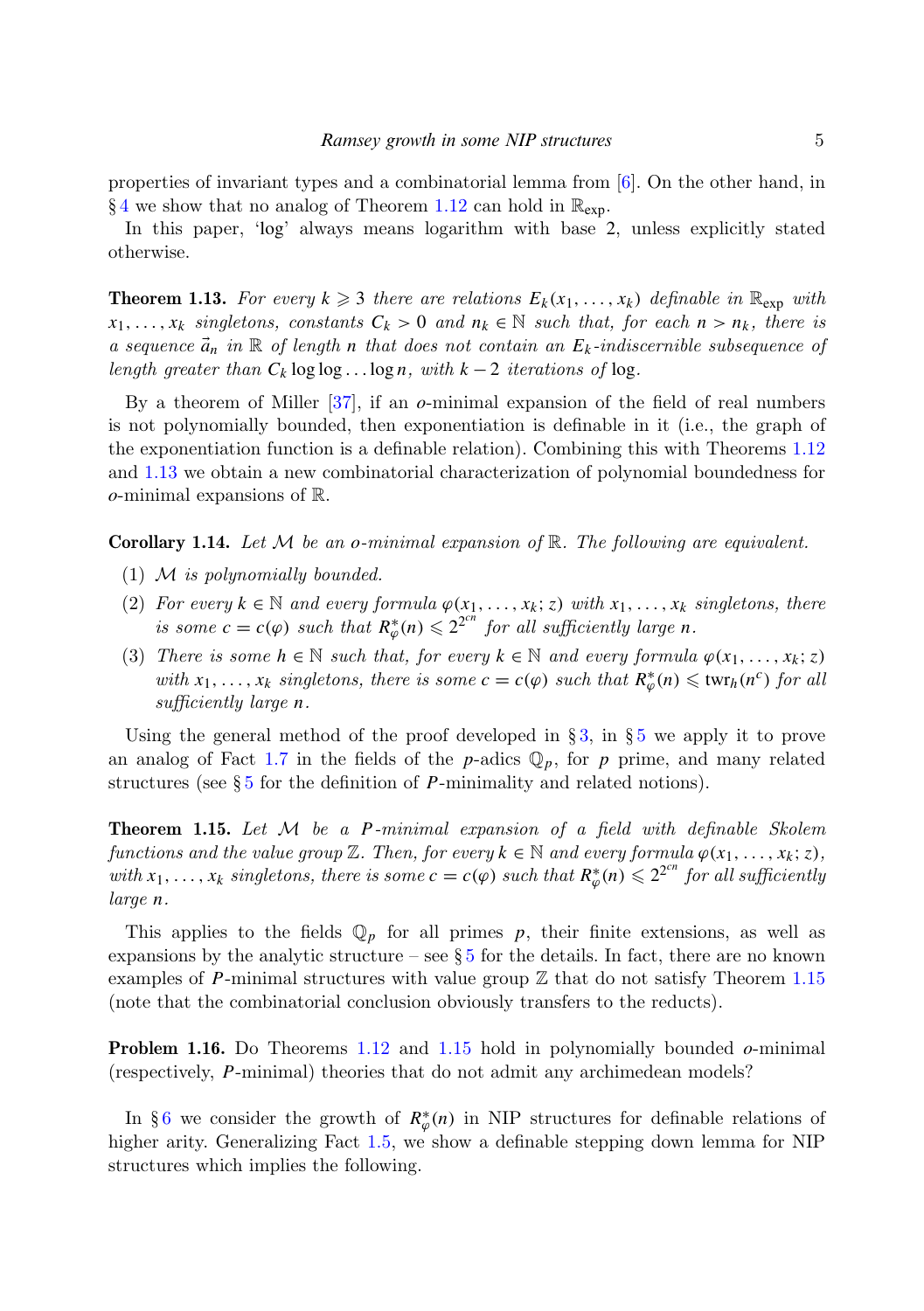<span id="page-5-1"></span>**Theorem 1.17.** Let M be an NIP structure, and assume that for all formulas  $\varphi(x_1, x_2; z)$ we have  $R^*_{\varphi}(n) \leq n^c$  for some  $c = c(\varphi)$  and all *n* large enough. Then for all  $k \geq 3$  and all  $\varphi(x_1, \ldots, x_k; z)$  we have  $R^*_{\varphi}(n) \leq \text{twr}_{k-1}(n^c)$  for some  $c = c(\varphi)$  and all *n* large enough.

In Proposition [6.9](#page-24-2) we generalize Fact [1.11](#page-3-1) from symmetric binary formulas to arbitrary binary formulas, demonstrating that the assumption of Theorem [1.17](#page-5-1) is satisfied in all reducts of distal structures (and it is satisfied in stable structures by Fact [1.10\)](#page-3-2). We conjecture that it also holds in arbitrary NIP structures and discuss the connection to the Erdős–Hajnal conjecture (see e.g.,  $[12]$ ) for graphs definable in NIP structures.

## <span id="page-5-0"></span>2. Preliminaries on NIP

Vapnik–Chervonenkis dimension, or VC-dimension, is an important notion in combinatorics and statistical learning theory (see e.g., [\[36\]](#page-27-11) for an exposition). Let *X* be a set, finite or infinite, and let F be a family of subsets of X. Given  $A \subseteq X$ , we say that it is *shattered* by  $\mathcal{F}$  if for every  $A' \subseteq A$  there is some  $S \in \mathcal{F}$  such that  $A \cap S = A'$ . A family F is a VC-class if there is some  $n < \omega$  such that no subset of X of size n is shattered by F. In this case the VC-dimension of F, that we will denote by  $VC(F)$ , is the smallest integer *n* such that no subset of *X* of size  $n+1$  is shattered by *F*. For a set  $B \subseteq X$ , let  $\mathcal{F} \cap B = \{A \cap B : A \in \mathcal{F}\}\$ and let  $\pi_{\mathcal{F}}(n) = \max\{|\mathcal{F} \cap B| : B \subseteq X, |B| = n\}.$ 

 $\sum_{i \leq d} {n \choose i}$ Fact 2.1 (Sauer–Shelah lemma [\[42,](#page-28-6) [45\]](#page-28-7)). If  $VC(F) \leq d$  then for  $n \geq d$  we have  $\pi_F(n) \leq$  $\binom{n}{i} = O(n^d).$ 

The important class of NIP theories was introduced by Shelah in his work on the classification program [\[44\]](#page-28-1). It has attracted a lot of attention recently, both from the point of view of pure model theory and as a result of its applications in algebra and geometry (see e.g.,  $\left[1, 50\right]$  $\left[1, 50\right]$  $\left[1, 50\right]$  for an introduction to the area). Examples of NIP structures are given by arbitrary stable structures, (weakly or quasi) *o*-minimal structures, the field of *p*-adics for every prime *p* (along with its analytic expansion), as well as algebraically closed valued fields. As was observed in  $\vert 33 \vert$ , the original definition of NIP is equivalent to the following one (see [\[3\]](#page-26-8) for a more detailed account).

**Definition 2.2.** Let *T* be a complete theory and  $\varphi(x, y)$  a formula in *T*, where *x*, *y* are tuples of variables, possibly of different length. We say that the formula  $\varphi(x, y)$  is NIP if there is a model M of *T* such that the family of definable sets  $\{\varphi(M, a) : a \in M^{[y]}\}\)$  is a VC-class. In this case we define the *VC-dimension of*  $\varphi(x, y)$  to be the VC-dimension of this class. (It is easy to see that by elementarily equivalence the above does not depend on the model  $M$  of  $T$ .) A theory  $T$  is NIP if all formulas in  $T$  are NIP, and a structure  $M$  is NIP if its complete theory  $Th(M)$  is NIP. That is, a structure M is NIP if for every formula  $\varphi(x, y)$  the family of  $\varphi$ -definable sets  $\mathcal{F}_{\varphi} = {\varphi(M, a) : a \in M^{|y|}}$  is a VC-class.

By a partitioned set of formulas  $\Delta(x, y)$ , where x and y are two groups of variables, we mean a set of formulas all of which are of the form  $\varphi(x, y) \in \mathcal{L}$ , i.e., have the same free variables partitioned into the same two groups. Given a (partitioned) set of formulas  $\Delta(x, y)$  and a set  $B \subseteq M^{|y|}$ , we say that  $\pi(x)$  is a  $\Delta$ -type over *B* if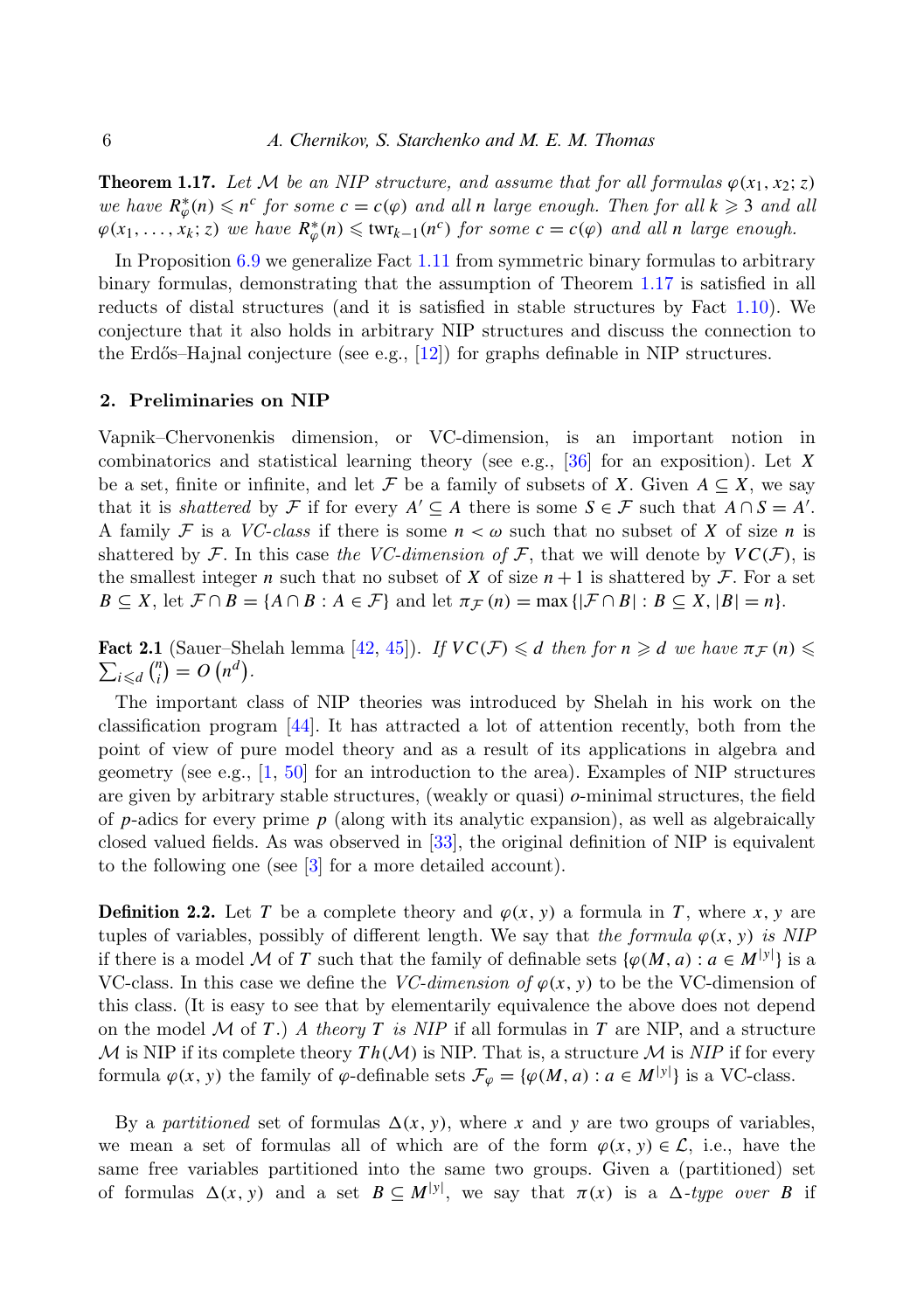$\pi(x) \subseteq \bigcup_{\varphi(x,y)\in\Delta, b\in B} \{\varphi(x,b), \neg \varphi(x,b)\}\$ and there is some  $\mathcal{N} \succeq \mathcal{M}$  and some  $a \in N^{|x|}$ simultaneously satisfying all formulas from  $\pi(x)$ . By a *complete*  $\Delta$ -type over *B* we mean a maximal  $\Delta$ -type over *B*. We will denote by  $S_{\Delta}(B)$  the collection of all complete  $\Delta$ -types over *B*. If  $\Delta$  consists of a single formula  $\varphi(x, y)$ , we simply say  $\varphi$ -type and write  $S_{\varphi}(B)$ , and if  $\Delta$  consists of all formulas in the language, then we simply say 'type' and write  $S_{\rm r}(B)$  for the space of complete types over *B*. In view of the remarks above, the following is an immediate corollary of the Sauer–Shelah lemma.

<span id="page-6-2"></span>Fact 2.3. A structure M is NIP if and only if for any finite set of formulas  $\Delta(x, y)$  there is some  $d \in \mathbb{N}$  such that  $|S_{\Delta}(B)| = O(|B|^d)$  for any finite  $B \subseteq M^{|y|}$ .

<span id="page-6-0"></span>This result can be strengthened. The following definition is from [\[3,](#page-26-8) [27\]](#page-27-13).

**Definition 2.4.** (1) Given a complete  $\varphi(x, y)$ -type  $q \in S_{\varphi}(B)$  for a set  $B \subseteq M^{|y|}$ , and *L*(*M*)-formula  $d\varphi$ (*y*) is said to *define q* if for all *b* ∈ *B* we have

$$
\varphi(x, b) \in q \iff \mathcal{M} \models d\varphi(b).
$$

- (2) We say that complete  $\varphi(x, y)$ -types are *uniformly definable over finite sets*, with *m* parameters, if there is a finite set of  $\mathcal{L}$ -formulas  $\Delta = (d\varphi_i(y; y_1, \ldots, y_m) : i < k),$ with  $|y_1| = |y|$  for all  $i < k$ , such that for every *finite* set  $B \subseteq M^{|y|}$  and every  $q \in$  $S_{\varphi}(B)$  there are some  $b_1, \ldots, b_m \in B$  and some  $i < k$  such that  $d\varphi_i(y; b_1, \ldots, b_m)$ defines q. We call the set  $\Delta$  a uniform definition for  $\varphi$ -types over finite sets, with *m* parameters.
- (3) We say that *T* satisfies the Uniform Definability of Types over Finite Sets, or UDTFS, if for some (equivalently, any)  $\mathcal{M} \models T$ , complete  $\varphi$ -types are uniformly definable over finite sets for all formulas  $\varphi \in L$ .

## <span id="page-6-1"></span>Fact 2.5 [\[8\]](#page-26-9). Every NIP theory satisfies UDTFS.

This result can be viewed as a model-theoretic version of the Warmuth conjecture on the existence of compression schemes for VC-families, which was later established in [\[39\]](#page-28-9). Special cases of Fact [2.5](#page-6-1) were proved earlier for some subclasses of NIP theories including stable [\[44\]](#page-28-1), *o*-minimal [\[30\]](#page-27-14), and dp-minimal [\[27\]](#page-27-13) theories. Note that this implies Fact [2.3](#page-6-2) since, under UDTFS, for every finite set of formulas  $\Delta$ , every  $\Delta$ -type over a finite set *B* is determined by fixing a definition for each  $\varphi \in \Delta$  with parameters from *B*, of which there are only polynomially many choices. Explicit bounds on the number of parameters needed are given in [\[3\]](#page-26-8) for some cases considered in this article.

- <span id="page-6-3"></span>**Fact 2.6.** (1)  $\begin{bmatrix} 3, & 6 & 6 & 1 \end{bmatrix}$  Let M be a (weakly or quasi) o-minimal structure. Then  $\varphi(x, y)$ -types are uniformly definable over finite sets using |x| parameters, for all formulas  $\varphi \in L$ . In particular this applies to Presburger arithmetic  $(\mathbb{Z}, +, <)$ .
	- (2) [\[3,](#page-26-8)  $\zeta$  7.2] Let M be the field of *p*-adics. Then  $\varphi(x, y)$ -types are uniformly definable over finite sets using  $2|x|$  parameters, for all formulas  $\varphi \in L$ .

Finally, we recall global invariant types and their products. We will use some standard model-theoretic notation, e.g.,  $\mathbb{M} \succ \mathcal{M}$  will be a saturated elementary extension, and,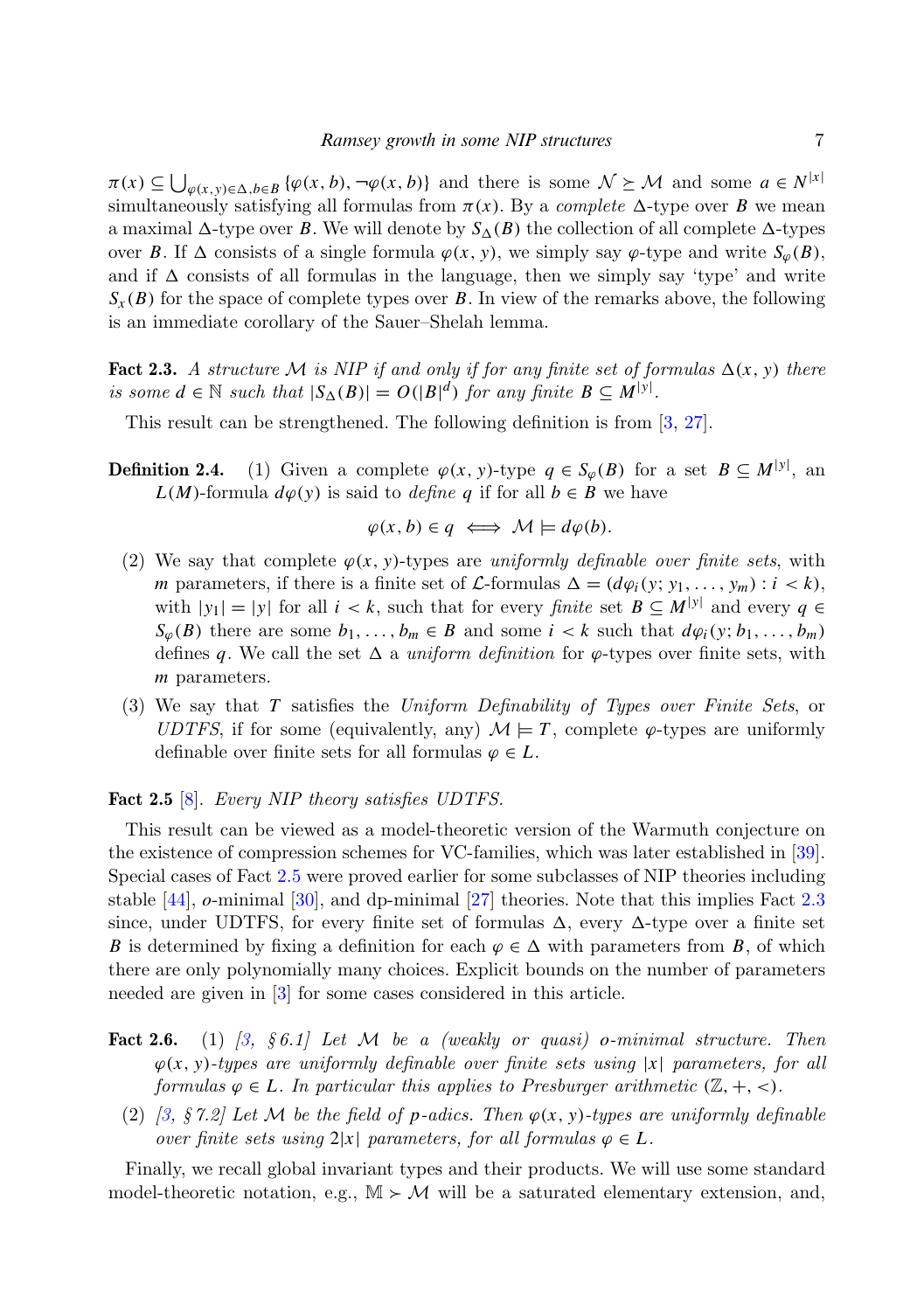given a set  $A \subseteq M$ , dcl(*A*) will denote the model-theoretic algebraic closure of *A*, *A* will be called small if its cardinality is smaller than the saturation of M, etc. Given a tuple of variables x, we call complete types in  $S_x(M)$  global, and we say that a global type  $p(x)$  is *M*-invariant if it is Aut( $M/M$ )-invariant (meaning that, for every automorphism *σ* of M fixing *M* pointwise, for every *L*(M)-formula *ϕ*(*x*, *a*), we have *ϕ*(*x*, *a*) ∈ *p*  $\Longleftrightarrow$  $\varphi(x, \sigma(a)) \in p$ ).

**Definition 2.7.** Given a set of formulas  $\Delta$ ,  $d \in \mathbb{N}$ , a set of parameters  $A \subseteq \mathbb{M}$  and an arbitrary linear order *I*, we say that a sequence  $(a_i : i \in I)$  of tuples from  $\mathbb{M}^d$ is  $\Delta$ -indiscernible over *A* if it is *E*-indiscernible for every relation *E* of the form  $\varphi(x_1, \ldots, x_n; b)$  with  $\varphi(x_1, \ldots, x_n; z) \in \Delta, |x_i| = d$  for all  $1 \leq i \leq n$  and  $b \in A^{|z|}$ .

If  $\Delta$  consists of all formulas, we simply say that the sequence is *indiscernible over*  $A$ , and if  $A = \emptyset$ , we say that the sequence is  $\Delta$ -indiscernible.

<span id="page-7-1"></span>**Fact 2.8** (See e.g., [\[29,](#page-27-15) § 2] or [\[50\]](#page-28-8)). Let p be a global M-invariant type. Let the sequence  $(c_i : i \in \mathbb{N})$  in M be such that  $c_i \models p|_{Mc_{\leq i}}$  (such a sequence is called a Morley sequence in *p* over *M*). Then the sequence  $(c_i : i \in \mathbb{N})$  is indiscernible over *M* and  $tp((c_i : i \in \mathbb{N}))$  $\mathbb{N}/M$ ) does not depend on the choice of  $(c_i)$ . Call this type  $p^{(\omega)}|_M$ , and let  $p^{(n)}|_M :=$  $\text{tp}(c_1, \ldots, c_n/M).$ 

# <span id="page-7-0"></span>3. Bukh–Matousek theorem in polynomially bounded *o*-minimal expansions of R

First we prove a general lemma about NIP structures, which is a finitary version of Shelah's 'shrinking of indiscernibles' [\[47\]](#page-28-10).

<span id="page-7-2"></span>**Lemma 3.1.** Let M be an NIP structure, and let  $\varphi(x_1, \ldots, x_n; y)$  be a formula with  $|x_1|$  =  $\ldots = |x_n| = d$ . Then there are some  $k, l \in \mathbb{N}$  and a finite set of formulas  $\Delta$  in the variables  $x_1, \ldots, x_l$  with  $|x_i| = d$  such that for any finite  $\Delta$ -indiscernible sequence  $(a_i)_{i \le N}$  in  $M^d$ and any  $b \in M^{|\mathcal{Y}|}$  there are  $0 = j_0 < j_1 < \ldots < j_{k'} = N-1$  with  $k' \leq k$  such that for every  $s \in \{0, \ldots, k' - 1\}$  the sequence  $(a_i : j_s < i < j_{s+1})$  is  $\varphi(x_1, \ldots, x_n, b)$ -indiscernible.

In particular, for any *N* large enough and any  $b \in M^{y}$ , any finite  $\Delta$ -indiscernible sequence of elements in  $M^d$  of length *N* contains a  $\varphi(x_1, \ldots, x_n, b)$ -indiscernible subsequence of length at least  $\frac{N-(k+1)}{k}$ .

**Proof.** To simplify the notation we assume  $d = 1$ .

By UDTFS (Fact [2.5\)](#page-6-1) applied to the formula  $\varphi^{\text{op}}(y; x_1, \ldots, x_n) := \varphi(x_1, \ldots, x_n; y)$ , there is a finite set of formulas  $\Delta(x_1, \ldots, x_n; \bar{x}_1, \ldots, \bar{x}_m)$  with  $|\bar{x}_i| = n$  such that, for any finite set  $A \subseteq M$  and  $b \in M^{|y|}$ , the  $\varphi^{op}$ -type of *b* over  $A^n$  is definable by an instance of some  $\psi \in \Delta$  with parameters from  $A^n$ . That is, there are some  $\bar{c}_1, \ldots, \bar{c}_m \in A^n$ , such that, for all  $a_1, \ldots, a_n \in A$ , we have  $\models \varphi(a_1, \ldots, a_n; b)$  if and only if  $\models \psi(a_1, \ldots, a_n; \bar{c}_1, \ldots, \bar{c}_m)$ .

Writing each *n*-tuple  $\bar{x}_i$ ,  $i = 1, ..., m$ , as *n* single variables in every  $\psi \in \Delta$ , we can view  $\Delta$  as a finite set of formulas in the variables  $x_1, \ldots, x_l$ , where  $l = n + mn$ .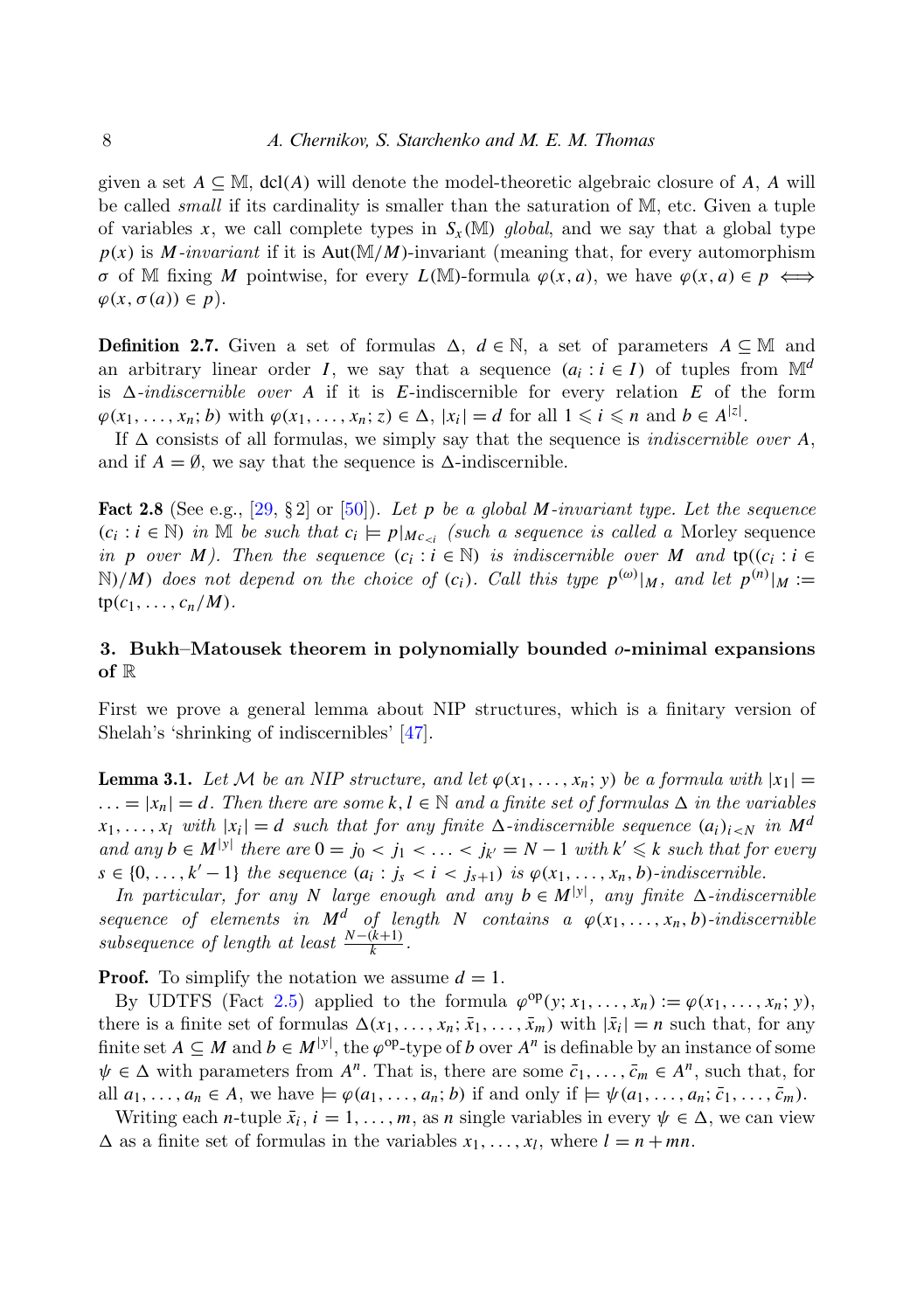Let  $(a_i)_{i \le N}$  be a finite  $\Delta$ -indiscernible sequence,  $b \in M^{|y|}$ , and  $A = \{a_i : i \le N\}$ . We choose  $\psi \in \Delta$  and  $c_{n+1}, \ldots c_l \in A$  such that for all  $c_1, \ldots c_n \in A$  we have  $\mathcal{M} \models \varphi(c_1, \ldots, c_n; b)$  if and only if  $\mathcal{M} \models \psi(c_1, \ldots, c_n, c_{n+1}, \ldots, c_l)$ .

We choose  $0 = j_0 < j_1 < ... < j_{k'} = N - 1$  with  $k' \leq (l - n) + 2 = mn + 2$  so that  ${a_j : s = 0, \ldots, k'} = {c_i : i = n+1, \ldots, l} \cup {a_0, a_{N-1}}.$ 

Since  $(a_i)_{i\leq N}$  is  $\psi$ -indiscernible, it follows that for any  $0 \leq i_1 < \ldots < i_n < N$  the truth value of  $\psi(a_{i_1}, \ldots, a_{i_n}; c_{n+1}, \ldots, c_l)$ , and so of  $\varphi(a_{i_1}, \ldots, a_{i_n}; b)$ , is determined by the quantifier-free order type of  $(i_1, \ldots, i_n)$  over  $\{j_s : s = 0, \ldots k'\}$ . The conclusion of the lemma follows taking  $k := mn + 2$ . П

From now on we work in a polynomially bounded *o*-minimal expansion  $\mathcal{R} = \{ \mathbb{R}, \langle \cdot, \ldots \rangle \}$ of the field of real numbers. Let  $T = Th(R)$  and let  $M > R$  be a big saturated model.

As *T* has Skolem functions (see e.g., [\[16\]](#page-27-10)), it follows that for all  $\mathcal{M} \prec \mathbb{M}$  and  $\bar{a} \in \mathbb{M}^n$ , the set

$$
M\langle \bar{a} \rangle = \{ f(\bar{a}) : f(x) \text{ is an } M \text{-definable function} \}
$$

is an elementary substructure of M.

Let  $\tilde{p}(x) \in S_1(\mathbb{M})$  be the global type of ' $+\infty$ ', i.e.,  $\tilde{p}$  is the unique complete global type such that  $\tilde{p} \vdash x > m$  for every  $m \in \mathbb{M}$  (uniqueness is by *o*-minimality). It is invariant over  $\emptyset$  (as the set of formulas  $\{m \leq x : m \in \mathbb{M}\}\$ is clearly Aut $(\mathbb{M}/\emptyset)$ -invariant).

<span id="page-8-0"></span>The following fact is obvious.

Fact 3.2. For every  $\mathcal{M} \prec \mathbb{M}$ , an element  $\alpha \in \mathbb{M}$  realizes  $\tilde{p}(x)|_M$  if and only if  $\alpha > m$  for  $every \, m \in M$ .

Since polynomial boundedness is preserved under elementarily equivalence (see [\[38,](#page-28-11) Theorems A and B]) we have the following fact.

<span id="page-8-1"></span>Fact 3.3. If  $M \lt M$  and  $\alpha \models \tilde{p}|_M$ , then the set  $\{\alpha^n : n \in \mathbb{N}\}\$ is cofinal in  $M(\alpha)$ , i.e., for every  $m \in M\langle \alpha \rangle$  there is some  $n \in \mathbb{N}$  such that  $m < \alpha^n$ .

<span id="page-8-2"></span>**Lemma 3.4.** Let  $M \prec \mathbb{M}$  and  $\alpha_1, \ldots, \alpha_n \in \mathbb{M}$ . Then  $(\alpha_1, \ldots, \alpha_n)$  realizes  $\tilde{p}^{(n)}|_M$  if and only if  $\alpha_1 > m$  for all  $m \in M$  and  $\alpha_{i+1} > \alpha_i^k$  for all  $k \in \mathbb{N}$  and  $i = 1, ..., n - 1$ .

**Proof.** Let  $M_0 = M$ , and for  $i = 1, \ldots n-1$  let  $M_i = M_{i-1}\langle \alpha_i \rangle$ .

Obviously for any  $A \subset \mathbb{M}$  an element  $\alpha \in \mathbb{M}$  realizes  $\tilde{p}|_A$  if and only if it realizes  $\tilde{p}|_{dcl(A)}$ . Thus  $(\alpha_1, \ldots, \alpha_n)$  realizes  $\tilde{p}^{(n)}|_M$  if and only if  $\alpha_{i+1}$  realizes  $\tilde{p}|_{M_i}$  for  $i = 0, \ldots, n-1$ , and the lemma follows from Facts [3.2](#page-8-0) and [3.3.](#page-8-1)  $\Box$ 

In view of the above lemma, we define 'finitary' approximations to a realization of  $\tilde{p}^{(n)}|_{\mathcal{R}}.$ 

**Definition 3.5** [\[6,](#page-26-2) Definition 2.1]. Let  $h > 2$  be a real number. A sequence  $\vec{a} = (a_1, \ldots, a_n)$ in R is called *h*-growing if  $a_1 \geq h$  and  $a_{i+1} \geq a_i^h$  for  $i = 1, ..., n-1$ .

<span id="page-8-3"></span>Notice that any subsequence of an *h*-growing sequence is *h*-growing as well.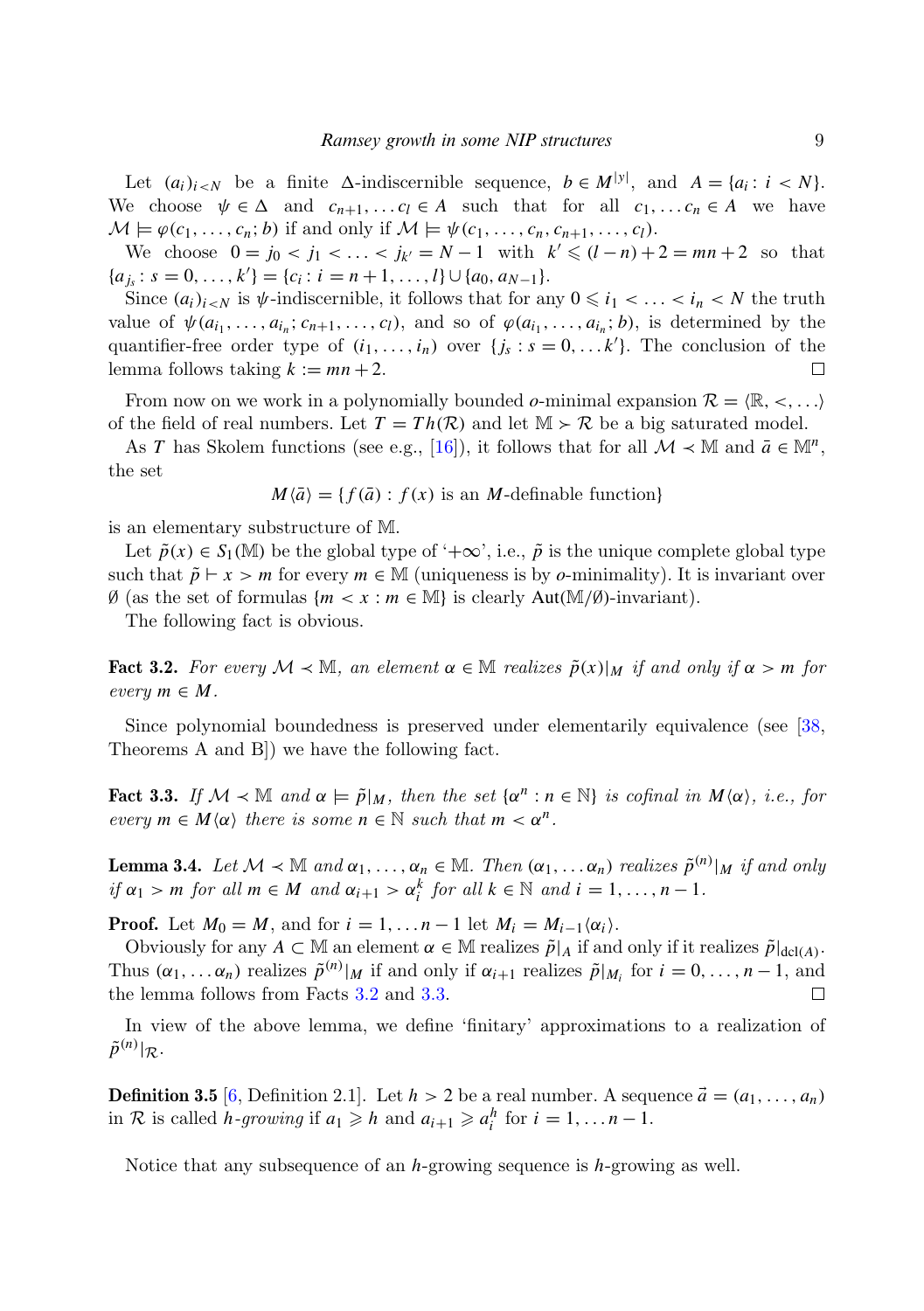**Lemma 3.6.** For any finite set of formulas  $\Delta(x_1, \ldots, x_l)$  with parameters from R there is some  $h \in \mathbb{R}$  such that any *h*-growing sequence  $(a_i : i = 1, ..., N)$  of elements in  $\mathbb{R}$  is  $\Delta$ -indiscernible.

Proof. Consider the (partial) type

$$
\Sigma(x_1, ..., x_{2l}) = \left\{ x_1 > n \wedge \bigwedge_{i=1}^{2l-1} (x_{i+1} > x_i^n) : n \in \mathbb{N} \right\}.
$$

By Fact [2.8,](#page-7-1) for any  $N \in \mathbb{N}$ , if  $(a_1, \ldots, a_N) \models \tilde{p}^{(N)}|_M$ , then the sequence  $(a_1, \ldots, a_N)$ is indiscernible. Together with Lemma [3.4](#page-8-2) this implies that

$$
\Sigma(x_1,\ldots,x_{2l})\vdash \psi(x_1,\ldots,x_l)\leftrightarrow \psi(x_{i_1},\ldots,x_{i_l})
$$

for any  $1 \leq i_1 < i_2 < \ldots < i_l \leq 2l$  and  $\psi \in \Delta$ . By compactness, this holds with  $\Sigma$  replaced by some finite subset  $\Sigma_0$ . But then, if  $a_1, \ldots, a_N$  is an *h*-growing sequence and *h* is larger than the largest *n* appearing in  $\Sigma_0$ , then every increasing 2*l*-tuple from  $a_1, \ldots, a_N$  satisfies  $\Sigma_0$ , hence  $a_1, \ldots, a_N$  is  $\Delta(x_1, \ldots, x_l)$ -indiscernible.  $\Box$ 

<span id="page-9-0"></span>Combining Lemma [3.6](#page-8-3) with Lemma [3.1](#page-7-2) we can allow additional parameters in  $\Delta$ .

**Corollary 3.7.** For any finite set of formulas  $\Delta(x_1, \ldots, x_l; y)$  with parameters from  $\mathbb{R}$ there is some  $h \in \mathbb{R}$  and  $m \in \mathbb{N}$  such that, for any *h*-growing sequence of elements  $\vec{a} = (a_i : i = 1, ..., N)$  in R with *N* large enough and for any  $b \in \mathbb{R}^{|y|}$ ,  $\vec{a}$  contains a  $\Delta(x_1, \ldots, x_l; b)$ -indiscernible subsequence of length  $\frac{N}{m}$ .

**Proof.** For every  $\varphi(x_1, \ldots, x_l; y) \in \Delta$ , let  $k_{\varphi} \in \mathbb{N}$  and the finite set of formulas  $\Delta_{\varphi}$  be as given by Lemma [3.1](#page-7-2) for  $\varphi$ , and let  $\Delta' = \bigcup_{\varphi \in \Delta} \Delta_{\varphi}$  and  $k = \max\{k_{\varphi} : \varphi \in \Delta\}$ . Now by Lemma [3.6](#page-8-3) there is some *h* such that every *h*-growing sequence  $\vec{a} = (a_1, \ldots, a_N)$  of elements from  $\mathbb R$  is  $\Delta'$ -indiscernible. By Lemma [3.1,](#page-7-2) for any  $b \in \mathbb R^{|y|}$  we can find an interval  $[i^0, i^1]$  in [1, *N*] of length at least  $\frac{N-(k|\Delta|-2)}{k|\Delta|}$  such that the sequence  $(a_i : i^0 \leq i \leq i^1)$  is  $\Delta(x_1, \ldots, x_l; c)$ -indiscernible. We can take  $m = 2k|\Delta|$ .

Finally, the following combinatorial lemma is from [\[6\]](#page-26-2) (namely, Proposition 2.4 combined with Definition 2.3 there).

<span id="page-9-1"></span>Fact 3.8. For every *n* and  $h \geq h_0$ , where  $h_0$  is a certain absolute constant, there exists  $N \leq 2^{h^{2n}}$  such that for any sequence  $\vec{a}$  of length *N* there is an *h*-growing sequence  $\vec{b}$  of length *n* and  $A, B \in \mathbb{R}$  such that one of the following sequences is a subsequence of  $\vec{a}$ .

- $(1)$   $A + Bb_i$ ,  $i = 1, ..., n$ .
- $(2)$  *A* +  $\frac{B}{I}$  $\frac{b}{b_i}$ , *i* = 1, ..., *n*.
- (3)  $A + Bb_i$ ,  $i = n, ..., 1$ .

(4) 
$$
A + \frac{B}{b_i}
$$
,  $i = n, ..., 1$ .

(Note: the order in  $(3)$  and  $(4)$  is reversed.)

We are ready to prove the main result of the section, generalizing [\[6,](#page-26-2) Proposition 1.6].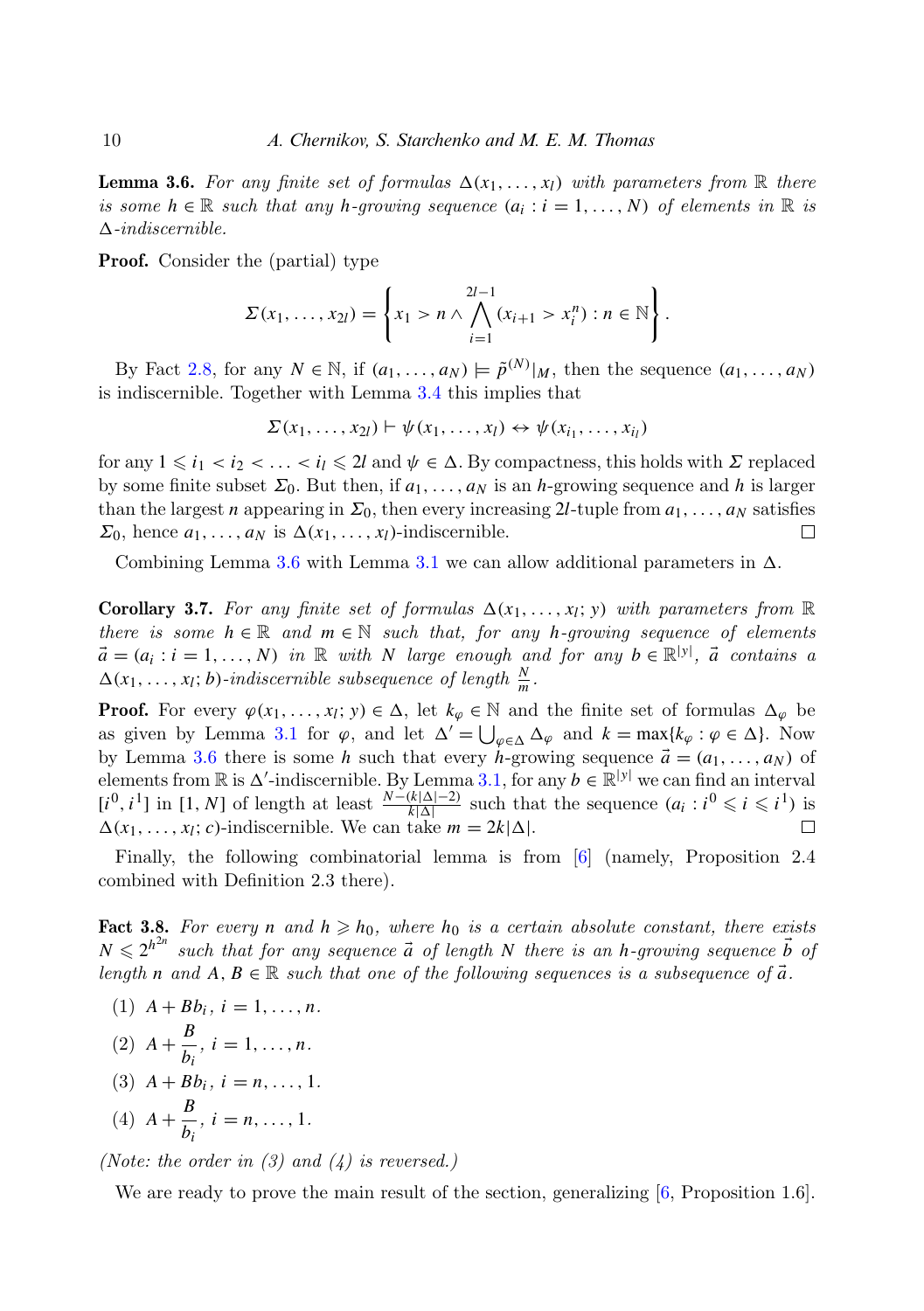<span id="page-10-2"></span>Theorem 3.9. Let R be a polynomially bounded *o*-minimal expansion of the real field. Then for any formula  $\varphi(x_1, \ldots, x_r; z)$  with parameters from  $\mathbb{R}$ , with all  $x_i$  singletons, there is a constant  $C = C(\varphi)$  such that

$$
R^*_{\varphi}(n) \leqslant 2^{2^{Cn}},
$$

for all sufficiently large *n*.

**Proof.** Let  $\Delta(x_1, \ldots, x_r; y_1, y_2, z)$  consist of the formulas

$$
\varphi_1(x_1, \ldots, x_r; y_1, y_2, z) = \varphi(y_1 + y_2 x_1, \ldots, y_1 + y_2 x_r; z),
$$
  
\n
$$
\varphi_2(x_1, \ldots, x_r; y_1, y_2, z) = \varphi\left(y_1 + \frac{y_2}{x_1}, \ldots, y_1 + \frac{y_2}{x_r}; z\right),
$$
  
\n
$$
\varphi_3(x_1, \ldots, x_r; y_1, y_2, z) = \varphi(y_1 + y_2 x_r, \ldots, y_1 + y_2 x_1; z),
$$
  
\n
$$
\varphi_4(x_1, \ldots, x_r; y_1, y_2, z) = \varphi\left(y_1 + \frac{y_2}{x_r}, \ldots, y_1 + \frac{y_2}{x_1}; z\right),
$$

and let *h* and *m* be as given by Corollary [3.7](#page-9-0) for  $\Delta$ . Now assume that  $\vec{a}$  is an arbitrary sequence of singletons of length  $N = 2^{h^{2mn}}$  (which is bounded by  $2^{2^{Cn}}$  for an appropriate constant *C* depending just on *m*, *h*), and let  $d \in \mathbb{R}^{|z|}$  be an arbitrary tuple of elements.

By Fact [3.8,](#page-9-1) there is some *h*-growing sequence  $\vec{b} = (b_i : 1 \leq i \leq mn)$  and some  $A, B \in \mathbb{R}$ such that one of the corresponding sequences given by  $(1)$ – $(4)$  in Fact [3.8](#page-9-1) is a subsequence of  $\vec{a}$ . By Corollary [3.7,](#page-9-0)  $\vec{b}$  contains a  $\Delta(x_1, \ldots, x_r; A, B, d)$ -indiscernible subsequence of length *n*. But by the choice of  $\Delta$ , the corresponding subsequence of  $\vec{a}$  must be  $\varphi(x_1, \ldots, x_r; d)$ -indiscernible. □

## <span id="page-10-0"></span>4. Counterexample in  $\mathbb{R}_{\text{exp}}$

## 4.1. Preliminaries

We work in the structure  $\mathcal{M} := \mathbb{R}_{exp}$  in the language  $\mathcal{L} := \langle \langle +, +, \times, 0, 1, exp(x) \rangle$ , i.e, the expansion of the field of reals with the exponential function. It is well known to be *o*-minimal [\[51\]](#page-28-12).

Instead of tower notations we use iterated log and exp. By induction on *n* we define functions  $e_n(x)$  and  $l_n(x)$  as

$$
e_0(x) = x
$$
,  $e_{n+1}(x) = 2^{e_n(x)}$ ; and  $l_0(x) = x$ ,  $l_{n+1}(x) = \log(l_n(x))$ ,

where by log we always mean  $log_2$ . Obviously  $l_n(x)$  is defined for large enough  $x$  and it is the compositional inverse of  $e_n(x)$ .

Our goal is to prove the following theorem.

<span id="page-10-1"></span>**Theorem 4.1.** For every  $k \geq 3$  there is a relation  $E_k(x_1, \ldots, x_k)$  definable in  $\mathbb{R}_{\exp}$ , with  $x_1, \ldots, x_k$  all singletons, and  $c_k > 0$  such that  $R_{E_k}(n) \geqslant e_{k-2}(c_k n)$  for all sufficiently large *n*.

The proof of the above theorem closely follows [\[13,](#page-26-1) proof of Theorem 1.2] (see also [\[18,](#page-27-6) Theorem  $1.3$ ). In general, the so-called stepping-up lemma of Erdős and Hajnal  $[14, 26]$  $[14, 26]$  $[14, 26]$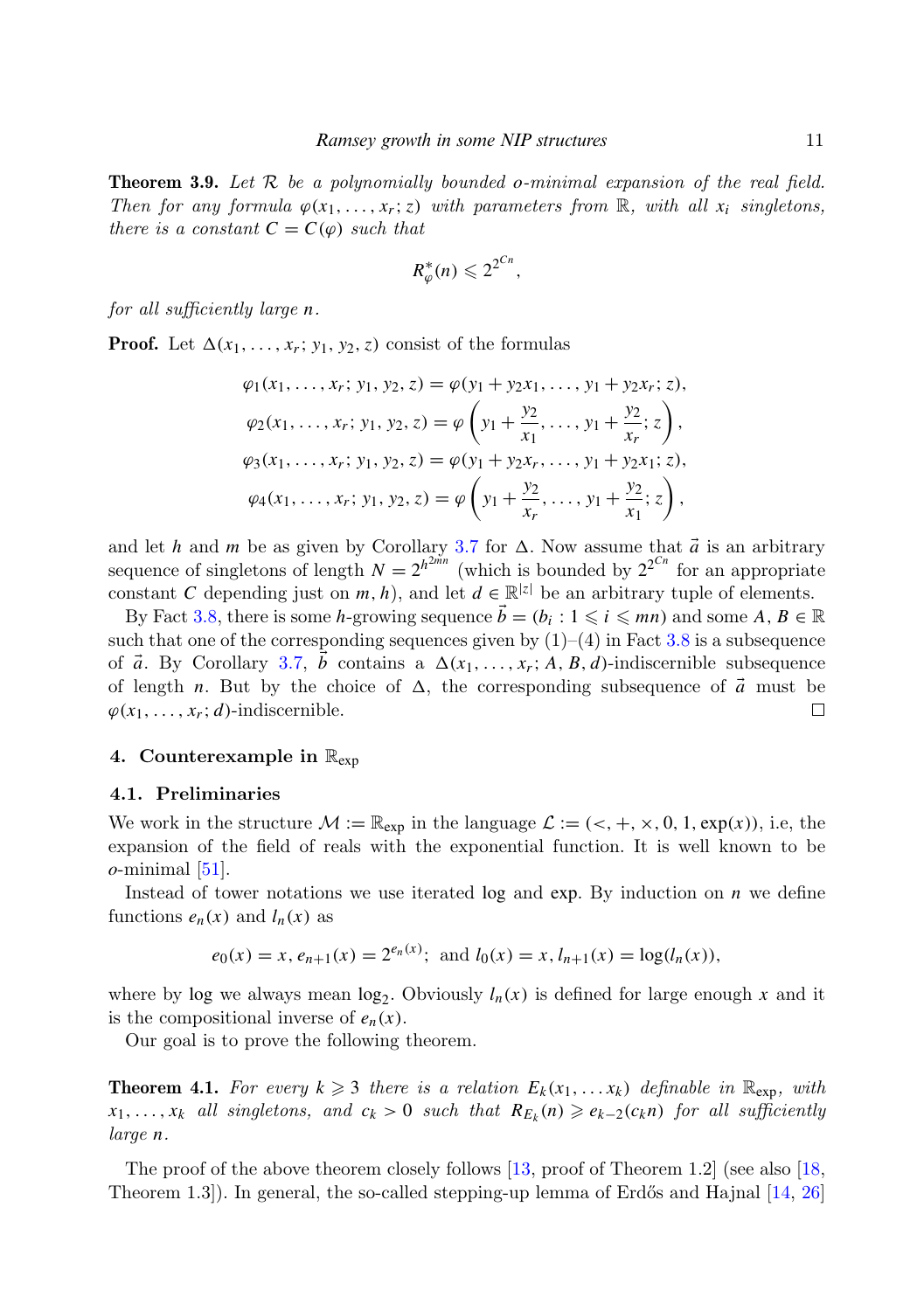gives a lower bound for  $(k+1)$ -ary relations which is exponentially larger than the one for *k*-ary relations. In [\[13\]](#page-26-1) it is demonstrated that the stepping-up lemma can be carried out 'semialgebraically' (the *k*-ary semialgebraic relations that they construct live on  $\mathbb{R}^d$ , and *d* grows with *k*, see Fact [1.6\)](#page-1-1). We show that in the structure  $\mathbb{R}_{exp}$  the stepping-up approach can be implemented definably without increasing the dimension (i.e., our *k*-ary relations all live on R). But first we discuss some preliminaries.

## 4.2. Robustness

We will use the notion of robustness from [\[18\]](#page-27-6) (that was originally called 'depth' in [\[13\]](#page-26-1)).

**Definition 4.2.** Let  $\varphi(x_1, \ldots, x_k)$  be an L-formula and let  $\vec{a} = (a_1, \ldots, a_n)$  be a sequence of real numbers. We say that  $\varphi$  is *robust* on  $\vec{a}$  if there is  $\varepsilon > 0$  such that, for all  $1 \leq i_1$  $\cdots < i_k \leq n$  and all real numbers  $a'_1, \ldots, a'_k$  with  $|a_{i_j} - a'_j| < \varepsilon$  for each  $j = 1, \ldots, k$ , we have

$$
\models \varphi(a'_1, \ldots, a'_k) \leftrightarrow \varphi(a_{i_1}, \ldots, a_{i_k}).
$$

# $4.3.$   $\log_T$ -transformations

**Definition 4.3.** Let  $\varphi(x_1, \ldots, x_r)$  be an L-formula. Let  $T > 0$  be a real number. For a formula  $\psi(y_1, \ldots, y_s)$  we say that  $\psi$  is a  $\log_T \text{-}transformation$  of  $\varphi$  if it is obtained from  $\varphi$  by replacing every free variable  $x_i$  in  $\varphi$  by an expression of the form  $\log_T(u_i - v_i)$  with  $u_i, v_i \in \{y_1, \ldots, y_s\}.$ 

**Definition 4.4.** We say that an  $\mathcal{L}$ -formula  $\varphi(x_1, \ldots, x_r)$  is an rd-formula if it depends only on the ratios of differences of its variables, i.e., it is equivalent to a formula of the form

$$
\psi\left(\frac{x_{i_1}-x_{j_1}}{x_{p_1}-x_{q_1}},\ldots,\frac{x_{i_s}-x_{j_s}}{x_{p_s}-x_{q_s}}\right)
$$

for some  $\psi(y_1, \ldots, y_s) \in \mathcal{L}$ , where  $i_t, j_t, p_t, q_t \in \{1, \ldots, r\}$  for all  $t = 1, \ldots, s$  (and there are no other free variables in  $\psi$ ).

<span id="page-11-0"></span>Claim 4.5. Let  $T > 0$ . A log<sub>T</sub>-transformation of an rd-formula  $\varphi(x_1, \ldots, x_r)$ , is also an rd-formula, and it is also a  $\log_2$ -transformation of  $\varphi$ .

**Proof.** In a log<sub>*T*</sub>-transformation of  $\varphi$  an expression of the form  $\frac{x_i - x_j}{x_p - x_q}$  is replaced by an expression of the form

$$
\frac{\log_T(u_i - v_i) - \log_T(u_j - v_j)}{\log_T(u_p - v_p) - \log_T(u_q - v_q)},
$$

which is equivalent to

$$
\frac{\log_T \frac{u_i - v_i}{u_j - v_j}}{\log_T \frac{u_p - v_p}{u_q - v_q}}.
$$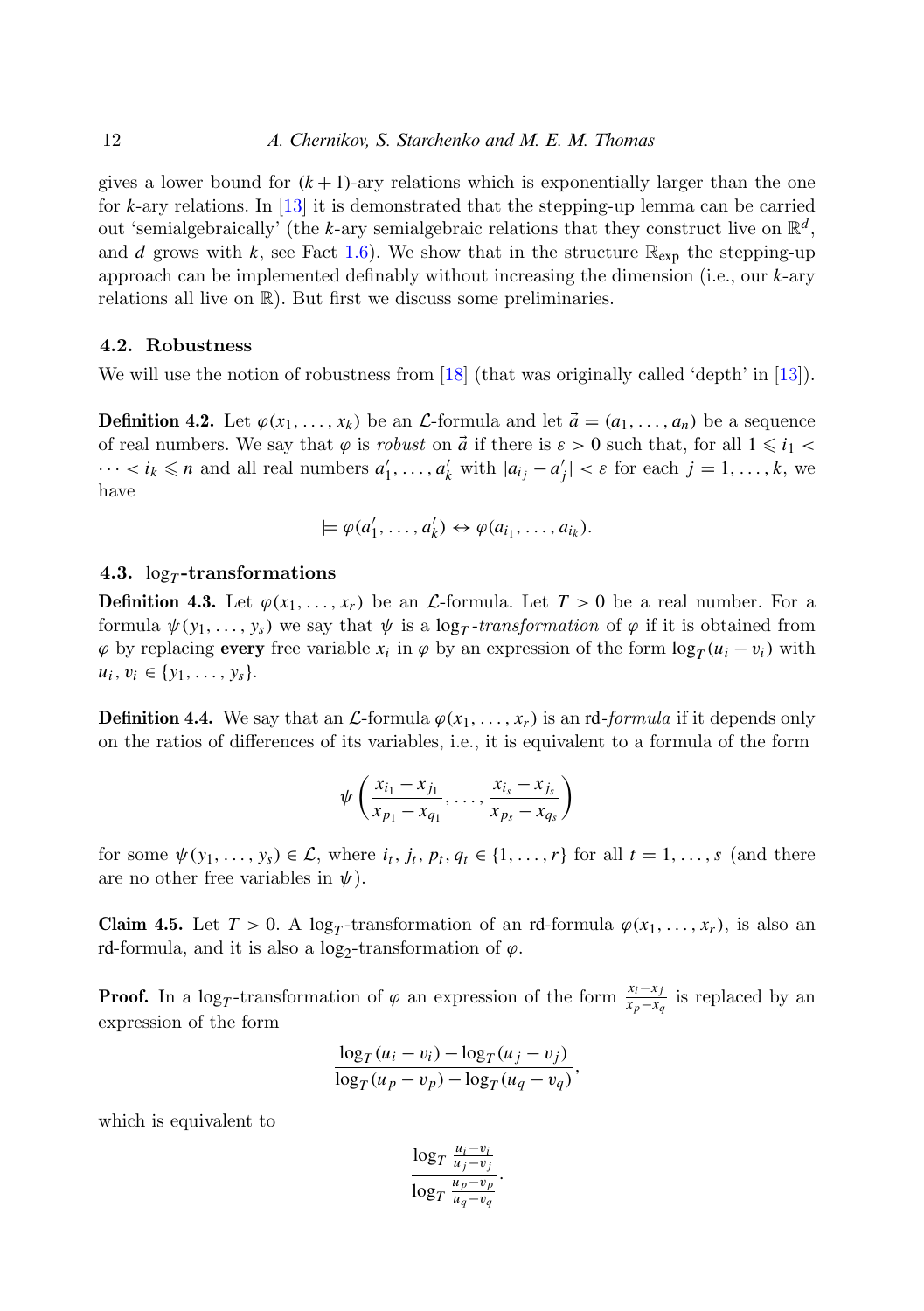Since the ratio of two logarithms does not depend on the base, it is also equivalent to

$$
\frac{\log \frac{u_i - v_i}{u_j - v_j}}{\log \frac{u_p - v_p}{u_q - v_q}}.
$$

Thus, a  $log<sub>T</sub>$ -transformation of an rd-formula  $\varphi$  is again an rd-formula that is also a  $log_2$ -transformation of  $\varphi$ .  $\Box$ 

# 4.4. Proof of Theorem [4.1](#page-10-1)

For a formula  $\varphi(x_1, \ldots, x_k) \in \mathcal{L}$  with  $|x_1| = \cdots = |x_k| = d$  and an integer *n* we will denote by  $R^+_{\varphi}(n)$  the smallest integer *N* such that any *increasing* sequence  $a_1 < \cdots < a_N$  contains a  $\varphi$ -indiscernible subsequence of length  $n$ .

Obviously for any formula  $\varphi(x_1, \ldots, x_k)$  with  $|x_i| = 1$  we have  $R^+_{\varphi}(n) \le R_{\varphi}(n)$ .

Thus Theorem [4.1](#page-10-1) follows from the following refined version.

<span id="page-12-0"></span>**Theorem 4.6.** For every  $k \geq 3$  there are an rd-formula  $E_k(x_1, \ldots, x_k) \in \mathcal{L}$  with  $x_1, \ldots, x_k$ all singletons and a constant  $C_k > 1$  such that, for all real  $0 < c < 1$  and for all large enough  $n \in \mathbb{N}$ , there is an increasing sequence of natural numbers  $\vec{a}^n$  of length at least  $e_{k-2}(cn)$  such that  $E_k$  is robust on  $\vec{a}^n$ , and  $\vec{a}^n$  does not contain an  $E_k$ -indiscernible subsequence of length *Ckn*.

**Proof of Theorem [4.6](#page-12-0)**  $\Rightarrow$  **Theorem [4.1.](#page-10-1)** Fix  $0 < c < 1$  and set  $c_k = \frac{c}{C_k}$ , for each  $k \ge 3$ , where  $C_k$  is the constant given by [4.6.](#page-12-0) We then have, for the rd-formula  $E_k(x_1, \ldots, x_k)$  given to us by [4.6](#page-12-0) and for all large enough  $n$ , an increasing sequence of natural numbers  $\vec{a}^n$  of length at least  $e_{k-2}(c_k n)$  such that  $\vec{a}^n$  does not contain an  $E_k$ -indiscernible subsequence of length *n*. Thus  $R^+_{\varphi}(n) \geq e_{k-2}(c_k n)$ , and hence  $R_{\varphi}(n) \geq e_{k-2}(c_k n)$  by the preceding remark.  $\Box$ 

**Remark 4.7.** To prove Theorem [4.6](#page-12-0) it is enough to construct formulas  $E_k(x_1, \ldots, x_k)$ whose truth values are well defined only on increasing sequences of real numbers  $r_1$  <  $\cdots < r_k$ . (The formula  $\log(x_2 - x_1) > \log(x_3 - x_2)$  is an example of a formula that we will use often.)

We proceed by induction on *k*.

#### 4.5. The base case  $k = 3$

For the following claim see  $[13, §3.1]$  $[13, §3.1]$ .

Claim 4.8. Let  $E_3(x_1, x_2, x_3)$  be the formula  $x_1 + x_3 - 2x_2 \ge 0$ . Then for any  $n ≥ 1$  the sequence 1, 2, 3, ...,  $2^n$  does not contain an  $E_3$ -indiscernible subsequence of length  $n + 2$ .

It is not hard to see that *E*<sup>3</sup> is equivalent to an rd-formula. Indeed we can rewrite *E*<sup>3</sup> as  $x_3 - x_2 \ge x_2 - x_1$ , which on increasing sequences is equivalent to  $\frac{x_3 - x_2}{x_2 - x_1} \ge 1$ .

We also need  $E_3$  to be robust on  $\vec{a}^n$ . It is not hard to see that  $\tilde{E}_3$  is not robust on the sequence  $1, 2, ..., 2^n$ , since  $1 + 3 - 2 \cdot 2 = 0$  and the truth of  $E_3$  can change even if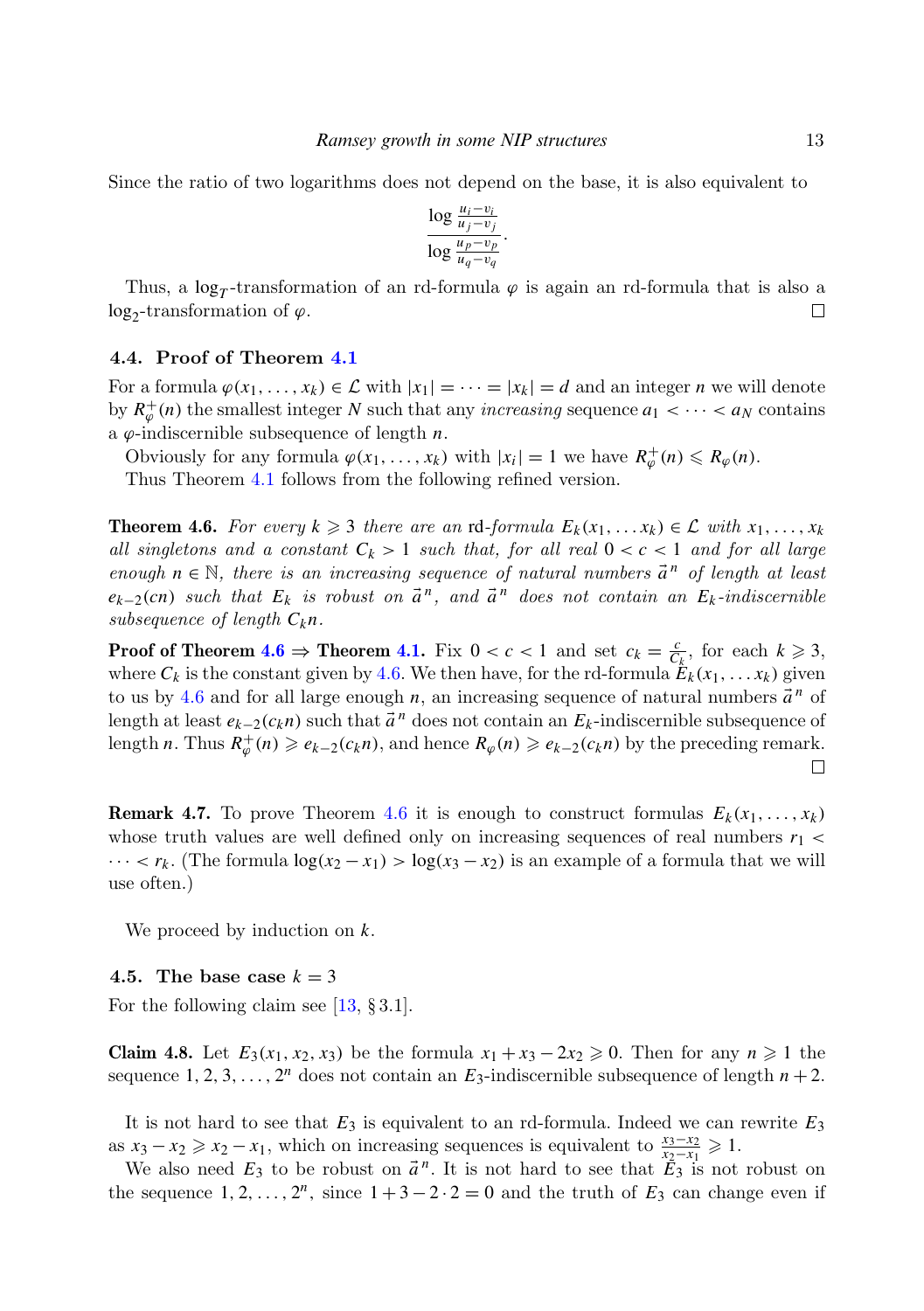we perturb the first 3 elements of the sequence by arbitrarily small positive amounts. It is however also easy to see that *E*<sup>3</sup> is robust on any sequence that does not contain any terms  $a < b < c$  with  $a + c - 2b = 0$ , i.e., it is robust on any sequence that does not contain a non-trivial 3-term arithmetic progression. To get such a sequence we use Behrend's Theorem (see [\[5\]](#page-26-10)).

**Theorem 4.9** (Behrend's Theorem). There is a constant  $D > 0$  such that for all natural *numbers m* there exists a set  $X \subseteq \{1, ..., m\}$  with  $|X| \geqslant \frac{m}{\sqrt{n}}$  $\frac{m}{2^{\frac{D\sqrt{\log m}}{}}}$  not containing any non-trivial 3-term arithmetic progressions.

For any  $0 < c < 1$  and for all *n* large enough,  $2^{n-D\sqrt{\log 2^n}} > 2^{cn}$ . Therefore, for all large enough *n*, the sequence  $1, 2, ..., 2<sup>n</sup>$  contains a subsequence of length  $2<sup>cn</sup>$  that does not contain a non-trivial 3-term arithmetic progression.

This finishes the case  $k = 3$ , and we can take  $C_3 := 2<sup>{\eta}</sup>$ , for any  $\eta > 0$  (as then  $C_3 n \geq n+2$  for all large enough *n*).

# 4.6. Inductive step

Assume we have an rd-formula  $E_k(x_1, \ldots, x_k)$  as in Theorem [4.6.](#page-12-0) To complete the inductive step it is enough to construct an rd-formula  $E_{k+1}(x_1, \ldots, x_{k+1})$  satisfying the following for any  $N \in \mathbb{N}$ :

Let  $\vec{a}$  be an increasing sequence of natural numbers of length *N* such that  $E_k$  is robust on  $\vec{a}$ , and  $\vec{a}$  does not contain an  $E_k$ -indiscernible subsequence of length *n*. Then there is an increasing sequence of natural numbers  $\vec{b}$  of length  $2^N$  such that  $E_{k+1}$  is robust on  $\vec{b}$ and  $\vec{b}$  does not contain an  $E_{k+1}$ -indiscernible subsequence of length  $2n + k - 4$ .

(We are then done taking  $C_k := 2^{k-3+\eta}$  for all  $k \geq 3$ , where  $\eta > 0$  was fixed in the base case.)

Let  $\vec{a} = (a_1, \ldots, a_N)$  be an increasing sequence of natural numbers such that  $E_k$  is robust on  $\vec{a}$ , and  $\vec{a}$  does not contain an  $E_k$ -indiscernible sequence of length *n*.

Let *T* be a very large integer, specified later (in terms of  $\vec{a}$ ).

Consider the set

$$
B_T = \left\{ \sum_{i=1}^N \beta_i T^{a_i} : \beta_i \in \{0, 1\} \right\}.
$$

Since *T* is large enough, any  $b \in B_T$  can be written uniquely as  $b = \sum_{i=1}^{N} b(i) T^{a_i}$  with  $b(i) \in \{0, 1\}$ . Obviously  $B_T$  has size  $2^N$  and we construct the sequence  $\vec{b}_T$  by taking the increasing enumeration of *B<sup>T</sup>* .

For  $b, c \in B_T$  with  $b \neq c$ , let  $\Delta(b, c) := \max\{i : b(i) \neq c(i)\}\)$ . It is easy to see that, when *T* is large enough, for  $b, c \in B_T$  with  $b \neq c$  and  $i := \Delta(b, c)$  we have  $b < c \Leftrightarrow b(i) < c(i)$ . It follows then that

<span id="page-13-0"></span>
$$
b < c < d \in B_T \Rightarrow \Delta(b, c) \neq \Delta(c, d). \tag{4.1}
$$

Finally for  $b \neq c \in B_T$  let  $\delta(b, c) := a_{\Delta(b, c)}$ .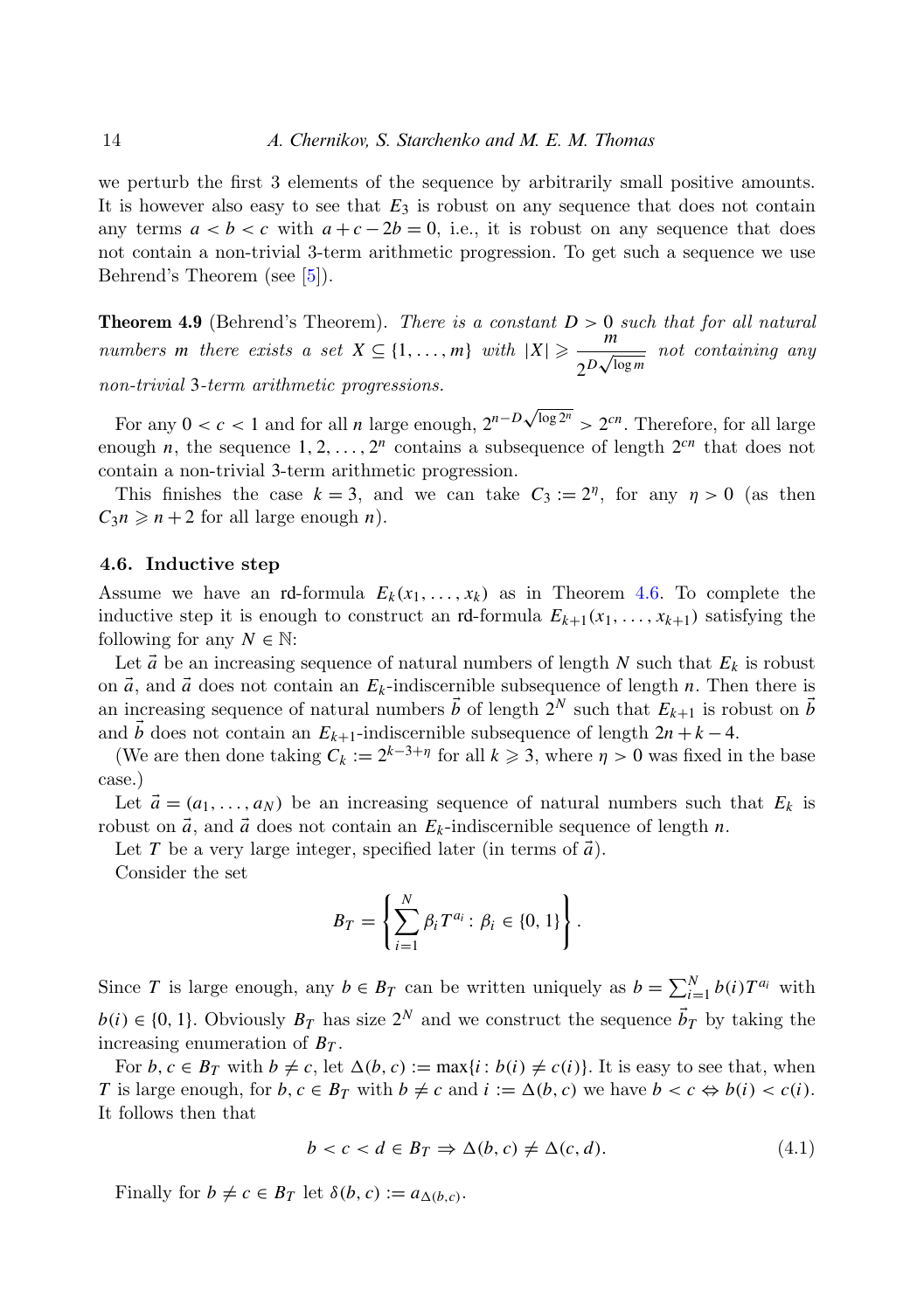We will now construct the step-up relation  $E_k^{\uparrow}$  $\int_k^{\uparrow} (x_1, \ldots, x_{k+1})$  (not definable in  $\mathbb{R}_{\exp}$ ) on increasing  $(k + 1)$ -tuples of elements of  $B_T$  (we do not care how it is defined on the other elements).

Let  $b_1 < b_2 < \ldots < b_{k+1}$  be elements of  $B_T$  and for  $i = 1, \ldots, k$  let  $\delta_i := \delta(b_{i+1}, b_i)$ . Notice that  $\delta_i$  is an element of  $\vec{a}$ .

We define  $E_k^{\uparrow}$  $\mathbf{b}_k^{\top}(\mathbf{b}_1, \ldots, \mathbf{b}_{k+1})$  to be true if and only if

$$
E_k(\delta_1, \ldots, \delta_k) \text{ and } \delta_1 < \delta_2 < \ldots < \delta_k,
$$
\nor

\n
$$
E_k(\delta_k, \ldots, \delta_1) \text{ and } \delta_1 > \delta_2 > \ldots > \delta_k,
$$
\nor

\n
$$
\delta_1 < \delta_2 \text{ and } \delta_2 > \delta_3.
$$

**Claim 4.10.** The sequence  $\vec{b}_T$  does not contain an  $E_k^{\uparrow}$ *k* -indiscernible subsequence of length  $2n + k - 4$ .

**Proof.** We repeat the Erdős–Hajnal argument (see [\[13,](#page-26-1) Lemma 3.1]).

Assume, toward getting a contradiction, that  $\vec{b}_T$  contains an  $E_k^{\uparrow}$ *k* -indiscernible subsequence  $c_1 < c_2 < \cdots < c_{2n+k-4}$ . Let  $\delta'_i := \delta(c_{i+1}, c_i)$ .

Assume first that there exists *j* such that  $\delta'_j, \delta'_{j+1}, \ldots, \delta'_{j+n-1}$  is a monotone sequence. Then by [\(4.1\)](#page-13-0) this sequence must be strictly monotone. From the definition of  $E_k^{\uparrow}$  $\frac{1}{k}$  it follows then that the sequence  $\delta'_{j}, \delta'_{j+1}, \ldots, \delta'_{j+n-1}$  is  $E_k$ -indiscernible – a contradiction.

Thus neither of the sequences  $\delta'_1, \ldots, \delta'_n$  or  $\delta'_{n-1}, \ldots, \delta'_{2n-2}$  is monotone. Hence each of them contains either a local maximum, i.e.,  $\delta'_{j-1} < \delta'_{j} > \delta'_{j+1}$ , or a local minimum, i.e.,  $\delta'_{j-1} > \delta'_{j} < \delta'_{j+1}$ . Since between two local minima there is a local maximum and vice versa, the sequence  $\delta'_1, \ldots, \delta'_{2n-2}$  contains both a local maximum and a local minimum. But then, by the definition of  $E_k^{\uparrow}$ *k*<sup>↑</sup>, the sequence  $c_1 < c_2 < \cdots < c_{2n+k-4}$  cannot be  $E_k^\uparrow$ *k* -indiscernible. A contradiction.  $\Box$ 

**4.6.1. Definability.** Now, as in [\[13\]](#page-26-1), for  $b > c$  we define

$$
\bar{\delta}_T(b,c) = \log_T(b-c).
$$

It is not hard to see that for any fixed  $\varepsilon > 0$ , if *T* is large enough, then for all  $b > c \in B_T$ we have  $|\delta(b, c) - \log_T(b - c)| < \varepsilon$ .

Since  $E_k$  is robust on  $\vec{a}$ , choosing a very large integer *T* and considering the relation  $E_k^{\uparrow T}$  $\prod_{k}^{\uparrow T} (x_1, \ldots, x_{k+1})$  obtained from  $E_k^{\uparrow}$  $\bar{\delta}_k$  by replacing  $\delta_i$  by  $\bar{\delta}_T(b_{i+1}, b_i)$  for all *i*, we obtain that for  $b_1, \ldots, b_{k+1} \in B_T$  with  $b_1 < \ldots < b_{k+1}$  we have  $E_k^{\uparrow}$  $\mathbf{b}_k^{\dagger}$  ( $b_1, \ldots, b_{k+1}$ ) if and only if  $E_k^{\uparrow T}$  $\int_{k}^{\uparrow T} (b_1, \ldots, b_{k+1})$ . Hence  $\vec{b}_T$  does not contain an  $E_k^{\uparrow T}$  $\int_k^{\pi} I$ -indiscernible subsequence of length  $2n + k - 4$ .

Notice that  $E_k^{\uparrow T}$  $\int_{k}^{T}$  is definable in  $\mathbb{R}_{exp}$  and for  $b_1 < b_2 < \ldots < b_{k+1}$  we have that  $E_k^{\uparrow T}$  $\int_k^T (b_1, \ldots, b_{k+1})$  holds if and only if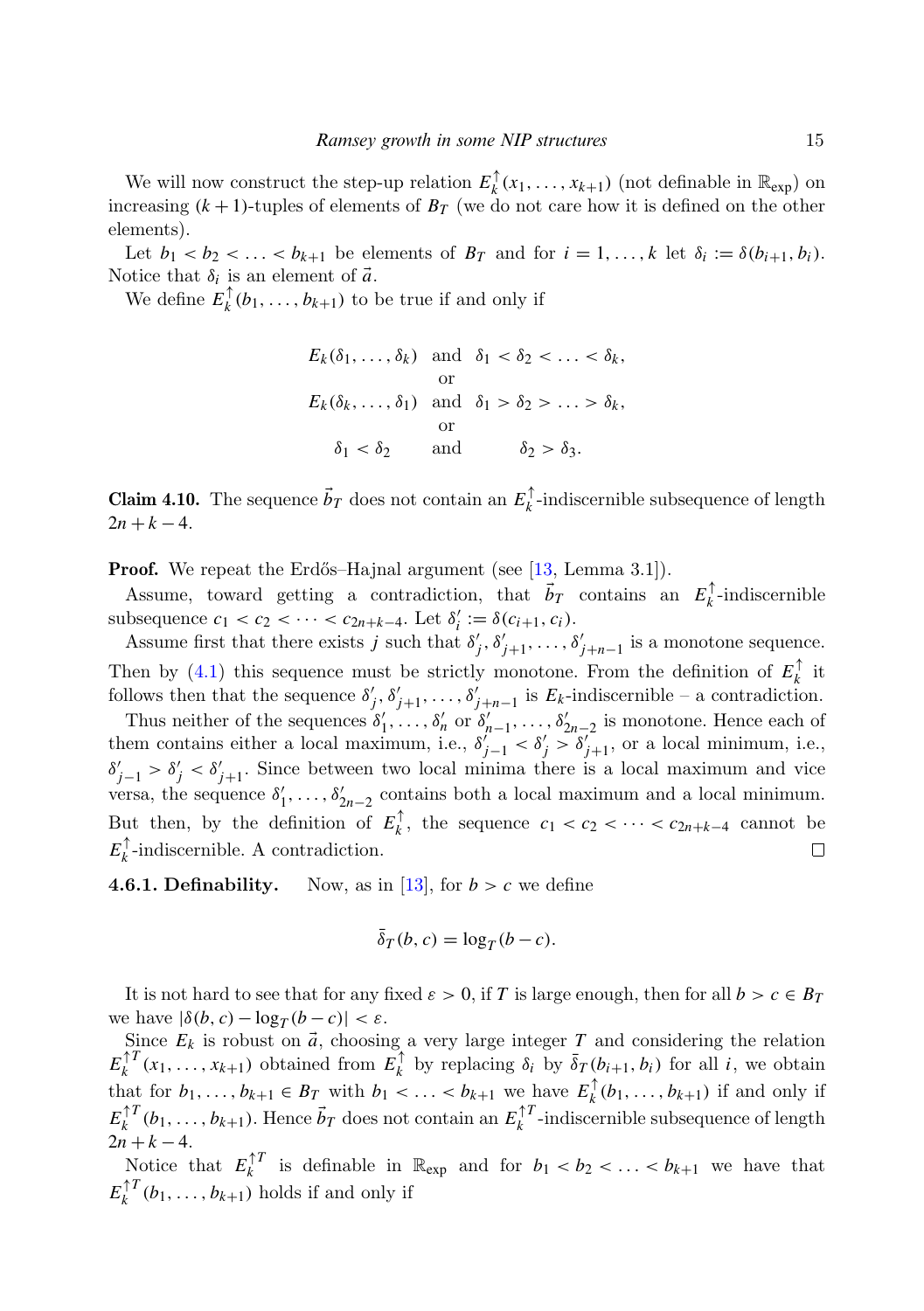16 A. Chernikov, S. Starchenko and M. E. M. Thomas

$$
E_k(\bar{\delta}_T(b_2, b_1), \dots, \bar{\delta}_T(b_{k+1}, b_k)) \text{ and } \bigwedge_{i=1}^{k-1} \bar{\delta}_T(b_{i+1}, b_i) < \bar{\delta}_T(b_{i+2}, b_{i+1})
$$
\n
$$
E_k(\bar{\delta}_T(b_{k+1}, b_k), \dots, \bar{\delta}_T(b_2, b_1)) \text{ and } \bigwedge_{i=1}^{k-1} \bar{\delta}_T(b_{i+1}, b_i) > \bar{\delta}_T(b_{i+2}, b_{i+1})
$$
\n
$$
\bar{\delta}_T(b_2, b_1) < \bar{\delta}_T(b_3, b_2) \text{ and } \bar{\delta}_T(b_3, b_2) > \bar{\delta}_T(b_4, b_3).
$$

<span id="page-15-1"></span>Claim 4.11.  $E_k^{\uparrow T}$  $\frac{1}{k}$  is equivalent to an rd-formula and does not depend on *T*.

**Proof.** By definition,  $E_k^{\uparrow T}$  $\frac{1}{k}$  is a Boolean combination of  $\log_T$ -transformations of  $E_k$  and formulas of the form  $\log_T(y-x) > \log_T(u-v)$ .

By Claim [4.5,](#page-11-0) a  $log<sub>T</sub>$ -transformation of an rd-formula is an rd-formula that does not depend on *T*, and so we only need to check that  $\log_T(y - x) > \log_T(u - v)$  is equivalent to an rd-formula that does not depend on *T*. Indeed,  $\log_T(y-x) - \log_T(u-v) > 0$  is equivalent to  $\frac{y-x}{u-v} > 1$ , which is an rd-formula.  $\Box$ 

Using Claim [4.11,](#page-15-1) we define  $E_{k+1}$  to be  $E_k^{\uparrow 2}$  $\binom{n}{k}$ . We can write a more explicit definition of  $E_{k+1}$ . It is the disjunction of three formulas  $\varphi_1 \vee \varphi_2 \vee \varphi_3$ , where

$$
\varphi_1 \text{ is } E_k \Big( \log(x_2 - x_1), \dots, \log(x_{k+1} - x_k) \Big) \wedge \bigwedge_{i=1}^{k-1} \Big( \frac{x_{i+1} - x_i}{x_{i+2} - x_{i+1}} < 1 \Big),
$$
\n
$$
\varphi_2 \text{ is } E_k \Big( \log(x_{k+1} - x_k), \dots, \log(x_2 - x_1) \Big) \wedge \bigwedge_{i=1}^{k-1} \Big( \frac{x_{i+1} - x_i}{x_{i+2} - x_{i+1}} > 1 \Big),
$$

and

$$
\varphi_3 \text{ is } \frac{x_2 - x_1}{x_3 - x_2} < 1 \wedge \frac{x_3 - x_2}{x_4 - x_3} > 1.
$$

It remains to show that for large enough *T* the relation  $E_{k+1}$  is robust on  $\vec{b}_T$ .

**4.6.2. Robustness.** It is not hard to see that since  $E_k$  is robust on  $\vec{a}$  and  $\log_T$  is continuous, both  $E_k(\log_T(x_2-x_1), \ldots, \log_T(x_{k+1}-x_k))$  and  $E_k(\log_T(x_{k+1}-x_k))$  $\vec{b}_T$ , ...,  $\log_T(x_2 - x_1)$  are robust on  $\vec{b}_T$ , and we only need to check that all of the formulas  $x_{i+1} - x_i < x_{i+2} - x_{i+1}$  and  $x_{i+1} - x_i > x_{i+2} - x_{i+1}$  are robust on  $\vec{b}_T$ , i.e., for  $b < c < d$  in *B*<sup>T</sup> we do not have  $c - b = d - c$ . It is easy to check that there are no such *b*, *c*, *d* in *B*<sup>T</sup>.

#### <span id="page-15-0"></span>5. Bukh–Matousek in expansions of the *p*-adics

In this section we give an analog of Theorem [3.9](#page-10-2) for relations definable in the fields of the *p*-adic numbers  $\mathbb{Q}_p$  for *p* prime and many of their expansions. We begin by recalling the relevant definitions and facts.

Let  $\mathcal{L}_p$  be the Macintyre language for the p-adics [\[34\]](#page-27-16), i.e.,  $\mathcal{L}_p$  consists of

- (a) the language of rings:  $(0, 1, +, -, \cdot, ^{-1})$ ;
- (b) a unary predicate *V*;
- (c) a unary predicate  $P_n$  for each  $n \in \mathbb{N}$ ;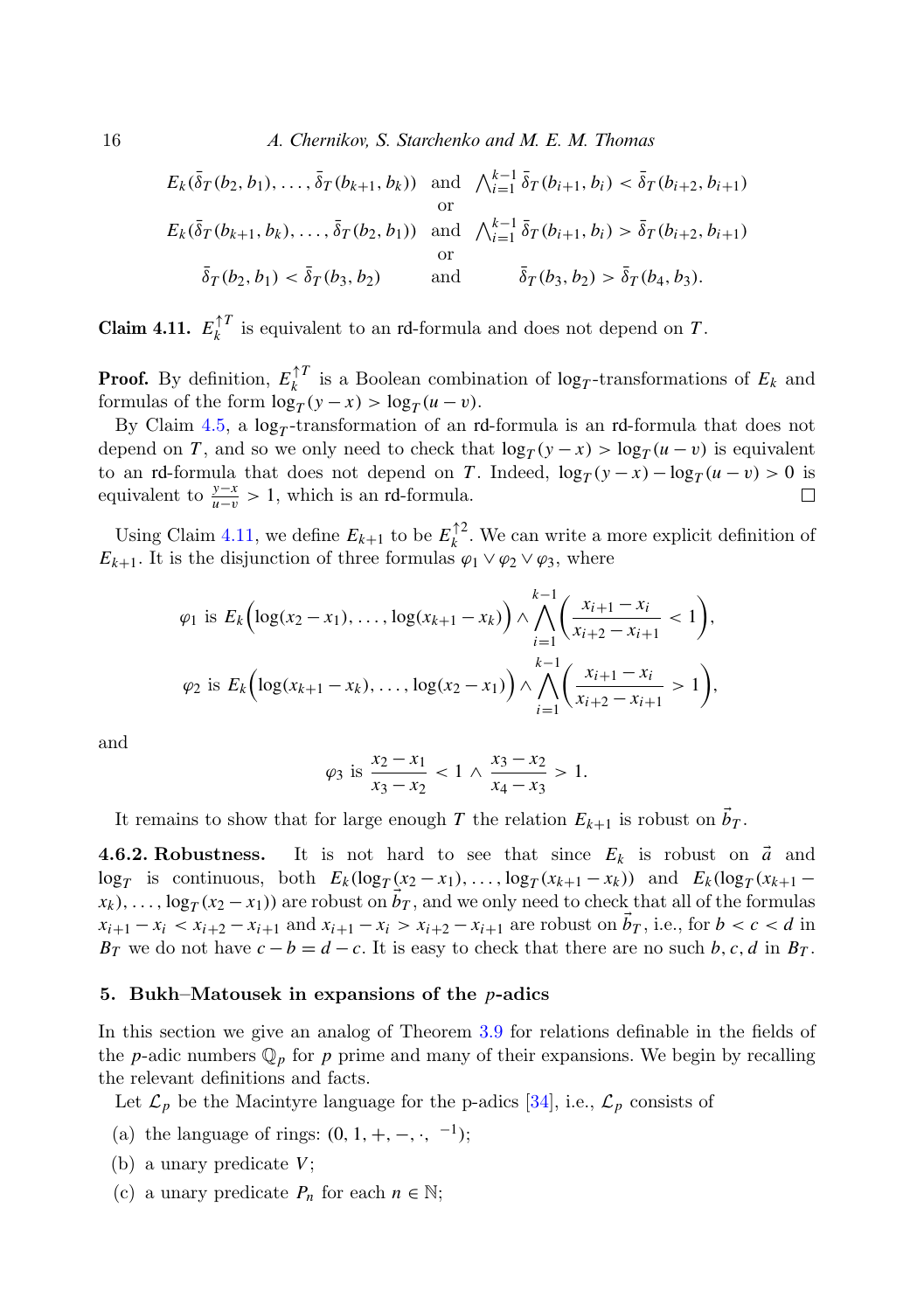with the usual interpretations in  $\mathbb{Q}_p$ :  $V(\mathbb{Q}_p) = \mathbb{Z}_p$  and  $P_n(\mathbb{Q}_p) = \{x \in \mathbb{Q}_p : \exists y \, x = y^n\}.$ We will denote by  $T_p$  the complete theory  $Th(\mathbb{Q}_p)$ . Given  $a \in \mathbb{Q}_p$ , we will write  $v(a)$  to denote the *p*-adic valuation of *a*; note that the relation  $v(x) < v(y)$  is definable in  $\mathcal{L}_p$ .

By a result of Macintyre (see  $[34]$ ), the theory  $T_p$  eliminates quantifiers in the language  $\mathcal{L}_p$ . Similarly to the *o*-minimal case, there is a notion of minimality for expansions of *p*-valued fields. Recall that a *p-valued field*  $K$  is a valued field of characteristic 0 with the residue field of characteristic  $p$ , and such that  $\mathcal{O}/p\mathcal{O}$  has finite dimension as a vector space over  $\mathbb{F}_p$ , where  $\mathcal O$  is the valuation ring of  $\mathcal K$ .

<span id="page-16-0"></span>**Definition 5.1.** [\[28\]](#page-27-17) Let K be a p-valued field, viewed as a structure in the language  $\mathcal{L}_p$ . An expansion M of K in a language  $\mathcal{L} \supseteq \mathcal{L}_p$  is *P*-minimal if, in every model of  $Th(\mathcal{M})$ , every definable subset in one variable is quantifier-free definable just using the language  $\mathcal{L}_p$ .

<span id="page-16-1"></span>Example 5.2. Important examples of *P*-minimal structures are given by:

- (1) for each prime  $p$ , the field  $\mathbb{Q}_p$  (by Macintyre's theorem);
- (2) any finite extension of  $\mathbb{Q}_p$  [\[40\]](#page-28-13);
- (3) given a finite extension of  $\mathbb{Q}_p$ , the expansion obtained by adding a new function symbol for every restricted analytic function [\[17\]](#page-27-18).

<span id="page-16-2"></span>Fact 5.3 [\[28\]](#page-27-17). Every P-minimal field  $K$  is p-adically closed, i.e., it is henselian and its value group is elementarily equivalent to  $\mathbb Z$  as an ordered group.

In particular, if the value group is  $\mathbb{Z}$ , then K is a finite extension of  $\mathbb{Q}_p$ , hence the residue field is finite.

In this section we will prove the following.

<span id="page-16-4"></span>Theorem 5.4. Let M be a *P*-minimal expansion of a field, and assume that M has definable Skolem functions and the value group of  $\mathcal M$  (i.e., the value group of the underlying *p*-adically closed field) is  $\mathbb{Z}$ . Then for any formula  $\varphi(x_1, \ldots, x_r; z) \in \mathcal{L}(\mathcal{M})$ , with all  $x_i$  singletons, there is a constant  $C = C(\varphi)$  such that

$$
R^*_{\varphi}(n) \leqslant 2^{2^{Cn}}
$$

for all sufficiently large  $n \in \mathbb{N}$ .

It is well known that all of the structures in Example [5.2](#page-16-1) satisfy the assumptions of the theorem.

Given a *P*-minimal expansion of a field  $M$ , we will write  $\Gamma_M$  to denote its value group. It is well known that  $\Gamma_{\mathcal{M}}$  is interpretable in M.

<span id="page-16-3"></span>**Definition 5.5** [\[32,](#page-27-19) Definition 4.4]. A *P*-minimal structure  $M$  is uniformly polynomially bounded if, for all definable sets *X*, *W* and every definable family of functions  $f: X \times W \rightarrow$ *M*, there is some  $n \in \mathbb{N}$  and a definable function  $a: W \to \Gamma_M$  such that for each  $w \in W$ we have  $v(f_w(x)) > nv(x)$  for all  $x \in X$  with  $v(x) < a(w)$ .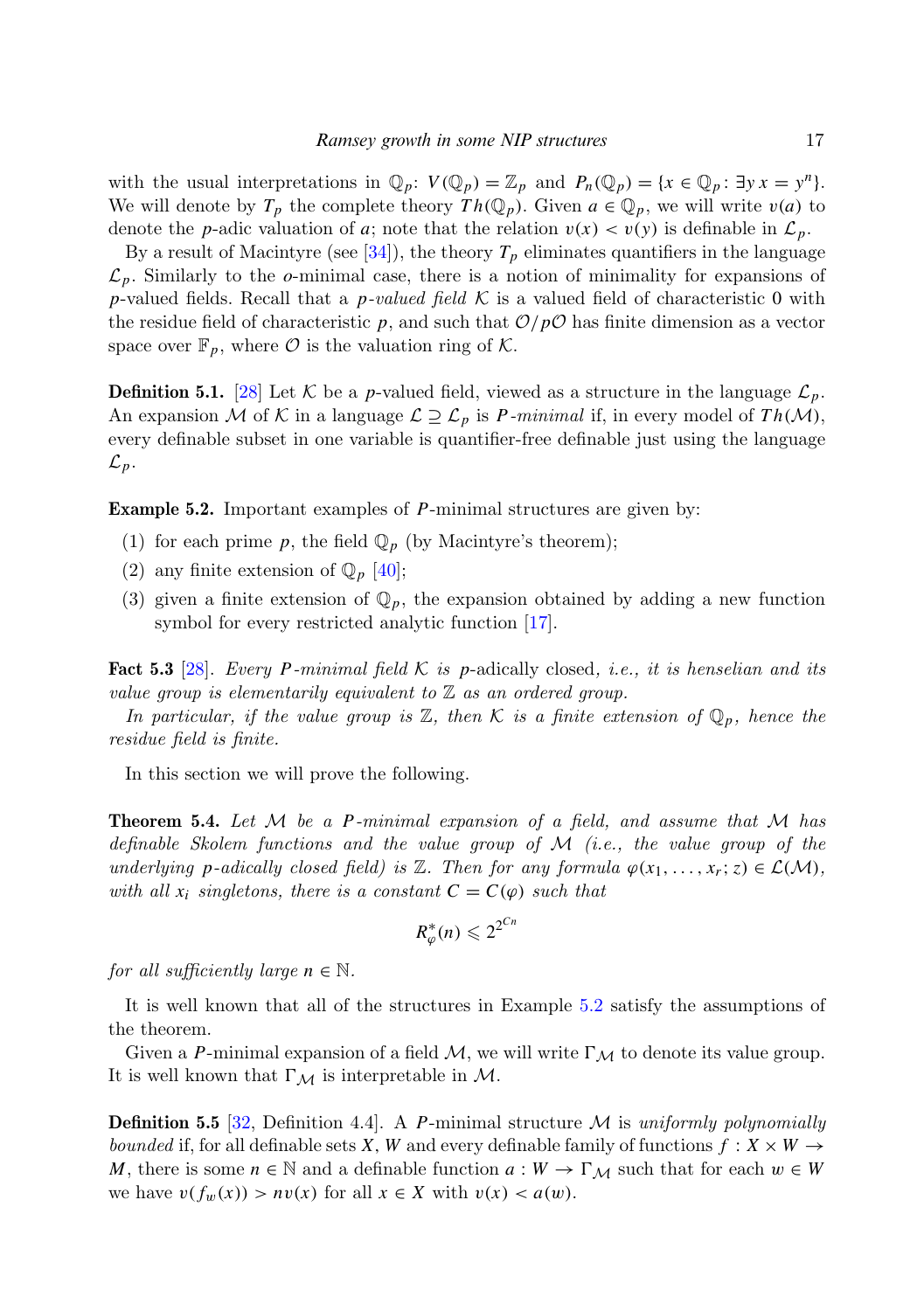The next fact is immediate from [\[15,](#page-27-20) Lemma 4.3] (as their 'Extreme Value Property' holds in every *P*-minimal expansion of a field elementarily equivalent to one with the value group  $\mathbb{Z}$ ; see the discussion in [\[15,](#page-27-20) p. 123]) and compactness.

<span id="page-17-0"></span>Fact 5.6. Let M be a P-minimal expansion of a field elementarily equivalent to a structure with the value group  $\mathbb Z$ . Then  $\mathcal M$  is uniformly polynomially bounded.

From now on, we fix a *P*-minimal expansion  $\mathcal{M}_0$  of a field with the value group  $\Gamma_{\mathcal{M}_0}$  =  $\mathbb Z$  and definable Skolem functions in a language  $\mathcal L$ . We will denote by  $T$  the complete theory of  $\mathcal{M}_0$ , and we also fix a large sufficiently saturated and homogeneous model  $\mathbb M$  of *T*. We are following the same strategy as in § [3.](#page-7-0) First we isolate some sufficiently representative global invariant types (in the *o*-minimal case, working with a single type of  $+\infty$ ' was sufficient).

<span id="page-17-1"></span>**Proposition 5.7.** Let  $M \prec M$  be a small model of *T* and let  $\alpha_1, \alpha_2 \in M$  be singletons with  $\alpha_1 \equiv_{\emptyset} \alpha_2$  and  $v(\alpha_l) > v(m)$  for  $l = 1, 2$  and every  $m \in M$ . Then  $\alpha_1 \equiv_M \alpha_2$ .

**Proof.** Since  $\alpha_1$  and  $\alpha_2$  are singletons, by *P*-minimality, we need to show the following:

- (1)  $p(\alpha_1) = 0$  if and only if  $p(\alpha_2) = 0$  for any polynomial  $p(x) \in M[x]$ ;
- $V(p(\alpha_1)/q(\alpha_1))$  if and only if  $= V(p(\alpha_2)/q(\alpha_2))$ , for any  $p(x), q(x) \in M[x]$ ;
- $(3) \models P_n(p(\alpha_1)/q(\alpha_1))$  if and only if  $\models P_n(p(\alpha_2)/q(\alpha_2))$ , for any  $n \geq 2$  and  $p(x), q(x) \in$ *M*[*x*].

Now (1) holds since the assumption implies that both  $α_1$  and  $α_2$  are transcendental over *M*: if  $p(\alpha_l) = 0$  for some  $p(x) \in M[x]$ , then, as *M* is a model and  $p(x) = 0$  is an *M*-definable algebraic set, necessarily  $\alpha_l \in M$ , but  $v(\alpha_l) \neq v(\alpha_l)$ , contradicting the assumption. And (2) is equivalent to:

 $v(p(\alpha_1)) \geq v(q(\alpha_1))$  if and only if  $v(p(\alpha_2)) \geq v(q(\alpha_2))$ ,

for any non-zero  $p(x)$ ,  $q(x) \in M[x]$ . Let  $p(x) = a_0 + a_1x + ... + a_kx^k$  and  $q(x) = b_0 +$  $b_1x + \ldots + b_sx^s$ . Let *i* be minimal with  $a_i \neq 0$  and *j* be minimal with  $b_j \neq 0$ . Then, for  $l =$ 1, 2 we have  $v(p(\alpha_l)) = v(a_i \alpha_l^i) = v(a_i) + iv(\alpha_l)$ , and  $v(q(\alpha_l)) = v(b_j \alpha_l^j)$  $v_l^J$ ) =  $v(b_j) + jv(\alpha_l)$ . Thus  $v(p(\alpha_l)) \geq v(q(\alpha_l))$  if and only if  $i > j$ , or  $i = j$  and  $v(a_i) \geq v(b_j)$ . The latter condition is independent of *l*.

Finally, we demonstrate (3). It is easy to see that  $\varphi = P_n(p(\alpha_l)/q(\alpha_l))$  if and only if  $\varphi = P_n(p(\alpha_l)q^{n-1}(\alpha_l))$ . Thus we need to show that  $\varphi = P_n(p(\alpha_1))$  if and only if  $\varphi = P_n(p(\alpha_2))$ , for any  $p(x) \in M[x]$ .

We will need the following fact that follows easily from henselianity of  $\mathcal M$  (which holds by Fact  $5.3$ ).

**Fact 5.8.** If  $\varepsilon \in \mathbb{M}$  satisfies  $v(\varepsilon) > k$  for all  $k \in \mathbb{N}$  then for any  $n \in \mathbb{N}$  the element  $1 + \varepsilon$ has *n*-th root.

Let  $p(x) = a_0 + a_1x + \dots + a_kx^k$  be a non-zero polynomial over *M* and choose minimal *i* such that  $a_i \neq 0$ . Then, for  $l = 1, 2$  we have  $p(\alpha_l) = a_i \alpha_l^i (1 + \varepsilon_l)$  with  $v(\varepsilon_l) > k$  for all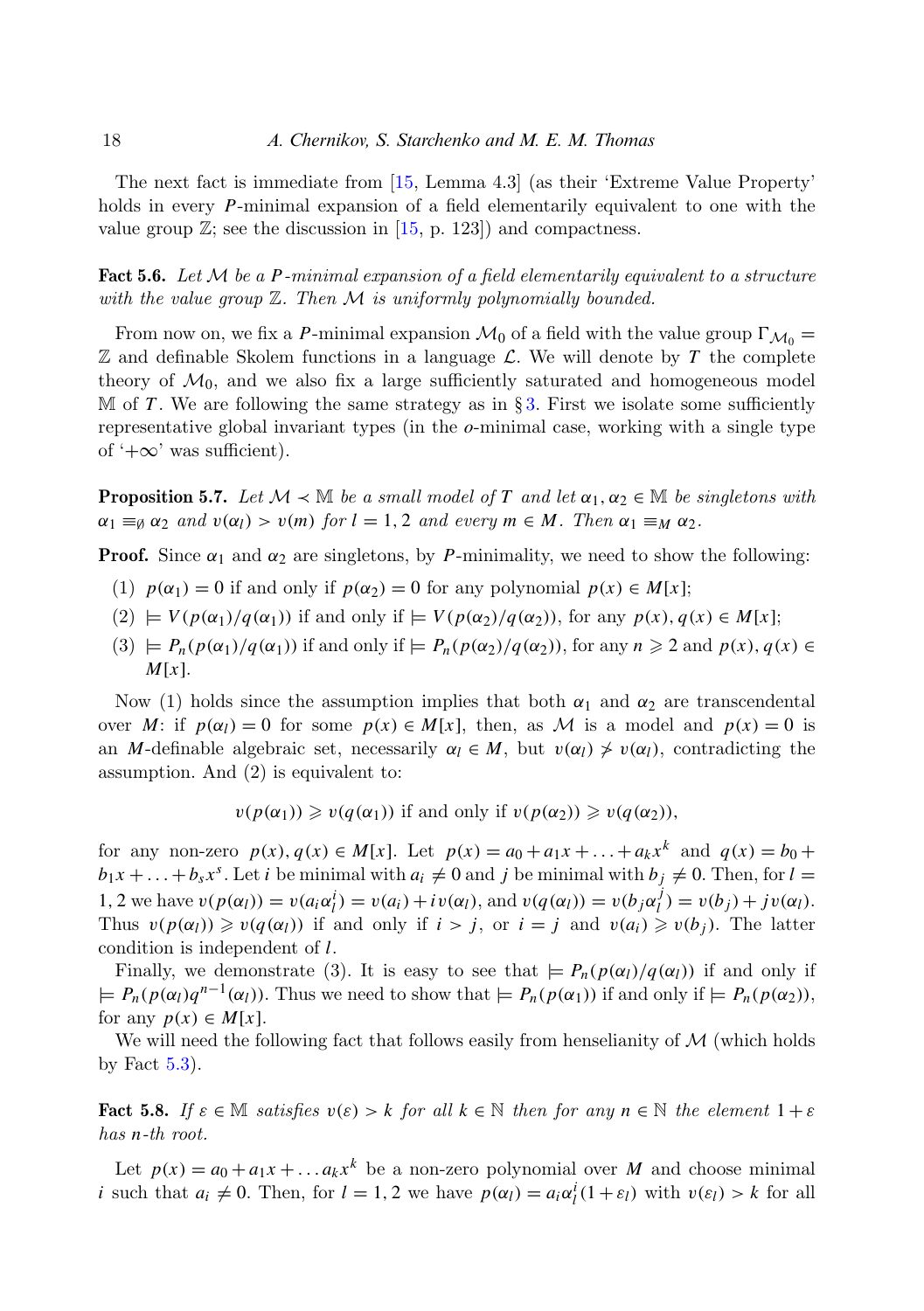$k \in \mathbb{N}$ , and  $p(\alpha_l)$  has *n*-th root if and only if  $a_i \alpha_l^i$  had *n*-th root. We can find  $b_i \in M$  and  $c \in \mathbb{Z}$  such that  $a_i = b^n c$ . Hence  $a_i \alpha_i^i$  has *n*-th root if and only if  $c \alpha_i^i$  does. Since  $\mathbb{Z}$  is in the definable closure of Ø, we have  $\alpha_1 \equiv_{\mathbb{Z}} \alpha_2$  and  $P_n(c\alpha_1)$  if and only if  $P_n(c\alpha_2)$ .  $\Box$ 

<span id="page-18-0"></span>**Lemma 5.9.** Let M be a small model of *T* and let  $\alpha \in \mathbb{M}$  satisfy  $v(\alpha) > v(m)$  for every  $m \in M$ . Then the sequence  $\{nv(\alpha): n \in \mathbb{N}\}\$ is cofinal in the value group of  $M(\alpha)$ , where  $M\langle \alpha \rangle$  is a prime model over  $M \cup \{ \alpha \}$  (i.e.,  $M\langle \alpha \rangle = \text{dcl}(M \cup \{ \alpha \})$ ).

**Proof.** Let  $\gamma \in \Gamma_{M(\alpha)}$  be arbitrary. As  $\gamma \in \text{dcl}(M \cup \{\alpha\})$ , we have that  $\gamma = v \left( f_m(\alpha) \right)$  for some ∅-definable family of functions *f* and some tuple *m* in *M*. Consider the ∅-definable family of functions  $g: X \times \mathbb{M} \to \mathbb{M}$  with  $X = \mathbb{M} \setminus \{0\}$  given by  $g_m(x) := \frac{1}{f_m(\frac{1}{x})}$ .

Let  $n \in \mathbb{N}$  and the definable map  $a: M \to \Gamma_M$  be given by Definition [5.5](#page-16-3) for the family *g* using Fact [5.6.](#page-17-0) Then  $-a(m) \in \Gamma_M$ , and so  $v(\alpha) > -a(m)$  by assumption. Hence  $v\left(\frac{1}{\alpha}\right) =$  $-v(\alpha) < a(m)$  and so we have

$$
-v(f_m(\alpha)) = v\left(\frac{1}{f_m(\alpha)}\right) = v\left(g_m\left(\frac{1}{\alpha}\right)\right) > nv\left(\frac{1}{\alpha}\right) = -nv(\alpha).
$$

Hence  $\gamma = v(f_m(\alpha)) < nv(\alpha)$ , as wanted.

<span id="page-18-1"></span>**Lemma 5.10.** Let  $p \in S_1(\emptyset)$  be arbitrary.

 $\mathbf{r}$ 

- (1) There is at most one global type  $\tilde{p} \in S_1(\mathbb{M})$  such that  $\tilde{p} \supseteq p \cup \{v(x) > v(m) : m \in \mathbb{N}\}$  $M$ , and  $\tilde{p}$  is  $\emptyset$ -invariant.
- (2) Assume  $\tilde{p}$  as in (1) exists. Let  $\mathcal{M} \prec \mathbb{M}$  and  $\alpha_1, \ldots, \alpha_n \in \mathbb{M}$ . Then  $(\alpha_1, \ldots, \alpha_n)$ realizes  $\tilde{p}^{(n)}|M$  if and only if each  $\alpha_i$  realizes p,  $v(\alpha_1) > v(m)$  for all  $m \in M$  and  $v(\alpha_{i+1}) > kv(\alpha_i)$  for all  $k \in \mathbb{N}$  and  $i = 1, ..., n-1$ .

Proof. Part (1) follows from Proposition [5.7](#page-17-1) and *P*-minimality. Part (2) follows by the same argument as in Lemma [3.4](#page-8-2) using Lemma [5.9.](#page-18-0)

**Definition 5.11.** For an integer  $n > 0 \in \mathbb{N}$ , we say that a sequence  $a_i$ ,  $i = 1, \ldots, L$ , of elements of  $\mathcal{M}_0$  is *linearly n-growing* if  $v(a_0) > n$  and  $v(a_{i+1}) > nv(a_i)$  for all *i*.

<span id="page-18-2"></span>Notice that a subsequence of a linearly *n*-growing sequence is also linearly *n*-growing.

**Lemma 5.12.** For any finite set of formulas  $\Delta(x_1, \ldots, x_k)$  with parameters from  $\mathcal{M}_0$  there are  $n \in \mathbb{N}$  and  $d_0 \in \mathbb{N}$  such that any linearly *n*-growing sequence of elements  $a_i \in \mathcal{M}_0$  of length *N* contains a  $\Delta$ -indiscernible subsequence of length at least  $\frac{N}{d_0}$ .

**Proof.** Let  $\Sigma(x_1, \ldots, x_{2k})$  be the partial type that is the union of

$$
\Sigma_1 = \left\{ \bigwedge_{1 \leq i < j \leq 2k} \varphi(x_i) \leftrightarrow \varphi(x_j) \colon \varphi(x) \text{ is an } \mathcal{L}\text{-formula over } \emptyset \right\}
$$

and

$$
\Sigma_2 = \left\{ (x_1 > n) \land \bigwedge_{i=1}^{2k-1} v(x_{i+1}) > n v(x_i) : n \in \mathbb{N} \right\}.
$$

 $\Box$ 

 $\Box$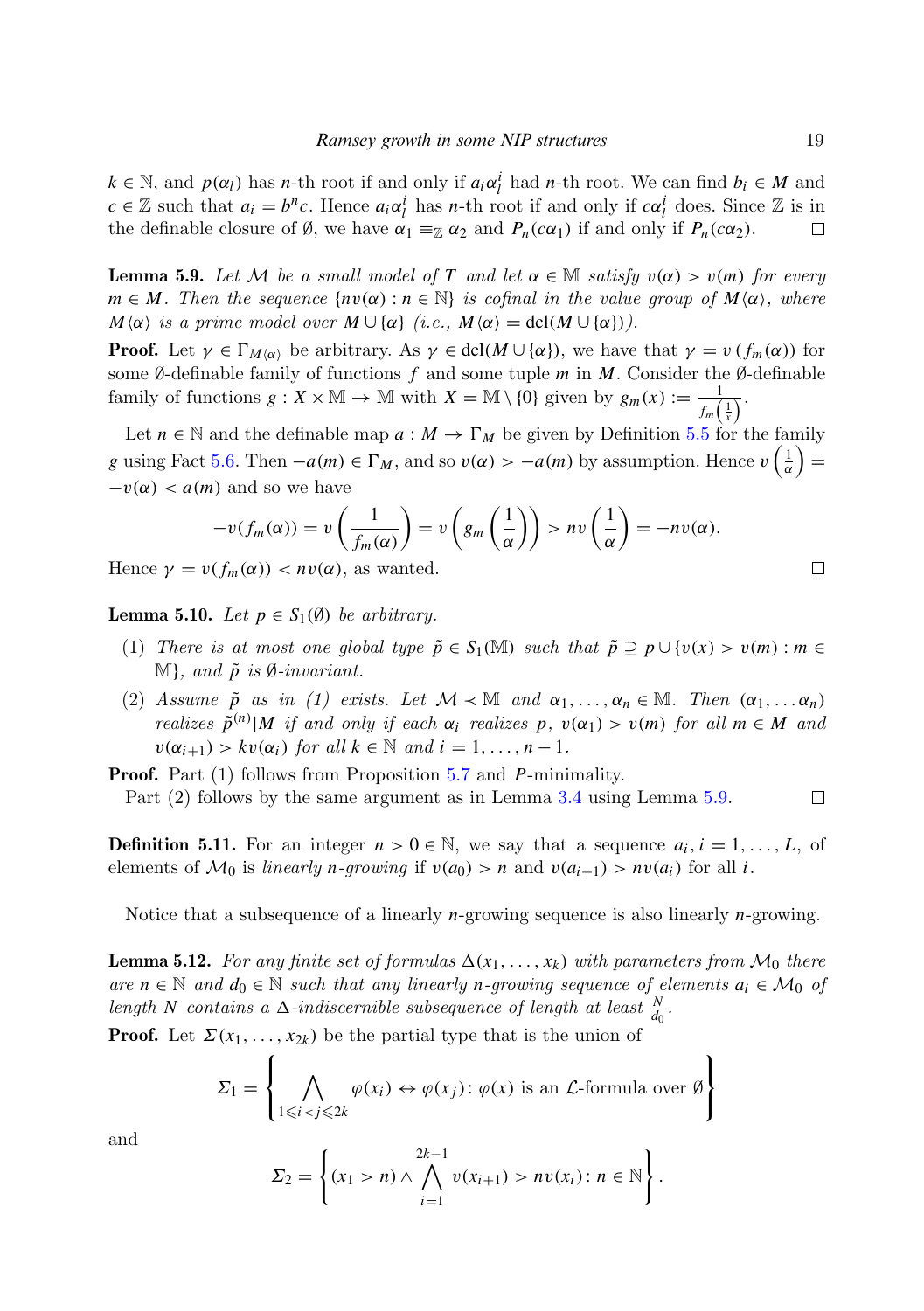Let  $(a_i : 1 \leq i \leq N)$  be any sequence of elements in M such that all of the  $a_i$ 's have the same type over the empty set. Assume that  $v(a_0) > N$  and  $v(a_{i+1}) > nv(a_i)$  for every *i* = 1, ..., *N* − 1 and *n* ∈ N. Then, by Lemma [5.10,](#page-18-1) the sequence  $(a_i : 1 \leq i \leq N)$  realizes  $\tilde{p}^{(N)}|\mathcal{M}_0$  for  $p = \text{tp}(a_1/\emptyset)$ , and so is indiscernible over  $\mathcal{M}_0$  by Fact [2.8.](#page-7-1) It follows that

$$
\Sigma(x_1,\ldots,x_{2k})\vdash \psi(x_1,\ldots,x_k)\leftrightarrow \psi(x_{i_1},\ldots,x_{i_k})
$$

for any  $1 \leq i_1 < i_2 < \ldots < i_k \leq 2k$  and  $\psi \in \Delta$ .

By compactness, there are finite subsets  $\Sigma_1^0 \subseteq \Sigma_1$  and  $\Sigma_2^0 \subseteq \Sigma_2$  such that

$$
\Sigma_1^0 \cup \Sigma_2^0 \vdash \psi(x_1, \ldots, x_k) \leftrightarrow \psi(x_{i_1}, \ldots, x_{i_k})
$$

for any  $1 \leq i_1 < i_2 < \ldots < i_k \leq 2k$  and  $\psi \in \Delta$ .

Let  $\varphi_1, \ldots, \varphi_s$  be all *L*-formulas over Ø appearing in  $\Sigma_1^0$ , and let  $n \in \mathbb{N}$  be maximal such that the condition  $v(x_{i+1}) > nv(x_i)$  appears in  $\Sigma_2^0$ .

Let  $d_0 = 2<sup>s</sup>$ . Now any linearly *n*-growing sequence of length *N* contains a subsequence of length at least  $\frac{N}{d_0}$  satisfying the same  $\varphi_1, \ldots, \varphi_s$ , and this subsequence is  $\Delta$ -indiscernible.

□

As in the *o*-minimal case, combining Lemma [3.1](#page-7-2) with Lemma [5.12](#page-18-2) we can also allow additional parameters in  $\Delta$ .

<span id="page-19-2"></span>**Corollary 5.13.** For any finite set of  $\mathcal{L}$ -formulas  $\Delta(x_1, \ldots, x_k; y)$  with parameters from  $M_0$  there are  $n \in \mathbb{N}$  and  $d \in \mathbb{N}$  such that for all sufficiently large *N*, for any  $c \in M_0^{|y|}$ , any linearly *n*-growing sequence  $\vec{a} = (a_1, a_2, \ldots, a_N)$  of elements from  $\mathcal{M}_0$  contains a  $\Delta(x_1, \ldots, x_k; c)$ -indiscernible subsequence of length at least  $\frac{N}{d}$ .

It remains to establish an analog of Fact [3.8](#page-9-1) in the *p*-adic case, demonstrating that there are 'enough' linearly *n*-growing sequences.

For elements  $\alpha \in \mathcal{M}_0$  and r in the value group of  $\mathcal{M}_0$ , we will denote by  $B(\alpha, r)$  the closed ball in  $\mathcal{M}_0$  of (valuational) radius r centered at  $\alpha$ , i.e.,

$$
B(\alpha, r) = \{a \in \mathcal{M}_0 \colon v(a - \alpha) \geq r\}.
$$

**Remark 5.14.** Since the value group  $\Gamma_{\mathcal{M}_0} = \mathbb{Z}$  is discrete by assumption, and the residue field is  $\mathbb{F}_q$  with  $q = p^t$  for some prime *p* and  $t \in \mathbb{N}$  by Fact [5.3,](#page-16-2) it is easy to see that every ball  $B(\alpha, r)$  is given by a disjoint union of *q* balls  $B(\alpha_i, r + 1)$ ,  $i = 0, \ldots, q - 1$  with  $\alpha_i = \alpha + i\beta$ , where  $\beta \in \mathcal{M}_0$  is arbitrary with  $v(\beta) = r$ .

<span id="page-19-0"></span>**Lemma 5.15.** Let *A* ⊆ *M*<sub>0</sub> be a finite non-empty set with  $|A| ≥ 2$  and  $A ⊆ B(α, r)$  for some  $\alpha \in \mathcal{M}_0$  and  $r \in \mathbb{Z}$ . Then there is  $\alpha' \in B(\alpha, r)$  and  $r' > r$  such that  $\frac{1}{q} |A| \leq |A \cap$  $B(\alpha', r')| < |A|.$ 

<span id="page-19-1"></span>**Proof.** Let  $r_1 \in \mathbb{Z}$  be maximal such that some ball  $B(\alpha_1, r_1)$  with  $\alpha_1 \in B(\alpha, r)$  contains *A* (so  $r_1 \ge r$ ). As remarked above, the ball  $B(\alpha_1, r_1)$  is the union of *q* balls of radius  $r' = r_1 + 1$ . Hence for at least one of these *q* balls, say  $B(\alpha', r')$  with  $\alpha' \in B(\alpha_1, r_1)$ , we have  $\frac{1}{q}|A| \leq |A \cap B(\alpha', r')|$  < |A| (the last inequality is by maximality of *r*<sub>1</sub>).  $\Box$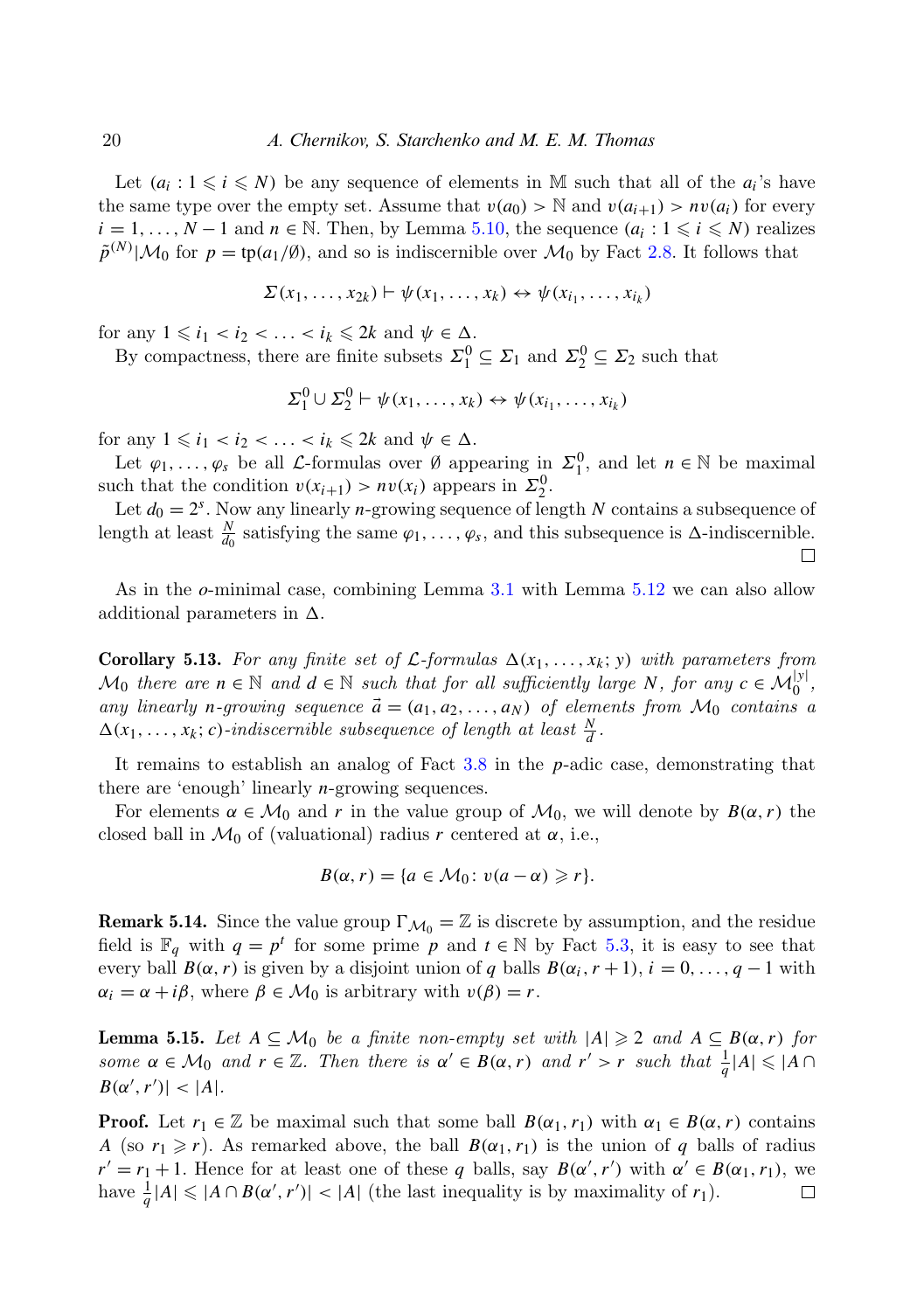**Proposition 5.16.** Let  $k \in \mathbb{N}$  be positive. For every finite  $A \subseteq \mathcal{M}_0$  with  $|A| \geq 2q^{k-1}$  there is  $\alpha \in \mathcal{M}_0$  and elements  $a_1, \ldots, a_k \in A$  such that the valuations of  $\alpha - a_i, i = 1, \ldots, k$ , are pairwise distinct.

**Proof.** Let  $A \subseteq \mathcal{M}_0$  be a finite set with  $|A| \geq 2q^{k-1}$ . We set  $A_0 = A$ , and also choose  $\alpha_0 \in \mathcal{M}_0$  and  $r_0 \in \mathbb{Z}$  so that  $A \subseteq B(\alpha_0, r_0)$ .

Using Lemma [5.15,](#page-19-0) by induction on  $i = 1, ..., k$  we construct finite sets  $A_0 \supsetneq A_1 \supsetneq A_2$  $\cdots \supsetneq A_k$ , elements  $\alpha_1, \ldots, \alpha_k \in \mathcal{M}_0$  and integers  $r_1 < r_2 < \ldots < r_k$  such that:

- $A_i = B(\alpha_i, r_i) \cap A;$
- $\bullet$   $|A_i| \geqslant \frac{1}{a^i}$  $\frac{1}{q^i}$ |*A*|;
- $\bullet \ \alpha_i \in B(\alpha_{i-1}, r_{i-1}) \text{ for } i = 1, ..., k.$

We take  $\alpha = \alpha_k$ , and for  $i = 1, \ldots, k$  we let  $a_i \in A_{i-1} \setminus A_i$  be arbitrary. Then  $a_i \in A_i$  $B(\alpha, r_{i-1}) \setminus B(\alpha, r_i)$ , hence  $r_{i-1} \leq v(\alpha - a_i) < r_i$ .  $\Box$ 

<span id="page-20-0"></span>We will use the following combinatorial facts.

**Fact 5.17** (Erdős–Szekeres Theorem [\[20\]](#page-27-21)). For any  $r, s \in \mathbb{N}$ , any sequence of pairwise distinct real numbers of length at least  $(r-1)(s-1)+1$  contains an increasing subsequence of length *r* or a decreasing subsequence of length *s*.

<span id="page-20-1"></span>Fact 5.18 [\[6,](#page-26-2) Lemma 4.1]. Given  $n \in \mathbb{N}$ , every strictly increasing sequence of real numbers of length  $4^n$  contains a subsequence  $(b_1, \ldots, b_n)$  of length *n* such that either  $b_2 - b_1 \geq 2$ and  $b_{i+1} - b_1 \geq 2(b_i - b_1)$  for all  $i = 2, ..., n-1$ , or  $b_n - b_{n-1} \geq 2$  and  $b_n - b_{n-(i+1)} \geq 2$  $2(b_n - b_{n-i})$  for all  $i = 1, ..., n-2$ .

<span id="page-20-2"></span>**Proposition 5.19.** There are finitely many functions  $F_1(x, \bar{y}), \ldots, F_s(x, \bar{y})$  definable with parameters from  $\mathcal{M}_0$  such that for any  $n \in \mathbb{N}$  there is a constant  $C > 0$  such that for any  $k \in \mathbb{N}$  the following holds. For any  $K \ge 2^{2^{Ck}}$  and any sequence  $\vec{a} = (a_1, \ldots, a_K)$  in  $\mathcal{M}_0$ there are a linearly *n*-growing sequence  $\vec{b} = (b_1, \ldots, b_k)$  of elements in  $\mathcal{M}_0$ ,  $\vec{c} \in \mathcal{M}_0^{|\vec{y}|}$  and  $i \in \{1, \ldots, s\}$  such that one of the sequences

$$
F_i(\vec{b}, \vec{c}) := (F_i(b_1, \vec{c}), F_i(b_2, \vec{c}), \dots, F_i(b_k, \vec{c}))
$$

or

$$
F_i(\overline{b}, \overline{c}) := (F_i(b_k, \overline{c}), F_i(b_{k-1}, \overline{c}), \ldots, F_i(b_1, \overline{c}))
$$

is a subsequence of  $\vec{a}$ .

**Proof.** As usual, for a real number *R* we will denote by  $\lceil R \rceil$  the smallest integer *N* satisfying  $N \ge R$ .

First, notice that it is sufficient to prove the proposition for  $n = 2$ . Indeed if  $a_1, a_2, \ldots$ , is a linearly 2-growing sequence of length *N*, then for a given *n*, taking  $l = \lceil \log_2 n \rceil$ , the sequence  $a_l, a_{2l}, \ldots$  is a linearly *n*-growing sequence of length at least  $\frac{N}{l}$ .

Assume *k* is given and  $K \ge 2^{2^{Ck}}$ , where a suitable constant *C* will be determined in the proof. Let  $a_1, \ldots a_k$  be a sequence of elements of  $\mathcal{M}_0$ .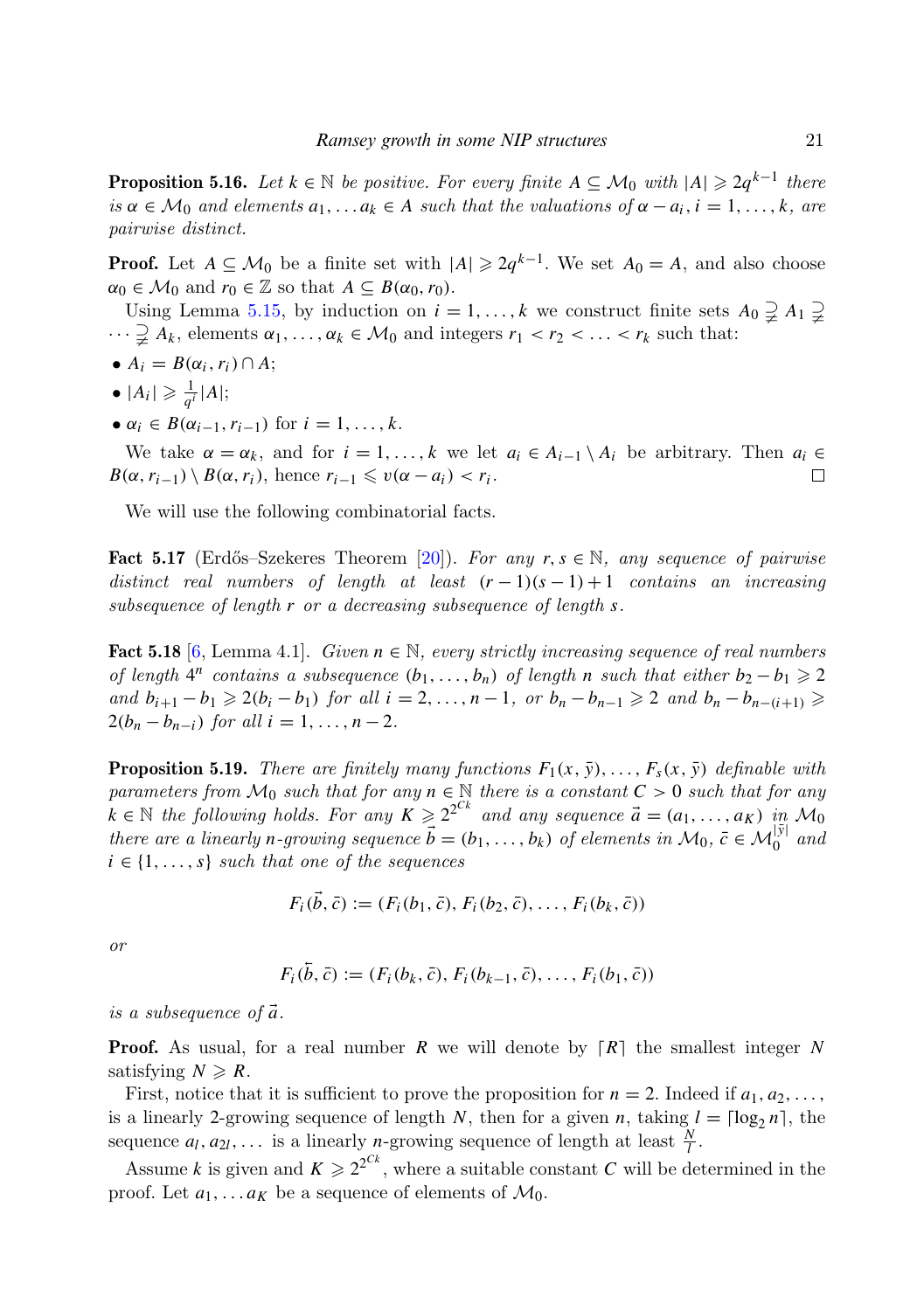*Case 1*. The sequence  $a_1, \ldots, a_k$  contains at least  $\sqrt{K}$  equal elements.

Let us call this repeated element  $a'$ . Then the conclusion of the proposition holds as we can map any linearly 2-growing sequence of length  $\lceil \sqrt{K} \rceil$  onto a subsequence  $\vec{a}$  using the constant map  $F(x, a') := a'$ . √

*Case 2.* The sequence  $a_1, \ldots, a_K$  does not contain  $\lceil$  $K$ ] equal elements. Then it contains Case z. The sequence  $a_1, \ldots, a_K$  does not contain<br>at least  $K_1 := \sqrt{K}$  pairwise distinct elements.

Using Proposition [5.16](#page-19-1) we can find an element  $\alpha \in \mathcal{M}_0$  and a subsequence  $\vec{a}^1$  $(a_1^1, \ldots, a_{K_2}^1)$  of  $\vec{a}$  with  $K_2 := \lceil \log_q(\frac{1}{2}K_1) + 1 \rceil$  such that the valuations  $v(\alpha - a_i^1)$  are pairwise distinct for all  $1 \leq i \leq K_2$ .

Thus, using the map  $F(x, \alpha) = x + \alpha$  we can find a sequence  $\vec{b} = (b_1, \ldots, b_{K_2})$  such that  $F(\vec{b}, \alpha) = (F(b_1, \alpha), \dots, F(b_{K_2}, \alpha))$  is a subsequence of  $\vec{a}$  and all of the valuations  $v(b_i)$ are pairwise distinct.

By the Erdős–Szekeres Theorem (Fact [5.17\)](#page-20-0), the sequence  $\vec{b}$  contains a subsequence  $\vec{b}^1 = (b_1^1, \ldots, b_{K_3}^1)$  with  $K_3 := [\sqrt{K_2}]$  such that the corresponding sequence of valuations  $(v(b_1^1), \ldots, v(b_{K_3}^1))$  is either increasing or decreasing. Using the function  $F(x) = x^{-1}$  if needed, we can assume that the sequence is increasing.

By Fact [5.18,](#page-20-1) there is a subsequence  $\vec{b}^2 = (b_1^2, \ldots, b_{K_4}^2)$  of  $\vec{b}^1$  with  $K_4 := \lceil \frac{1}{2} \log_2 K_3 \rceil$ such that either for the sequence

$$
\vec{v} = \left(v(b_2^2) - v(b_1^2), v(b_3^2) - v(b_1^2), \dots, v(b_{K_4}^2) - v(b_1^2)\right)
$$

we have  $v_1 \geq 2$ ,  $v_{i+1} \geq 2v_i$ , or for the sequence

$$
\vec{v}' = \left(v(b_{K_4}^2) - v(b_{K_4-1}^2), v(b_{K_4}^2) - v(b_{K_4-2}^2), \dots, v(b_{K_4}^2) - v(b_1^2)\right)
$$

we have  $v_1 \geqslant 2$ ,  $v_{i+1} \geqslant 2v_i$ .

In the first case, the sequence  $\vec{b}^3 = (b_2^2/b_1^2, \ldots, b_{K_4}^2/b_1^2)$  is linearly 2-growing and can be embedded into  $\vec{b}^2$  via the transformation  $x \mapsto b_1^2 x$ .

In the second case, the sequence  $\vec{b}^4 = (b_{K_4}^2/b_{K_4-1}^2, \ldots, b_{K_4}^2/b_1^2)$  is linearly 2-growing, and its reverse sequence  $\bar{b}^4$  can be embedded into  $\bar{b}^2$  via the transformation  $x \mapsto x^{-1}/b_{K_4}^2$ .

Hence we have demonstrated that every sequence of length  $K$  contains a subsequence Hence we have demonstrated that every sequence of length  $K$  contains a subsequence of length min $\{\lceil \sqrt{K} \rceil, K_4\}$  with the desired property. Going backwards through the proof we have  $K_3 \leq 4^{K_4}$ ,  $K_2 \leq K_3^2$ ,  $K_1 \leq 2q^{K_2-1}$  and  $K \leq K_1^2$ . As *q* is fixed, an easy calculation shows that for any sufficiently large  $C \in \mathbb{R}$ , we have  $K \leq 2^{2^{CK_4}}$  for all sufficiently large  $K_4 \in \mathbb{N}$ , and taking  $K_4 = k$  we can conclude the result. П

Combining Corollary [5.13](#page-19-2) and Proposition [5.19](#page-20-2) exactly as in the *o*-minimal case (see Theorem [3.9\)](#page-10-2), we obtain Theorem [5.4.](#page-16-4)

# <span id="page-21-0"></span>6. Ramsey growth in NIP

In this section we consider Ramsey numbers for definable relations of higher arity. We fix a structure M in a language L, and by a 'formula' we always mean an L-formula. Following the method of [\[13\]](#page-26-1) for the semialgebraic case, we obtain the following recursive bound for higher arity Ramsey numbers in arbitrary NIP structures.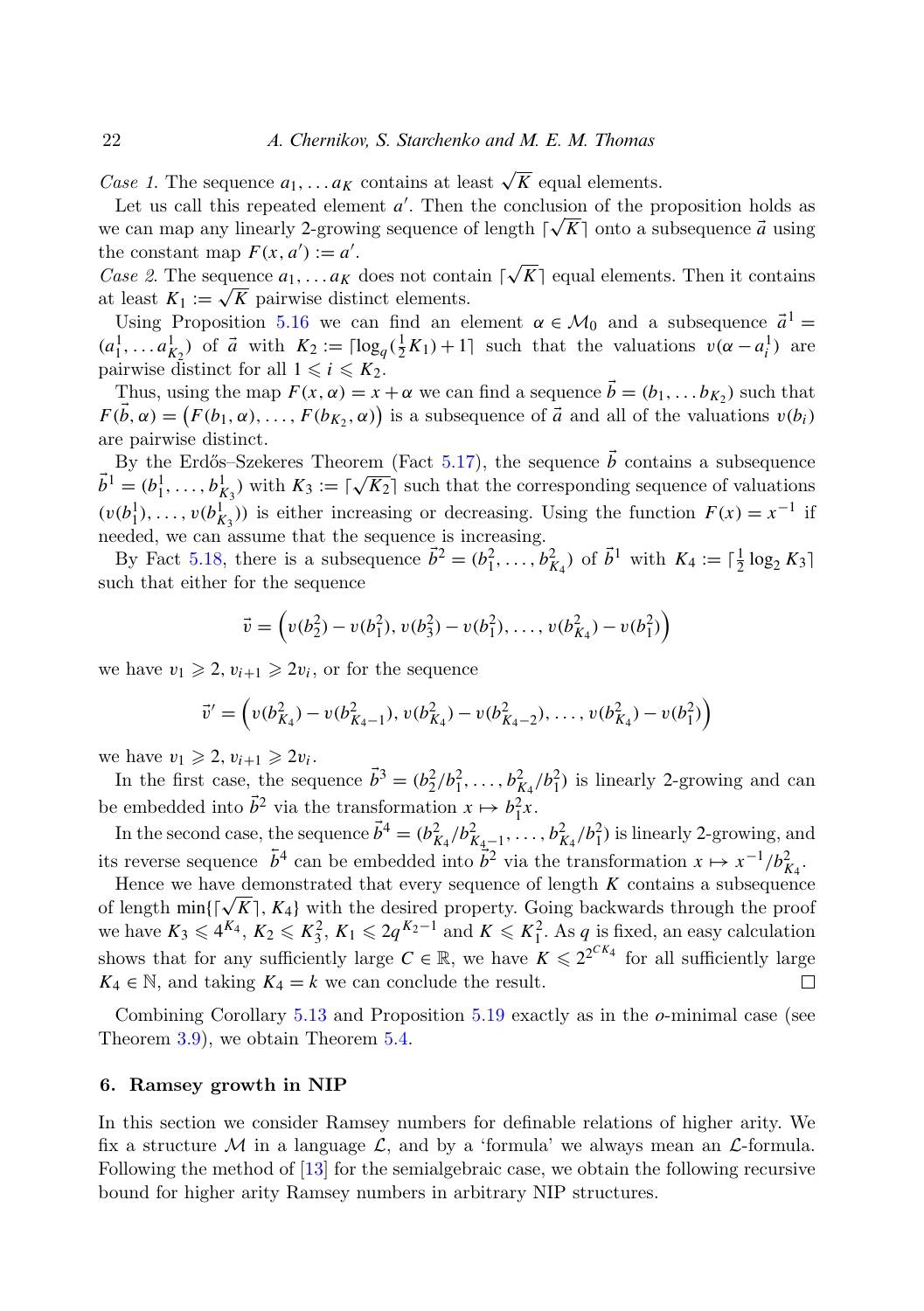<span id="page-22-0"></span>**Theorem 6.1.** Let M be an NIP structure,  $k \geqslant 3$  and  $\varphi(x_1, \ldots, x_k; z)$  a formula with  $|x_1| = \cdots = |x_k| = d$ . Then, defining the formula  $\psi(x_1, \ldots, x_{k-1}; z') := \varphi(x_1, \ldots, x_{k-1}; z')$  $f(x_k, z)$  and taking  $m := R^*_{\psi}(n-1)$ , for all large enough *n* we have

$$
R^*_{\varphi}(n) \leqslant 2^{Cm \log m}
$$

for some constant  $C = C(\varphi)$ .

**Proof.** We are generalizing the argument from [\[13,](#page-26-1) Theorem 2.2].

Let  $e \in M^{|z|}$  be arbitrary,  $\psi(x_1, ..., x_{k-1}; z') = \varphi(x_1, ..., x_{k-1}; x_k, z)$ ,  $n \in \mathbb{N}$  large enough (to be determined in the proof), and  $m = R^*_{\psi}(n-1)$ . Let  $\vec{a} = (a_1, \ldots, a_N)$  be a sequence of elements in  $M^d$  with  $N \geq 2^{Cm \log m}$ , where  $C = C(\varphi)$  is a constant to be specified later. We need to find a  $\varphi(x_1, \ldots, x_k; e)$ -indiscernible subsequence of  $\vec{a}$  of length *n*.

Let  $E \subseteq (M^d)^k$  be the *k*-ary relation on  $M^d$  defined by  $\varphi(x_1, \ldots, x_k; e)$ , i.e.,  $E =$  $\{(t_1, ..., t_k) \in (M^d)^k : \mathcal{M} \models \varphi(t_1, ..., t_k; e)\}.$ 

The idea is to find a subsequence  $\vec{b} = (b_1, \ldots, b_{m+1})$  of  $\vec{a}$  such that for all  $1 \leq i_1 < \ldots <$  $i_{k-1} \leq m$ , either  $(b_{i_1}, \ldots, b_{i_{k-1}}, b_i) \in E$  for all  $i_{k-1} < i \leq m+1$  or  $(b_{i_1}, \ldots, b_{i_{k-1}}, b_i) \notin E$ for all  $i_{k-1} < i \leq m+1$ .

To build a sequence  $\vec{b}$  as above, we recursively choose elements  $b_r$  in  $\vec{a}$  and also subsequences  $\vec{c}_r$  of  $\vec{a}$  for  $r = k - 2, k - 1, \ldots, m + 1$  with  $\vec{c}_{r+1} \subset \vec{c}_r$  so that the following holds.

- (1) For every  $(k-1)$ -subsequence  $(b_{i_1},...,b_{i_{k-1}})$  of  $(b_1,...,b_{r-1})$  with  $i_1 <$ ... < *i*<sub>*k*−1</sub>, either  $(b_{i_1},...,b_{i_{k-1}},b) \in E$  for every  $b \in \{b_j : i_{k-1} < j \leq r\} \cup \vec{c}_r$  or  $(b_{i_1}, \ldots, b_{i_{k-1}}, b) \notin E$  for every  $b \in \{b_j : i_{k-1} < j \leq r\} \cup \vec{c}_r$ .
- $(2)$   $|\vec{c}_r| \geqslant \frac{N}{C^r r^Q}$  $\frac{N}{C_1' r^{C_2 r}}$ , where  $C_1$ ,  $C_2$  are some constants depending just on  $\varphi$ .
- (3) The subsequence  $(b_1, \ldots, b_r)$  appears in  $\vec{a}$  in front of the subsequence  $\vec{c}_r$ , i.e.,  $(b_1, \ldots, b_r)^c c_r$  is a subsequence of  $\vec{a}$ .

We start with  $r = k - 2$  by taking  $(b_1, \ldots, b_{k-2}) = (a_1, \ldots, a_{k-2})$  and  $\vec{c}_{k-2} =$  $(a_{k-1}, \ldots, a_N)$ . Assume we have obtained  $(b_1, \ldots, b_r)$  and  $\vec{c}_r$  satisfying (1)–(3) above, and we define  $b_{r+1}$  and  $\vec{c}_{r+1}$  as follows.

Let  $b_{r+1}$  be the first element in  $\vec{c}_r$  and let  $\vec{c}_r^*$  be the sequence  $\vec{c}_r$  with the first element removed. Let  $\theta(x_k; u)$  be the partitioned formula obtained from  $\varphi(x_1, \ldots, x_{k-1}, x_k, z)$  by partitioning its variables into two groups  $x_k$  and  $u = x_1, \ldots, x_{k-1}$ , z. As the formula  $\theta$  is NIP, by Fact [2.3](#page-6-2) the number of complete  $\theta(x_k; u)$ -types over an arbitrary finite set  $D \subseteq$  $M^{|z|+(k-1)d}$  of parameters is bounded by  $C_3|D|^{C_4}$  for some constants  $C_3, C_4$  depending just on  $\varphi$ .

Let  $D = \{(b_{i_1}, \ldots, b_{i_{k-1}}, e): 1 \leq i_1 < \ldots < i_{k-1} \leq r+1\}$ . Obviously  $|D| \leq (r+1)^{k-1}$ .

It follows by the pigeonhole principle that there is some complete  $\theta$ -type  $p(x_k) \in S_\theta(D)$ such that the number of elements in  $\vec{c}_r^*$  realizing  $p(x)$  is at least  $\frac{|\vec{c}_r^*|}{C_2|D|}$  $\frac{|\vec{c}_r|^2}{C_3|D|^{\overline{C_4}}} \geq \frac{|\vec{c}_r|-1}{C_3|(r+1)|^{(k)}}$  $\frac{|\vec{c}_r| - 1}{C_3 |(r+1)|^{(k-1)C_4}} \geq$  $|\vec{c}_r|$  $\frac{|\vec{c}_r|}{2C_3|(r+1)|^{(k-1)C_4}}$ , provided  $|\vec{c}_r|$  ≥ 2.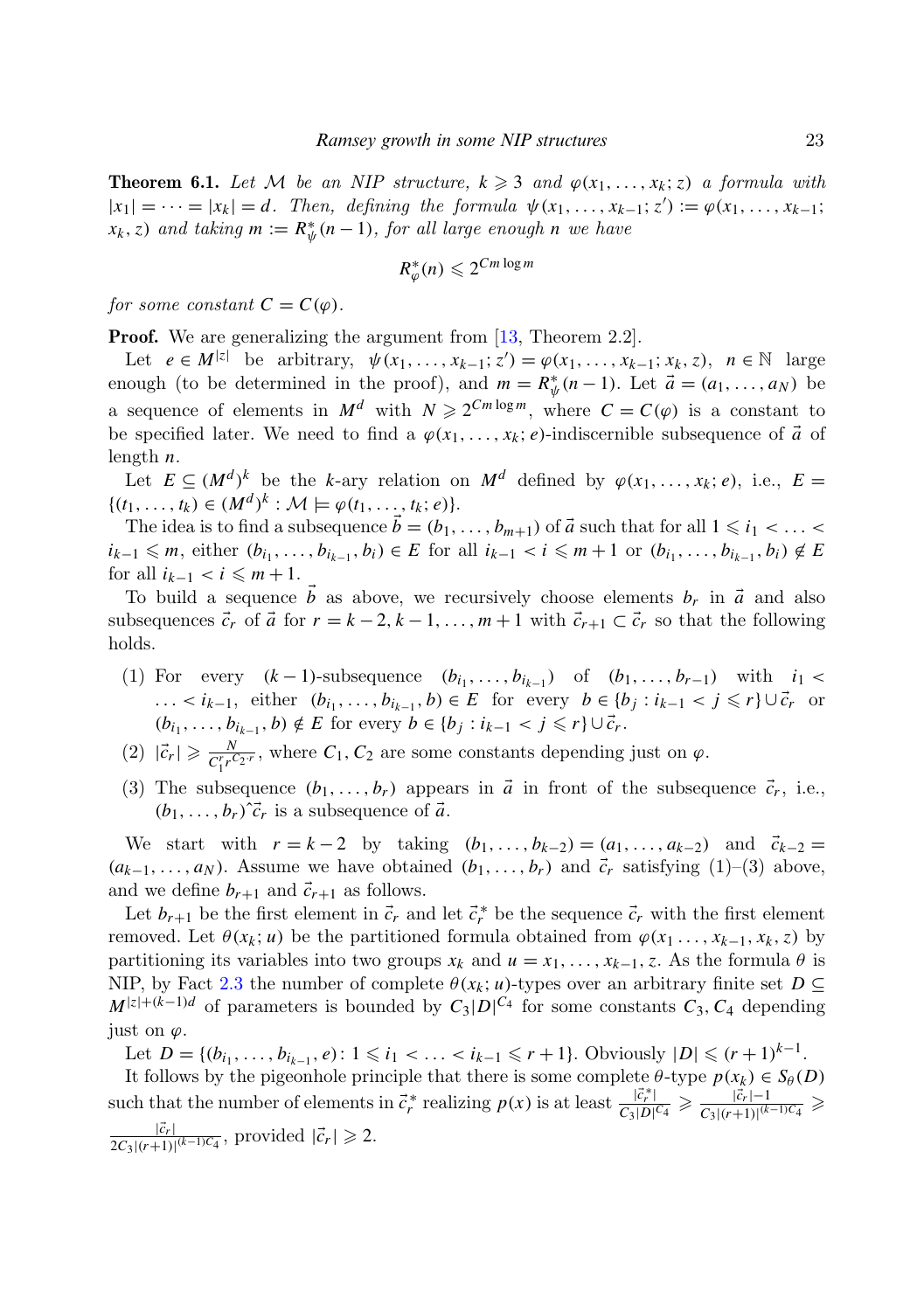We take  $\vec{c}_{r+1}$  to be the subsequence of elements of  $\vec{c}_r$  realizing p. For  $C_1 = 2C_3$  and  $C_2 = (k-1)C_4$  (again, both  $C_1$  and  $C_2$  only depend on  $\varphi$ ), using the inductive lower bound for the length of  $\vec{c}_r$  and calculating, we obtain  $|\vec{c}_{r+1}| \geq \frac{N}{C^{(r+1)}(r+1)}$  $\frac{N}{C_1^{(r+1)}(r+1)r^{C_2\cdot(r+1)}},$  i.e., (2) is satisfied.

Now for any subsequence  $(b_{i_1}, \ldots, b_{i_{k-1}})$  of  $(b_1, \ldots, b_{r+1})$ , we have that either  $(b_{i_1},\ldots,b_{i_{k-1}},b)\in E$  for all  $b\in\vec{c}_{r+1}$  or  $(b_{i_1},\ldots,b_{i_{k-1}},b)\notin E$  for all  $b\in\vec{c}_{r+1}$ . Together with the inductive assumption this implies that (1) is satisfied by  $(b_1, \ldots, b_{r+1})$  and  $\vec{c}_{r+1}$ . Finally, (3) is clear from the construction.

For  $\vec{c}_m$  to be non-empty (in which case we would have constructed our sequence  $(b_1, \ldots, b_{m+1}),$  by (2) we need  $\frac{N}{C_1^m m^{C_2 \cdot m}} \geq 1$ , i.e.,  $N \geq C_1^m m^{C_2 \cdot m}$ . It is not hard to find a constant *C*, depending on  $C_1$ ,  $C_2$  only, so that the condition  $N \geq 2^{Cm \log m}$  is sufficient.  $\Box$ 

**Remark 6.2.** The constant  $C_4$  in the above proof depends just on the VC-density of  $\varphi$ (with a corresponding partition of the variables). By Fact [2.6,](#page-6-3) in the case of *o*-minimal theories we can take  $C_4 = d$ .

By a repeated application of Theorem [6.1](#page-22-0) we have an improved bound on Ramsey numbers for relations of higher arities.

<span id="page-23-1"></span>**Theorem 6.3.** Let M be an NIP structure, and assume that for all  $\psi(x_1, x_2; z)$  we have  $R^*_{\varphi}(n) \leqslant n^c$  for some  $c = c(\psi)$  and all *n* large enough. Then for all  $\varphi(x_1, \ldots, x_k; z')$  we  $h \circ k \circ R^*_{\varphi}(n) \leq \text{twr}_{k-1}(n^c)$  *for some*  $c = c(\varphi)$  *and all n large enough.* 

Now we discuss the connection of the assumption of Theorem [6.3](#page-23-1) with the (strong) Erdős–Hajnal property for graphs definable in  $\mathcal{M}$ .

## <span id="page-23-0"></span>Definition 6.4  $\vert 25 \vert$ .

- (1) Let  $\mathcal G$  be a class of finite graphs (i.e., the edge relation is assumed to be symmetric and irreflexive). We say that G has the  $Erd\ddot{\sigma}$ -Hajnal property, or the EH property, if there is  $\delta > 0$  such that every  $G = (V, E) \in \mathcal{G}$  has a homogeneous subset  $V_0$  of size  $|V_0| \geq |V|^{\delta}$  (i.e., either  $(a, b) \in E$  for all  $a \neq b \in V_0$ , or  $(a, b) \notin E$  for all  $a \neq b \in V_0$ ).
- (2) Let G be a class of finite binary relations, i.e., every member of G is of the form  $(E, V_1, V_2)$ , where  $E \subseteq V_1 \times V_2$  with  $V_1, V_2$  finite sets (not necessarily disjoint). We say that G has the *strong EH property* if there is  $\delta > 0$  such that for every  $(E, V_1, V_2) \in \mathcal{G}$  there are subsets  $V_i' \subseteq V_i$  with  $|V_i'| \geq \delta |V_i|$  for  $i = 1, 2$  such that the pair of sets  $V'_1, V'_2$  is homogeneous (i.e., either  $V'_1 \times V'_2 \subseteq E$  or  $V'_1 \times V'_2 \cap E = \emptyset$ ).
- (3) A family of finite graphs  $\mathcal G$  has the strong EH property if the family of finite binary relations  $\{(E, V, V) : (E, V) \in \mathcal{G}\}\$ has the strong EH property.

<span id="page-23-2"></span>We recall that a famous conjecture of Erdős and Hajnal  $[12]$  says that for every finite graph  $H$ , the family of all finite graphs not containing an induced copy of  $H$  has the EH property.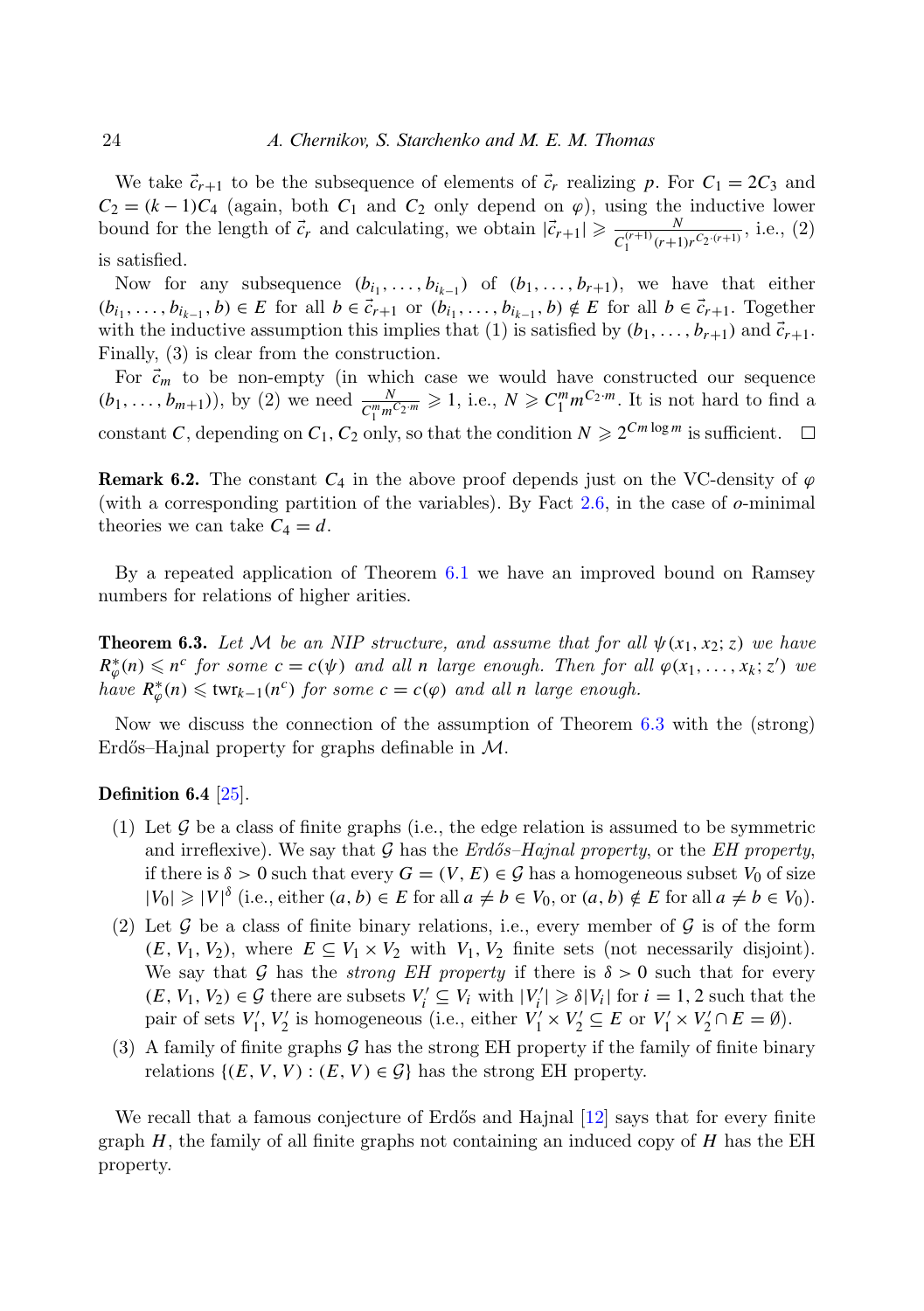**Definition 6.5.** Let M be a first-order structure, and  $\varphi(x_1, x_2; z)$  a formula with  $|x_1|$  =  $|x_2| = d$ . Let  $\mathcal{G}_{\varphi}$  be the family of all finite binary relations  $(E, V_1, V_2)$  with  $V_1, V_2 \subseteq M^d$ finite and  $E = (V_1 \times V_2) \cap \varphi(M, b)$  for some  $b \in M^{|z|}$ . Let  $\mathcal{G}_{\varphi}^{\text{sym}}$  be the family of all finite graphs  $(V, E)$  with  $V \subseteq M^d$  and  $E = (V \times V) \cap \varphi(M, b) \setminus \Delta$  for some  $b \in M^z$  such that *E* is symmetric (where  $\Delta = \{(v, v) : v \in V\}$  is the diagonal). We say that  $\varphi$  satisfies the EH property (respectively strong EH property) if the family  $\mathcal{G}_{\varphi}^{\text{sym}}$  (respectively  $\mathcal{G}_{\varphi}$ ) does.

If this holds for all formulas  $\varphi$  in M, we say that M satisfies the (strong) EH property.

<span id="page-24-1"></span>**Remark 6.6.** It is shown in [\[2\]](#page-26-0) that if a family of finite graphs  $G$  has the strong EH property and is closed under taking induced subgraphs then it has the EH property. In particular, this applies to every family of the form  $\mathcal{G}_{\varphi}^{\text{sym}}$  as in Definition [6.5.](#page-23-2)

Hence,  $M$  satisfies the EH property precisely when the assumption of Theorem [6.3](#page-23-1) holds for all *symmetric* definable relations. By the results in [\[11\]](#page-26-3) we know that this property holds in arbitrary reducts of distal structures.

<span id="page-24-0"></span>**Definition 6.7.** A structure  $M$  is *distal* if the following holds.

For every formula  $\varphi(x, y)$  there is a formula  $\theta(x, y_1, \ldots, y_n)$  with  $|y_1| = \cdots = |y_n| = |y|$ such that: for any finite  $B \subseteq M^{|y|}$  with  $|B| \geq 2$  and any  $a \in M^{|x|}$ , there are  $b_1, \ldots, b_n \in B$ such that  $M \models \theta(a, b_1, \ldots, b_n)$  and for any  $b \in B$ , either  $\varphi(M, b) \subseteq \theta(M, b_1, \ldots, b_n)$  or  $\varphi(M, b) \cap \theta(M, b_1, \ldots, b_n) = \emptyset.$ 

Distality was introduced in [\[49\]](#page-28-14), the equivalence of the original definition and the combinatorial definition above is from [\[8\]](#page-26-9), and the connection to combinatorics is from [\[11\]](#page-26-3) (see also [\[7\]](#page-26-11)). Important examples of distal structures are given by arbitrary (weakly) *o*-minimal and *P*-minimal structures. We refer to the introduction of [\[11\]](#page-26-3) for a detailed discussion of distality.

<span id="page-24-3"></span>**Fact 6.8** [\[8\]](#page-26-9). If M is a reduct of a distal structure then it satisfies the strong EH property (and so the EH property as well, by Remark  $6.6$ ).

In the next proposition, we demonstrate that in any structure satisfying the strong EH property, all (not necessarily symmetric) definable binary relations also satisfy a polynomial Ramsey bound.

<span id="page-24-2"></span>**Proposition 6.9.** Let  $M$  be a structure satisfying the strong EH property. Then for all  $\varphi(x, y; z)$  with  $|x| = |y|$  we have  $R^*_{\varphi}(n) \leqslant n^c$  for some  $c = c(\varphi)$  and all *n* large enough.

**Proof.** Let  $d := |x| = |y|$ , and let  $E(x, y) \subseteq M^d \times M^d$  be a definable relation given by  $\varphi(x, y; b)$  for some parameter  $b \in M^{z}$ . We want to show that there is some real  $c =$  $c(\varphi) > 0$  such that every finite sequence from  $M^d$  of length *n* contains an *E*-indiscernible subsequence of length  $n^c$ . By Fact [6.8](#page-24-3) we know that it is true in the case when *E* is symmetric.

Let  $\vec{a} = (a_1, \ldots, a_n)$  be a sequence in  $M^d$ . For simplicity we will assume that all of the Let  $u = (a_1, \ldots, a_n)$  be a sequence in  $M^{\sim}$ . For simplicity we will assume that an or the  $a_i$ 's are pairwise distinct. We can always achieve it by taking a subsequence of length  $\sqrt{n}$ .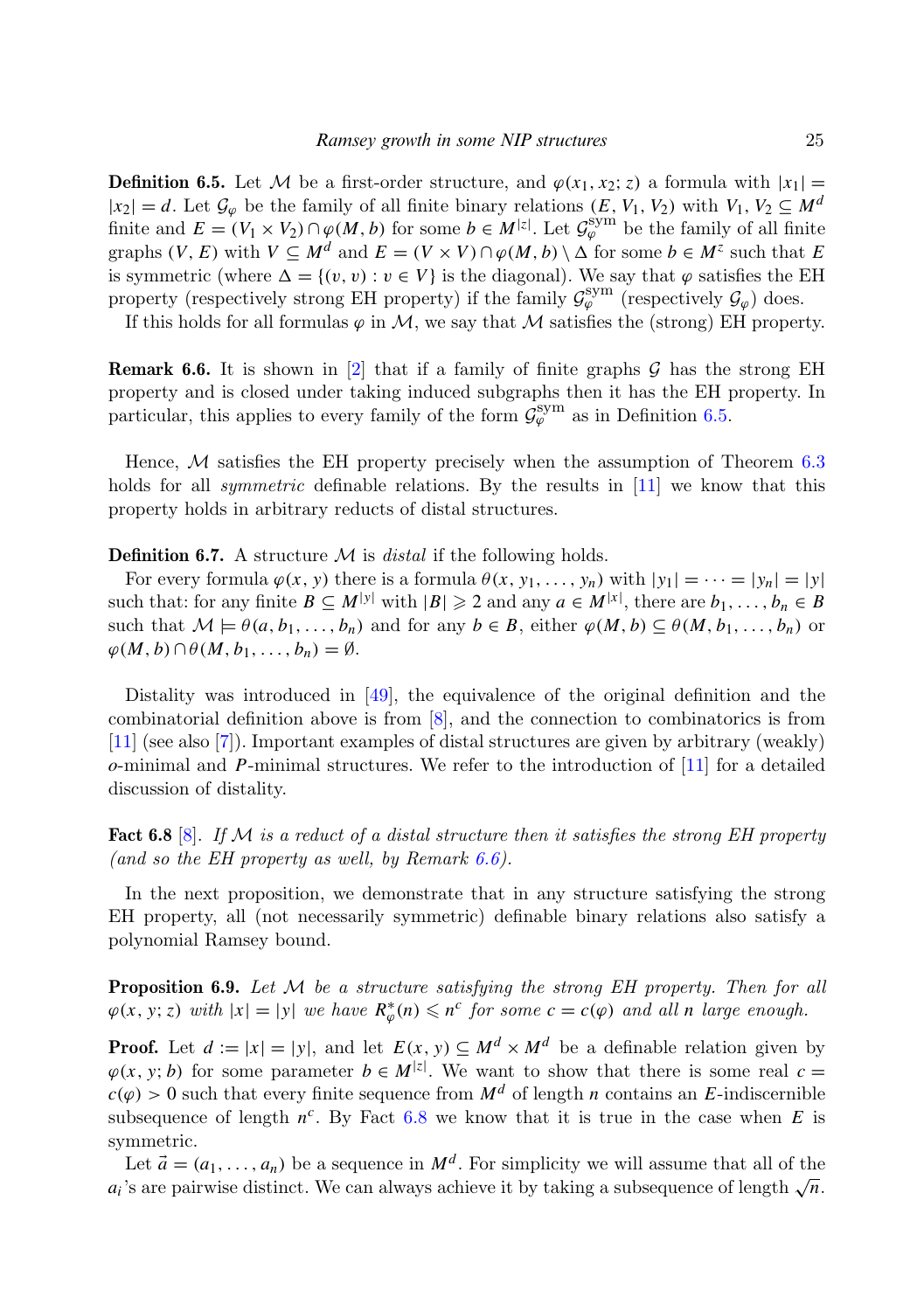We will also assume that  $\models \neg E(x, x)$ , i.e., *E* is irreflexive (replacing  $E(x, y)$  by  $E'(x, y) :=$  $E(x, y) \wedge x \neq y$ , any *E*'-indiscernible subsequence of  $\vec{a}$  is also *E*-indiscernible).

Consider the relation  $E_0(x, y) = E(x, y) \vee E(y, x)$ . It is symmetric. Hence  $\vec{a}$  contains an *E*<sub>0</sub>-indiscernible subsequence of length  $n^{c_1}$ , with  $c_1 = c_1(\varphi) > 0$ . If  $\neg E_0(x, y)$  holds on every increasing pair of elements in this subsequence then we are done. Otherwise, replacing  $\vec{a}$  with this subsequence, we may assume that  $E_0(x, y)$  holds on  $\vec{a}$ .

Now consider the relation  $E_1(x, y) = E(x, y) \wedge E(y, x)$ . Again it is symmetric, so  $\vec{a}$ contains an  $E_1$ -indiscernible subsequence of polynomial length. If  $E_1(x, y)$  holds on this subsequence then we are done. Assume otherwise, then again replacing  $\vec{a}$  with this subsequence we may assume that  $\neg E_1(x, y)$  holds on  $\vec{a}$ .

Let  $A = \{a_i : i \in \{1, ..., n\}\}$ . We have that for  $a \neq b \in A$  exactly one of  $E(a, b)$  or  $E(b, a)$  holds, and we also have that  $\neg E(a, a)$  holds for all  $a \in A$ . Hence *E* is a *tournament* on *A*.

Our goal is to show that for some  $A_0 \subseteq A$  of size  $n^{c_2}$ , with  $c_2 = c_2(\varphi) > 0$ , *E* restricted to  $A_0$  defines a linear order. Then, by the Erdős–Szekeres Theorem (Fact [5.17\)](#page-20-0), a subsequence corresponding to  $A_0$  would contain an  $E$ -monotone subsequence of length  $\sqrt{|A_0|}$  and we would be done.

For an integer  $m \leq n$ , let us denote by  $f(m)$  the maximal k such that every subset *A*<sup> $\prime$ </sup> ⊆ *A* of size *m* contains a linearly ordered subset of size *k*. Obviously, we have  $f(m)$  ≥ 1 for all  $m \geq 1$ .

Now we use the strong EH property. We know that there is  $0 < \alpha < 1$ , with  $\alpha = \alpha(\varphi)$ , such that for any  $B \subseteq A$  there are disjoint subsets  $B_0, B_1 \subseteq B$  with  $|B_0|, |B_1| \ge \alpha |B|$ that are *E*-homogeneous. If  $C_0 \subseteq B_0$ ,  $C_1 \subseteq B_1$  are subsets linearly ordered by *E*, then by *E*-homogeneity  $C_0 \cup C_1$  is also linearly ordered by *E*.

This implies that  $f(m) \geq 2f(\alpha m)$  and for any  $s \in \mathbb{N}$  we get  $f(m) \geq 2^s f(\alpha^s m)$ .

Recall that  $|A| = n$ . We choose the maximal *s* such that  $\alpha^{s} n \geq 1$ . Up to taking the integer part, we have

$$
s \log(\alpha) + \log(n) \ge 0
$$
, i.e., we have  $s \ge \frac{-\log n}{\log \alpha}$ .

Then we get

$$
f(n) \geqslant 2^{\frac{-\log n}{\log \alpha}} = n^{-\frac{1}{\log \alpha}},
$$

and taking  $c := -\frac{1}{2 \log \alpha} > 0$  we can conclude the result.

Hence the assumption of Theorem [6.3](#page-23-1) is satisfied in reducts of distal structures by Fact [1.11](#page-3-1) and Proposition [6.9.](#page-24-2) As every distal structure is NIP, and every reduct of an NIP structure is NIP, applying Theorem [6.1](#page-22-0) we get the following.

**Corollary 6.10.** Let M be a reduct of a distal structure. Then for any  $\varphi(x_1, \ldots, x_k; z)$  we have  $R^*_{\varphi}(n) \leq \text{twr}_{k-1}(n^c)$  for some  $c = c(\varphi)$  and all *n* large enough.

Note that the assumption of Theorem [6.3](#page-23-1) is also trivially satisfied in stable structures by Fact [1.10.](#page-3-2) We conjecture that it holds in arbitrary NIP structures.

**Conjecture 6.11.** If M is an NIP structure and  $\varphi(x_1, x_2; z)$  is a formula, then  $R^*_{\varphi}(n) \leq n^c$ for some  $c = c(\varphi, \mathcal{M})$  and all sufficiently large *n*.

 $\Box$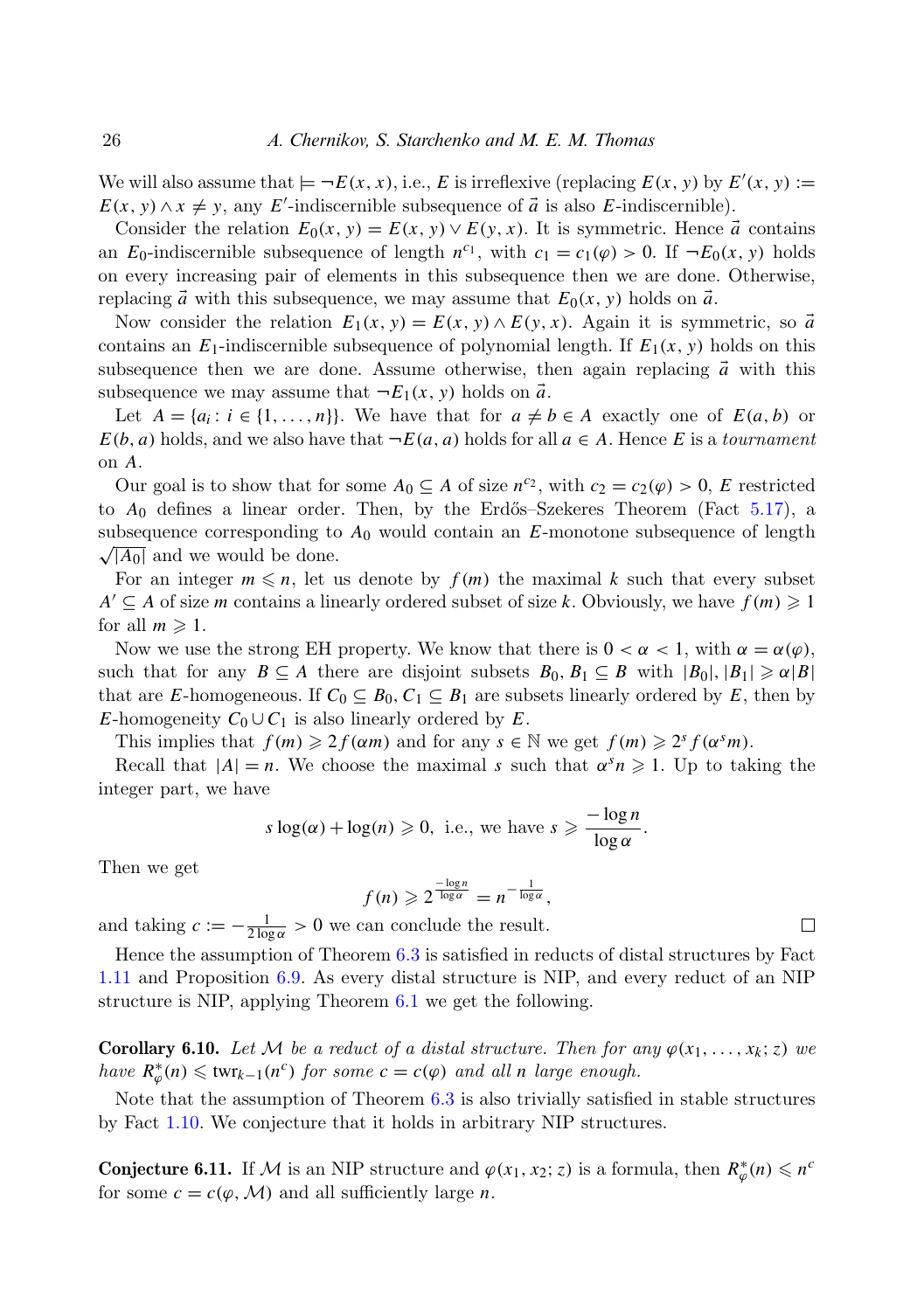This conjecture, in the case of a symmetric formula, is equivalent to saying that all graphs definable in NIP structures satisfy the Erd˝os–Hajnal property. We refer the reader to [\[9,](#page-26-12) [11\]](#page-26-3) for further discussion.

Acknowledgements. We would like to thank Martin Hils for encouraging us to present the results in § [5](#page-15-0) in full generality, Pablo Cubides Kovacsics for a very helpful discussion on polynomial boundedness in *P*-minimal structures, and the anonymous referee for some suggestions on improving the presentation.

Chernikov was supported by the NSF Research Grant DMS-1600796; by the NSF CAREER grant DMS-1651321, and by an Alfred P. Sloan Fellowship.

Starchenko was supported by the NSF Research Grant DMS-1500671.

Thomas was supported by the DFG Research Grant TH 1781/2-1; by the Zukunftskolleg, University of Konstanz and by the NSERC Discovery Grant RGPIN 261961.

This work was finished during the 'Model Theory, Combinatorics and Valued Fields' trimester program at Institut Henri Poincaré. We thank IHP for their hospitality.

#### References

- <span id="page-26-7"></span>1. H. ADLER, An introduction to theories without the independence property, Arch. Math. Logic 5 (2008), [http://www.logic.univie.ac.at/](http://www.logic.univie.ac.at/~adler/docs/nip.pdf)[∼](http://www.logic.univie.ac.at/~adler/docs/nip.pdf)[adler/docs/nip.pdf.](http://www.logic.univie.ac.at/~adler/docs/nip.pdf)
- <span id="page-26-0"></span>2. N. ALON, J. PACH, R. PINCHASI, R. RADOICIĆ AND M. SHARIR, Crossing patterns of semi-algebraic sets, J. Combin. Theory Ser. A 111(2) (2005), 310–326.
- <span id="page-26-8"></span>3. M. Aschenbrenner, A. Dolich, D. Haskell, D. Macpherson and S. Starchenko, Vapnik–Chervonenkis density in some theories without the independence property, I, Trans. Amer. Math. Soc. 368(8) (2016), 5889–5949.
- <span id="page-26-5"></span>4. S. Basu, Combinatorial complexity in o-minimal geometry, Proc. Lond. Math. Soc. 100(2) (2010), 405–428.
- <span id="page-26-10"></span>5. F. A. Behrend, On sets of integers which contain no three terms in arithmetical progression, Proc. Natl. Acad. Sci. USA 32 (1946), 331–332.
- <span id="page-26-2"></span>6. B. BUKH AND J. MATOUSEK, Erdős–Szekeres-type statements: Ramsey function and decidability in dimension 1, Duke Math. J. 163(12) (2014), 2243–2270.
- <span id="page-26-11"></span>7. A. Chernikov, D. Galvin and S. Starchenko, Cutting lemma and Zarankiewicz's problem in distal structures, Preprint, 2016, [arXiv:1612.00908.](http://www.arxiv.org/abs/1612.00908)
- <span id="page-26-9"></span>8. A. CHERNIKOV AND P. SIMON, Externally definable sets and dependent pairs II, Trans. Amer. Math. Soc. 367(7) (2015), 5217-5235.
- <span id="page-26-12"></span>9. A. CHERNIKOV AND S. STARCHENKO, Definable regularity lemmas for NIP hypergraphs, Preprint, 2016, [arXiv:1607.07701.](http://www.arxiv.org/abs/1607.07701)
- <span id="page-26-4"></span>10. A. CHERNIKOV AND S. STARCHENKO, A note on the Erdős-Hajnal property for stable graphs, Proc. Amer. Math. Soc. 146(2) (2018), 785–790.
- <span id="page-26-3"></span>11. A. CHERNIKOV AND S. STARCHENKO, Regularity lemma for distal structures, J. Eur. Math. Soc. (JEMS) 20(10) (2018), 2437-2466.
- <span id="page-26-6"></span>12. M. CHUDNOVSKY, The Erdös–Hajnal Conjecture: A survey, *J. Graph Theory* **75**(2) (2014), 178–190.
- <span id="page-26-1"></span>13. D. Conlon, J. Fox, J. Pach, B. Sudakov and A. Suk, Ramsey-type results for semi-algebraic relations, *Trans. Amer. Math. Soc.* **366**(9) (2014), 5043-5065.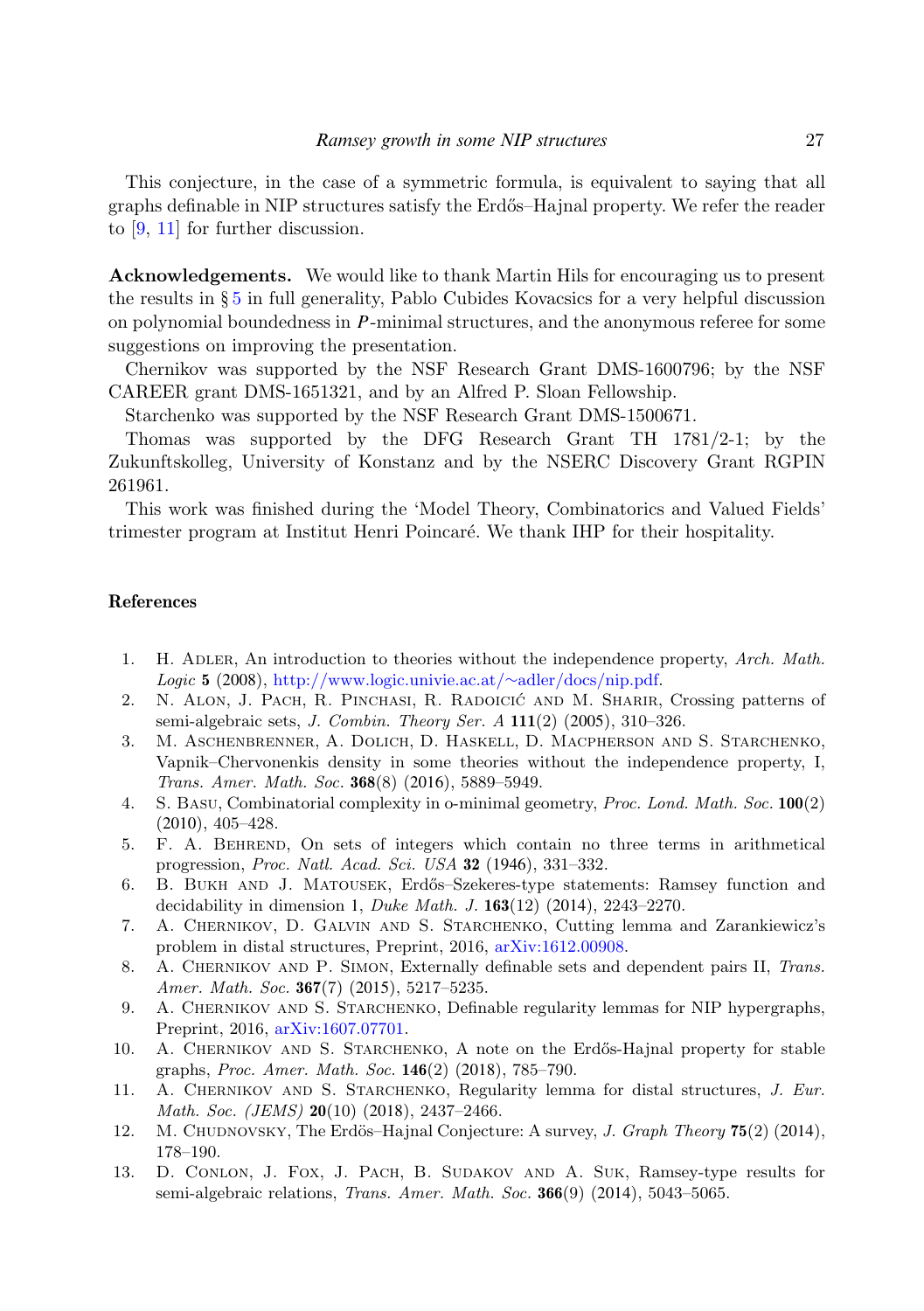- <span id="page-27-4"></span>14. D. Conlon, J. Fox and B. Sudakov, Hypergraph Ramsey numbers, J. Amer. Math. Soc. 23(1) (2010), 247-266.
- <span id="page-27-20"></span>15. L. Darniere and I. Halupczok, Cell decomposition and classification of definable sets in p-optimal fields, *J. Symbolic Logic*  $82(1)$  (2017), 120–136.
- <span id="page-27-10"></span>16. L. VAN DEN DRIES, Tame Topology and o-minimal Structures vol. 248, London Mathematical Society Lecture Note Series, Volume 248 (Cambridge University Press, Cambridge, 1998). x+180 pp.
- <span id="page-27-18"></span>17. L. van den Dries, D. Haskell and D. Macpherson, One-dimensional p-adic subanalytic sets, J. Lond. Math. Soc. 59(1) (1999), 1–20.
- <span id="page-27-6"></span>18. M. ELIAS, J. MATOUSEK, E. ROLDÁN-PENSADO AND Z. SAFERNOVÁ, Lower bounds on geometric Ramsey functions, SIAM J. Discrete Math. 28(4) (2014), 1960–1970.
- <span id="page-27-8"></span>19. D. Ensley and R. Grossberg, Ramsey's theorem in stable structures, manuscript (1997). URL: [http://www.math.cmu.edu/](http://www.math.cmu.edu/~rami/finite.pdf)[∼](http://www.math.cmu.edu/~rami/finite.pdf)[rami/finite.pdf.](http://www.math.cmu.edu/~rami/finite.pdf)
- <span id="page-27-21"></span>20. P. ERDŐS AND G. SZEKERES, A combinatorial problem in geometry, Compos. Math. 2 (1935), 463–470.
- <span id="page-27-0"></span>21. P. ERDOS, Some remarks on the theory of graphs, *Bull. Amer. Math. Soc.* 53(4) (1947), 292–294.
- <span id="page-27-2"></span>22. P. ERDÓS, A. HAJNAL AND R. RADO, Partition relations for cardinal numbers, Acta Math. Hungar. 16(1–2) (1965), 93–196.
- <span id="page-27-3"></span>23. P. ERDŐS AND R. RADO, Combinatorial theorems on classifications of subsets of a given set, Proc. Lond. Math. Soc. 3(1) (1952), 417–439.
- <span id="page-27-1"></span>24. P. ERDŐS AND G. SZEKERES, A combinatorial problem in geometry, Compos. Math. 2 (1935), 463–470.
- <span id="page-27-22"></span>25. J. FOX AND J. PACH, Erdős-Hajnal-type results on intersection patterns of geometric objects, in Horizons of Combinatorics, Bolyai Soc. Math. Stud., Volume 17, pp. 79–103 (Springer, Berlin, 2008).
- <span id="page-27-5"></span>26. R. L. GRAHAM, B. L. ROTHSCHILD AND J. H. SPENCER, Ramsey Theory, Wiley-Interscience Series in Discrete Mathematics. A Wiley-Interscience Publication (John Wiley & Sons, Inc., New York, 1980).  $ix+174$  pp.
- <span id="page-27-13"></span>27. V. GUINGONA, On uniform definability of types over finite sets, *J. Symbolic Logic*  $77(02)$ (2012), 499–514.
- <span id="page-27-17"></span>28. D. HASKELL AND D. MACPHERSON, A version of o-minimality for the p-adics, J. Symbolic  $Logic 62(04) (1997), 1075-1092.$
- <span id="page-27-15"></span>29. E. Hrushovski and A. Pillay, On NIP and invariant measures, J. Eur. Math. Soc.  $(JEMS)$  13(4) (2011), 1005-1061.
- <span id="page-27-14"></span>30. H. Johnson and M. Laskowski, Compression schemes, stable definable families, and o-minimal structures, Discrete Comput. Geom. 43(4) (2010), 914–926.
- <span id="page-27-7"></span>31. I. Kaplan and S. Shelah, A dependent theory with few indiscernibles, Israel J. Math.  $202(1)$  (2014), 59-103.
- <span id="page-27-19"></span>32. P. C. Kovacsics and F. Delon, Definable functions in tame expansions of algebraically closed valued fields, Preprint, 2018, [arXiv:1802.03323.](http://www.arxiv.org/abs/1802.03323)
- <span id="page-27-12"></span>33. M. Laskowski, Vapnik-Chervonenkis classes of definable sets, J. Lond. Math. Soc. 2(2) (1992), 377–384.
- <span id="page-27-16"></span>34. A. Macintyre, On definable subsets of *p*-adic fields, J. Symbolic Logic 41(3) (1976), 605–610.
- <span id="page-27-9"></span>35. M. Malliaris and S. Shelah, Regularity lemmas for stable graphs, Trans. Amer. Math. Soc. 366(3) (2014),  $1551-1585$ .
- <span id="page-27-11"></span>36. J. Matousek, Lectures on Discrete Geometry, Graduate Texts in Mathematics, Volume 212 (Springer, New York, 2002).